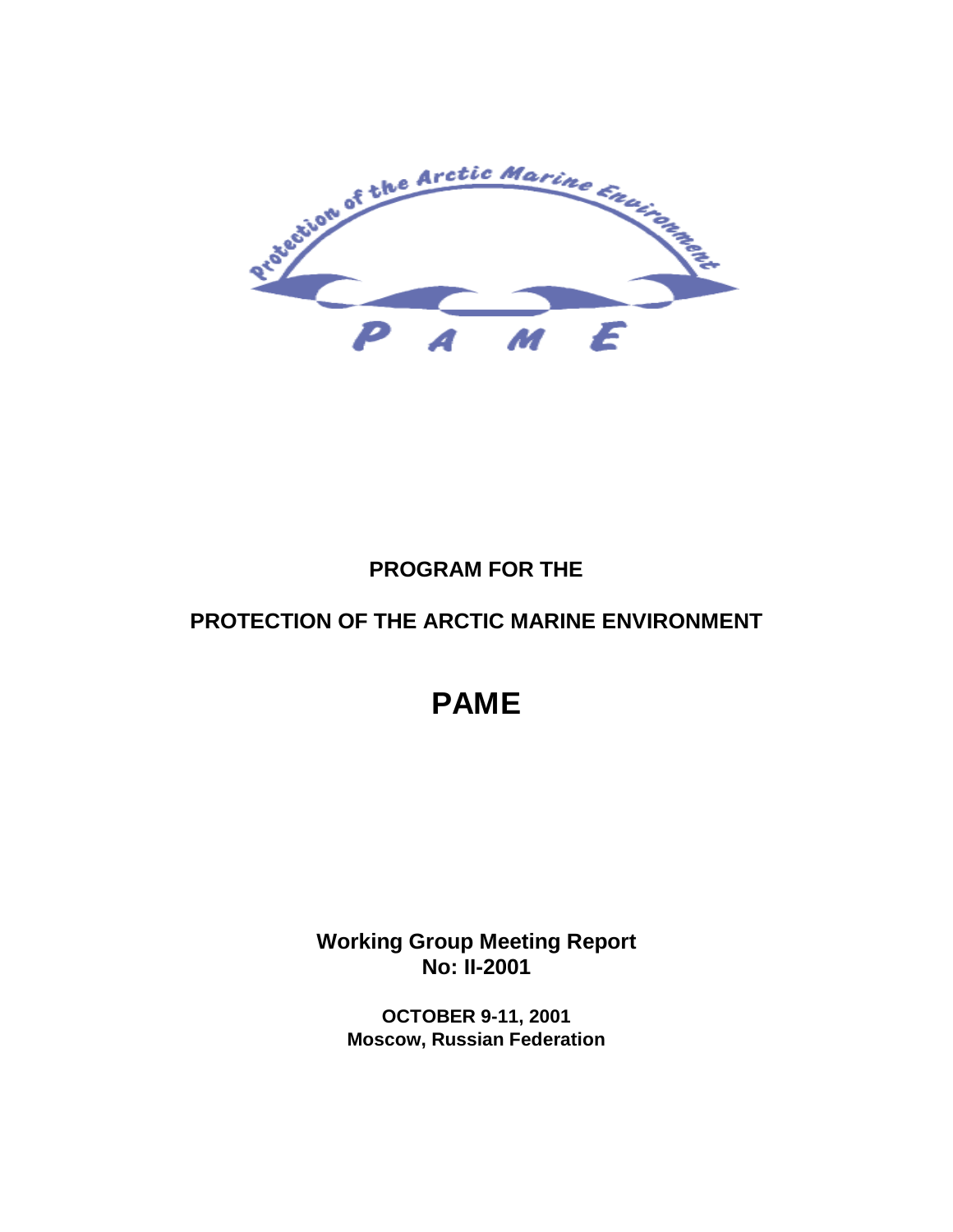# **TABLE OF CONTENT**

| SESSION II (3): PROPOSAL FOR A WORK PLAN TO FINALIZE THE REVIEW 3          |  |
|----------------------------------------------------------------------------|--|
|                                                                            |  |
| SESSION III (1): PROGRESS REPORT ON THE RUSSIAN NPA-ARCTIC4                |  |
| SESSION III (2): REPORT ON PROGRESS AND WORK ON THE GEF PROJECT 5          |  |
|                                                                            |  |
|                                                                            |  |
|                                                                            |  |
|                                                                            |  |
| SESSION III (7): OTHER RPA PROPOSALS AND NPA PROGRESS REPORTS (IF ANY) 9   |  |
| SESSION IV: RELATIONS WITH OTHER ORGANIZATIONS AND WORKING                 |  |
| SESSION IV (1): PROGRESS REPORTS FROM WORKING GROUPS OF THE ARCTIC COUNCIL |  |
|                                                                            |  |
|                                                                            |  |
|                                                                            |  |
|                                                                            |  |
|                                                                            |  |
|                                                                            |  |
|                                                                            |  |
|                                                                            |  |
| SESSION V (1): ARCTIC WATERS OIL TRANSFER GUIDELINES  12                   |  |
|                                                                            |  |
|                                                                            |  |
| SESSION V (3): COORDINATION WITH OTHER GROUPS ON SHIPPING  13              |  |
|                                                                            |  |
|                                                                            |  |
| SESSION VI (2): PAME INTERVENTIONS AT THE 2001 GPA INTERGOVERNMENTAL       |  |
|                                                                            |  |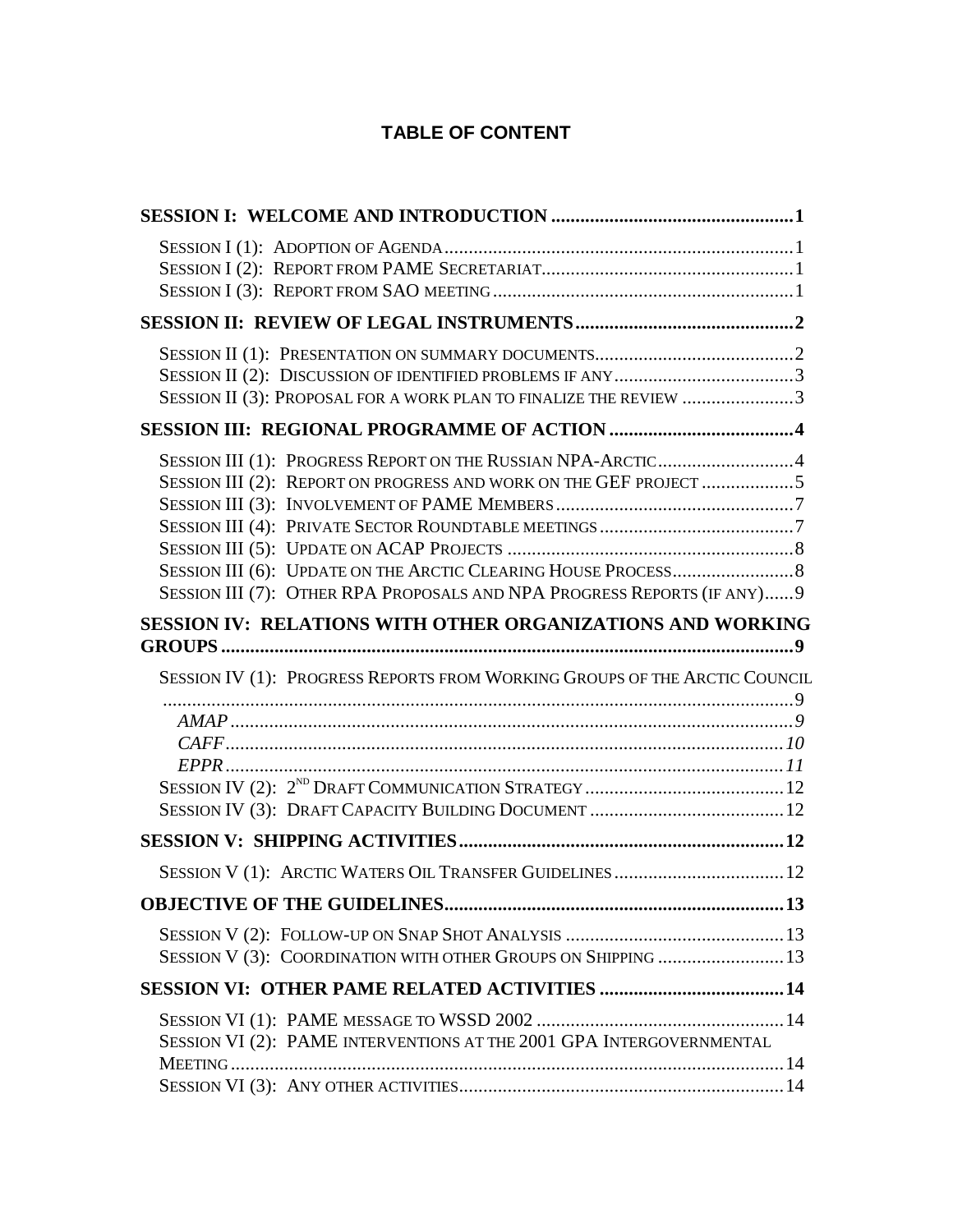| OIL AND GAS WORKSHOP - UPDATE AND STATUS OF RUNARC 16 |  |
|-------------------------------------------------------|--|
|                                                       |  |
|                                                       |  |

#### **LIST OF APPENDICIES**

#### **APPENDIX I**

List of Participants

#### **APPENDIX II**

List of Documents

#### **APPENDIX III**

Letter from the Chair of GLOBE USA

#### **APPENDIX IV**

Agenda

#### **APPENDIX V**

Budget Statement for the Year 2000 Projected Operational Expenditures for the Year 2002 Country Contributions and Expenditures

#### **APPENDIX VI**

Compiled Information on the Update of the 1996 Report Recommendations

#### **APPENDIX VII**

Progress Report on the Russian NPA-Arctic

#### **APPENDIX VIII**

Possible Options and Ways Forward on RPA Specific Issues

#### **APPENDIX IX**

The Northern Sea Route

#### **APPENDIX X**

RUNARC Powerpoint Presentation

#### **APPENDIX XI**

Overview of PAME's Workplan 2001-2002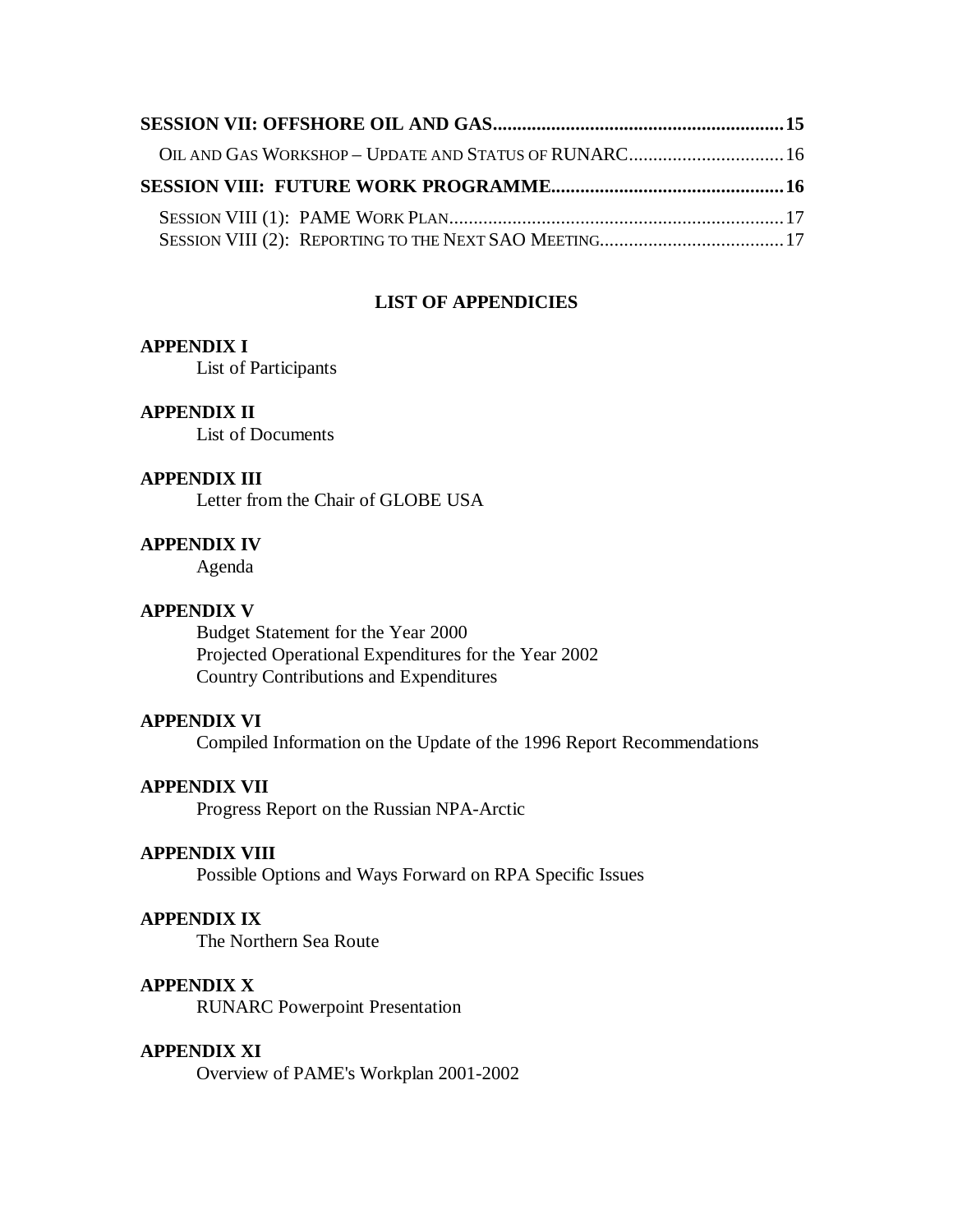# **Session I: Welcome and Introduction**

# **Session I (1): Adoption of Agenda**

The Protection of the Arctic Marine Environment (PAME) Working Group met in Moscow, Russian Federation, October 9-11 2001. Participants attending the Meeting are listed in Appendix I.

The Meeting was chaired by Mr. Tom Laughlin from the National Oceanic and Atmospheric Administration (NOAA), United States. The Chair expressed gratitude to the Russian Federation, the PAME Secretariat and ACOPS for their work in arranging the Meeting. A list of documents submitted for consideration at the Meeting is in Appendix II.

The Meeting expressed gratitude to a greeting letter sent to the PAME Meeting from Mr. James C. Greenwood the Chair of GLOBE USA and President, Globe International as shown in Appendix III

The Meeting adopted the agenda as shown in Appendix IV.

# **Session I (2): Report from PAME Secretariat**

The PAME Secretariat provided a summary of the activities and a budget statement for the period of January 1, 2000 – December 31, 2000 as well as the expected operational expenditures for the calendar year 2002 and total voluntary contributions and expenditures for the period of 1999-2001 (Appendix V).

# **Session I (3): Report from SAO meeting**

The Chair gave a short summary of the main conclusions pertaining to PAME from the SAO meeting held 12-13 June, 2001 in Rovaniemi, Finland and made a note of a joint letter by the Chair's of ACAP and PAME presented at last SAO meeting in an effort to increase efforts towards greater cooperation and coordination between ACAP and PAME.

The Chair noted that Mr. Pekka Havisto´s report on the restructuring of the Arctic Council had been discussed at the last SAO meeting. The Arctic Council Chair, Mr. Peter Stenlund, has been in bilateral discussions with individual Member States regarding the recommendations of the report. Based on these bilateral discussions, he will prepare a discussion paper for the next SAO meeting to be held in Espoo, Finland November 6-7, 2001.

The Meeting agreed to the Chairs suggestions that it was not appropriate to provide collective PAME comments on Mr. Havisto's report as individual Member States had done so.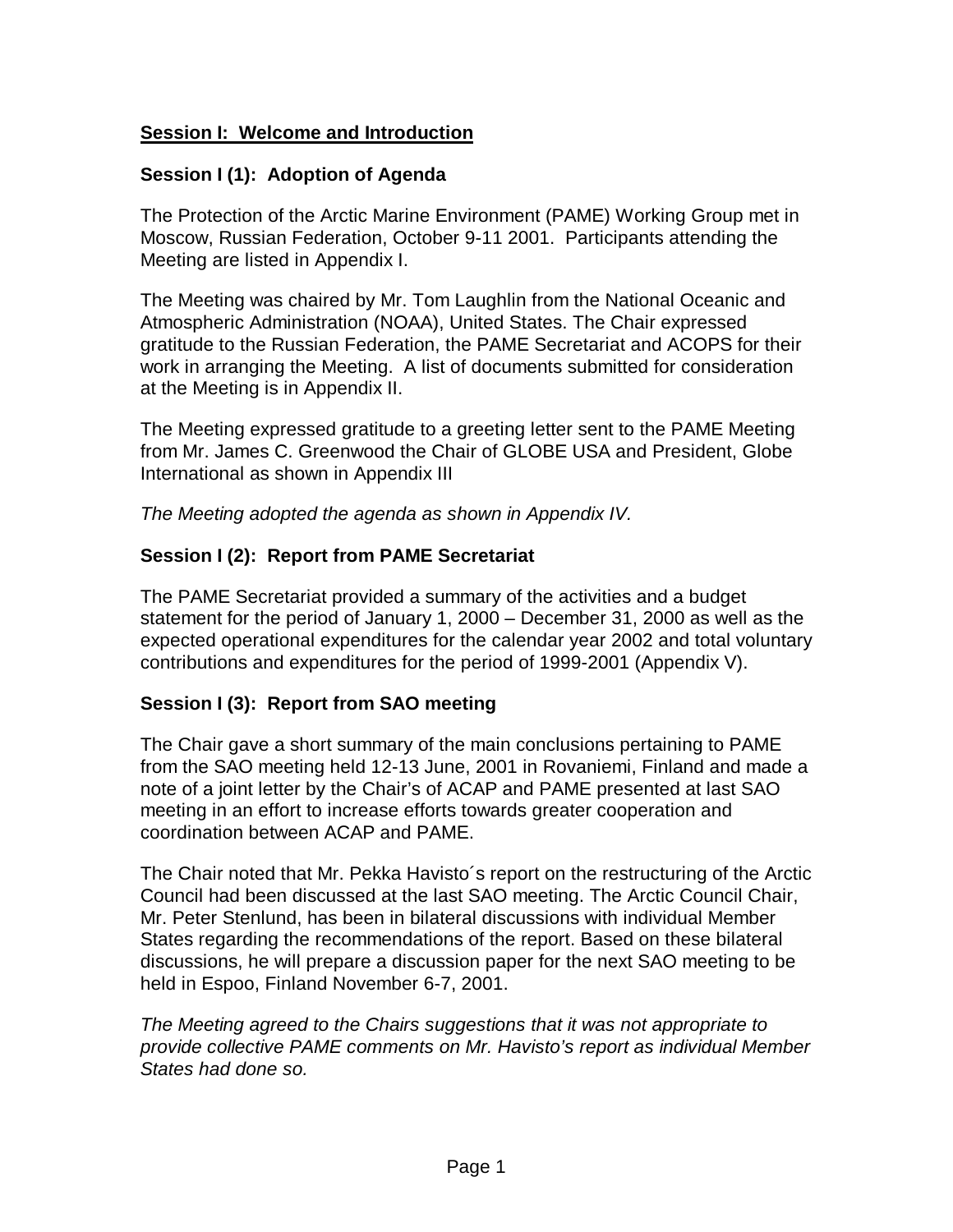The Chair noted the need for PAME to focus its efforts towards finalizing deliverables prior to the next Ministerial meeting as follows:

- 1. Update on its Work Plan for 2002-2004.
- 2. Review of Legal Analysis and the Offshore Oil and Gas Guidelines.
- 3. Report on progress on the Regional Programme of Action for the Protection of the Arctic Marine Environment from Land-based Activities.

# **Session II: Review of Legal Instruments**

The Chair noted that the review of legal analysis will include:

- 1. A factual update of the matrix of legal instruments;
- 2. record the status of the 1996 PAME Recommendations; and
- 3. identification of new problem areas or priorities (if any).

# **Session II (1): Presentation on summary documents**

The Meeting reviewed the summary documents on the update of the 1996 PAME Recommendations provided by lead countries as follows:

- Unites States Dumping Activities
- Norway Shipping Activities
- Denmark/Greenland Offshore Oil and Gas Activities
- Canada Land-based Activities

A discussion paper on land-based activities (LBAs) prepared by Canada was reviewed. Canada noted that while new information may have increased the level of understanding, the areas of concern remain the same with the possible addition of habitat destruction. Arctic countries have made significant progress in meeting the recommendations of the 1996 report.

Denmark/Greenland noted that UNEP is in the process of making a global Mercury assessment.

The United States and others urged all Arctic Council countries to support UNEP's Global Mercury Assessment in an effort to highlight its Arctic component.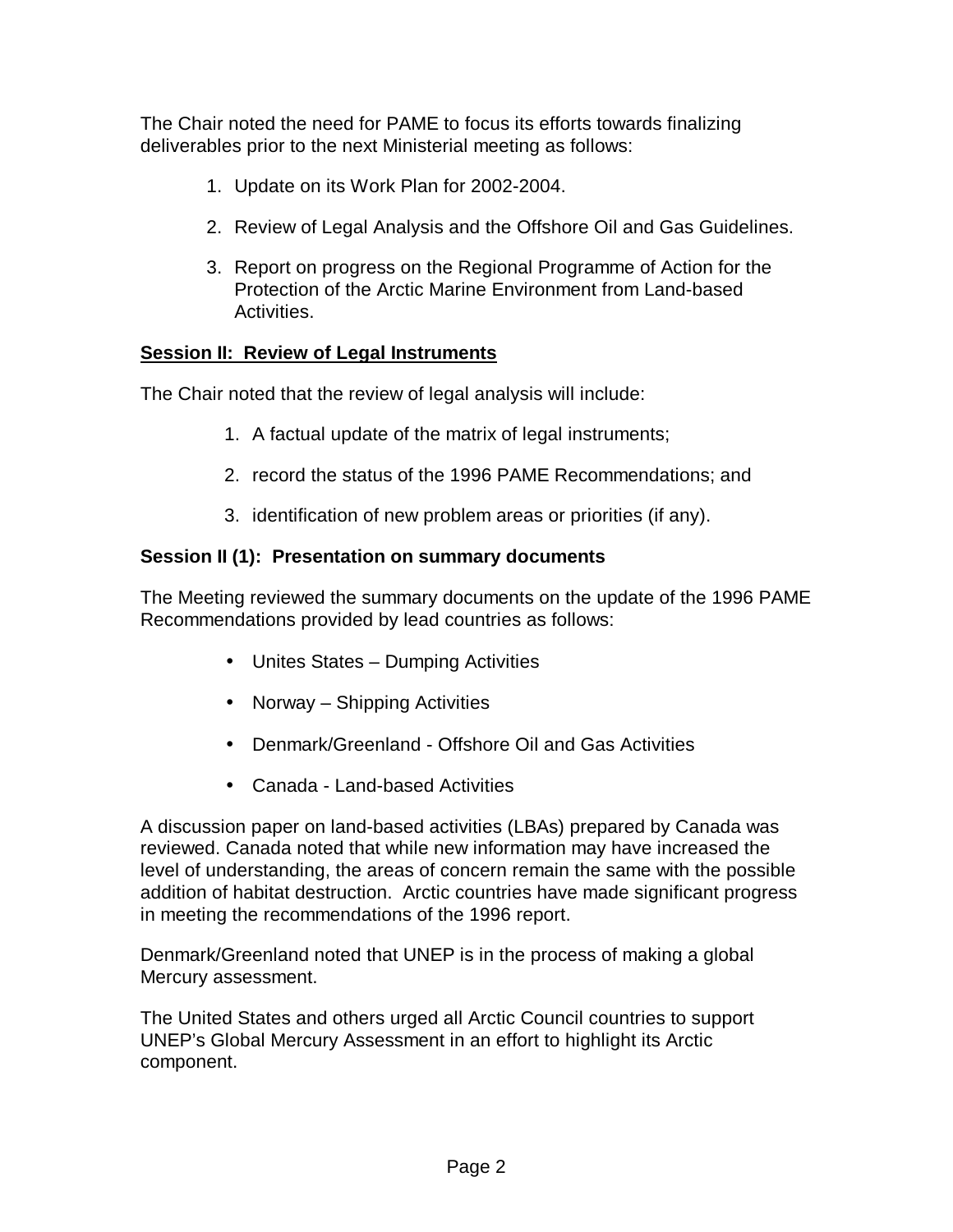Sweden will provide the OSPAR Quality Status Report 2000, Part 1 Arctic Waters to the PAME Secretary.

# **Session II (2): Discussion of identified problems if any**

A list of questions provided by Canada to facilitate the review of the adequacy of legal and non-legal measures for the protection of the Arctic marine environment was modified for countries to review and address in an effort to finalize the document in time for the next Ministerial meeting, and for possible inclusion in the 2002-2004 PAME Work Plan.

# **Session II (3): Proposal for a work plan to finalize the review**

The Meeting agreed to the following procedure:

- Finalize the update of the recommendations from the PAME 1996 report (compiled information in Appendix VI).
- Countries review the following set of questions to finalize the PAME review and report to the Arctic Council Ministerial meeting in October 2002, in cooperation with other working groups of the Arctic Council.
	- 1. What are the priority areas and have the pollution sources changed since 1996 and if so how?
	- 2. Does the 1996 source by source analysis still accurately reflect the threat (current and projected) to the marine environment?
	- 3. Have the legal and other measures PAME recommended in 1996 been implemented?
	- 4. What, if any, further measures and actions should PAME recommend to the Arctic Council?

The Meeting agreed to following timetable for updated the 1996 recommendations and for updated responses to these questions:

- $\bullet$  By October 31<sup>st</sup> the Secretary will revise and summaries the compiled recommendations and send it to PAME representatives for their review.
- PAME representatives are to provide comments to lead countries by January 15<sup>th</sup> 2002.
- Lead countries are to send compiled recommendations to the Secretary by March 1<sup>st</sup> 2002.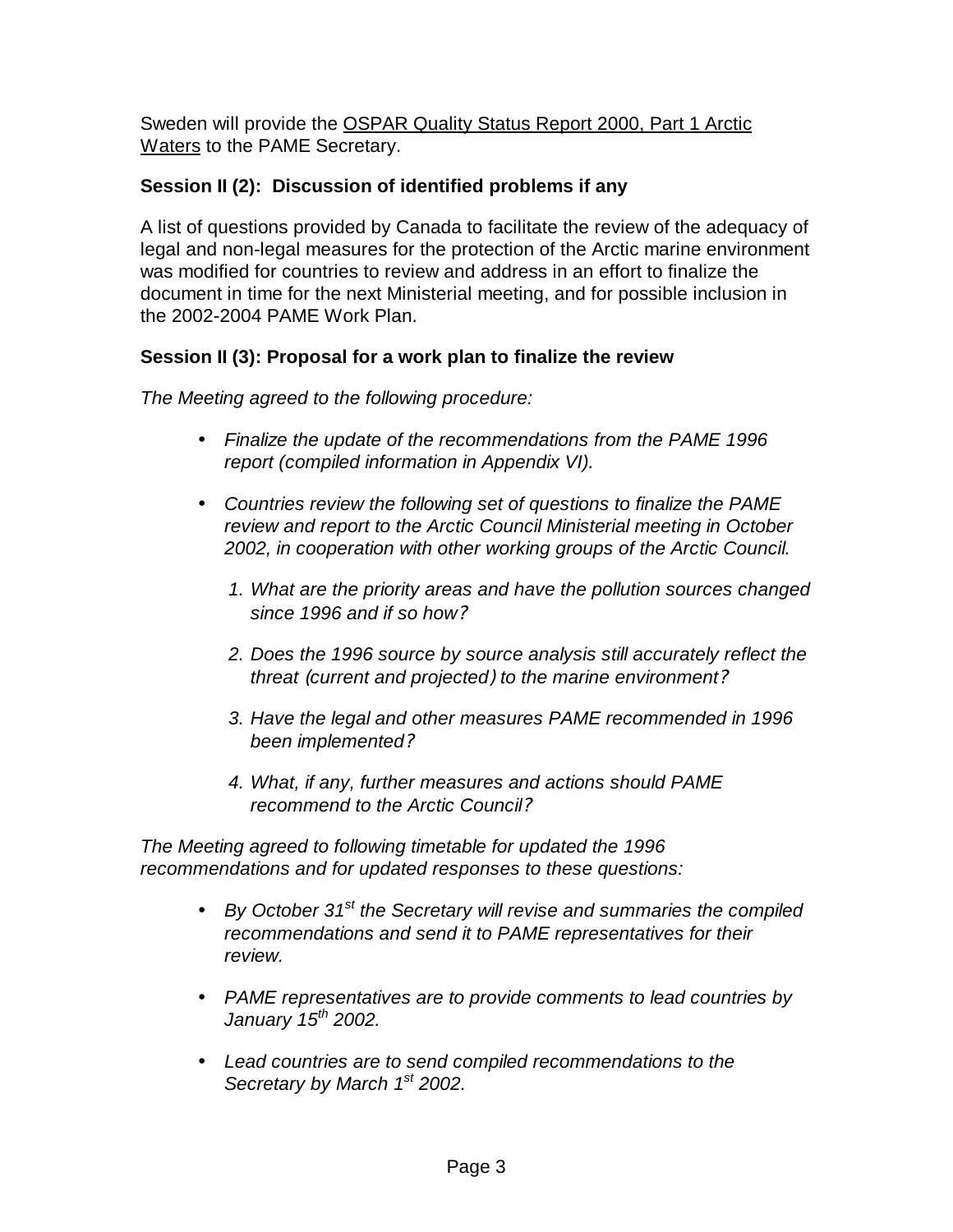• Secretary is to send revised recommendations to all PAME representatives by March 16<sup>th</sup> 2001 for their review prior to the next PAME meeting.

# **Session III: Regional Programme of Action**

# **Session III (1): Progress Report on the Russian NPA-Arctic**

Mr. Boris A. Morgunov, Deputy Director of the Department for the North Affairs, spoke on behalf of the Ministry of Economic Development and Trade of the Russian Federation (Appendix VII).

The NPA Arctic had been adopted by the Ministry of Economic Development and Trade, in agreement with the Ministry of Natural Resources and Roshydromet This means that the NPA Arctic has now gone through the process of incorporation into the Russian institutional system of the Federal-Targeted Orientated Programmes (FTOP) "World Ocean" and been formally adopted. Official translation of the finalized Russian NPA-Arctic will be made available prior to the GPA Intergovernmental Review Meeting to be held 26-30 November 2001 in Montreal, Canada.

The GEF Full Project Proposal has been prepared and officially sent to the GEF Secretariat for its review and submission to the GEF Council at its meeting to be held 6-7 December, for its formal adoption. Russia is currently reviewing amendments made to the proposal by GEF. The next steps include:

- 1. Appointment by the Ministry of Natural Resources of GEF authorized official;
- 2. endorsement of the revised version of the GEF proposal; and
- 3. forwarding the revised version to the GEF Secretariat.

Canada noted the importance of the Russian NPA-Arctic to the overall work of the Arctic Council and expressed its continued support to both its technical and organizational aspects.

In response to a question from Norway, Russia clarified that the Russian NPA-Arctic is a component part of the FTOP "World Ocean" which has been approved by the Government.

RAIPON noted its interest in the objectives of the NPA-Arctic and hoped to be invited to participate in all its activities which effect the Indigenous Peoples of the North.

The Meeting expressed its gratitude to Russia for its encouraging efforts towards a successful implementation of the Russian NPA-Arctic.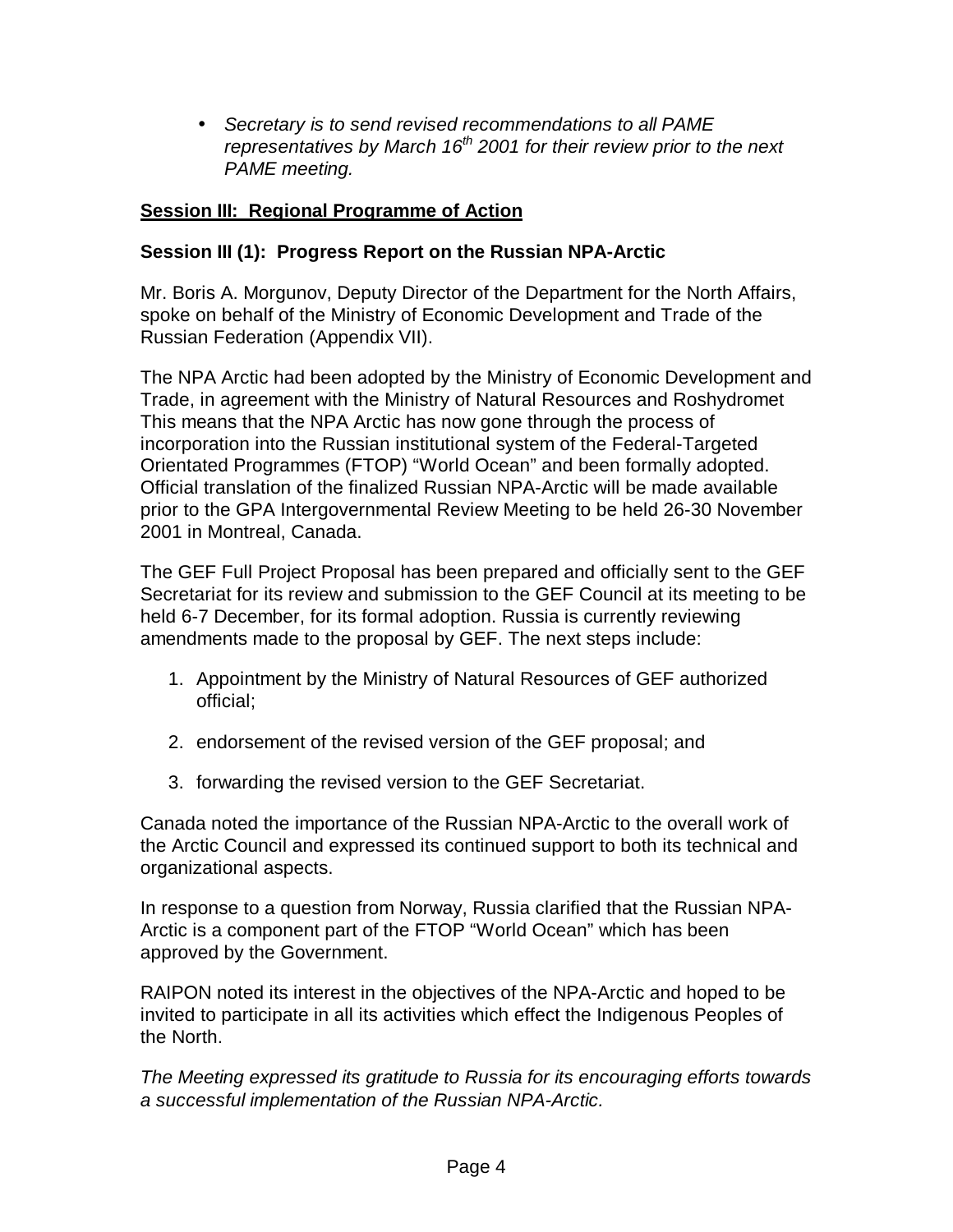# **Session III (2): Report on progress and work on the GEF project**

Advisory Committee on Protection of the Sea (ACOPS) provided basic information regarding the GEF project proposal "Support to the Russian NPA-Arctic":

- the \$30 million GEF project is only a small part of the Russian NPA-Arctic and does provide the necessary conditions to implement its actions in the long-term;
- the \$30 million is broken down into \$10 million from GEF; \$10 million from the Russian Federation (1/3 in kind; 1/3 through FTOP "World Oceans", 1/3 from regions and private sector); and \$10 million from counterpart contributions;
- it is planned that the implementation of the project will take 5 years and if the Project proposal will be adopted by the GEF Council meeting in Dec. 2001 it is expected that the implementation of the Project will start in April or May 2002;
- it has been estimated that ultimate capital investments needed to address the Arctic environmental problems may be in the range of \$40-50 billion;
- the Russian NPA-Arctic will be highlighted at the upcoming GPA Intergovernmental Review Meeting, to be held in Montreal, Canada, 26-30 Nov. 2001; and
- private sector support is important for the planned roundtable meetings and the Partnership Conference.

ACOPS presented the content of the Project proposal including overall and main objectives; outcomes; and major components of the GEF Project proposal. Major components of the proposal are:

- (a) Formulation of a Strategic Action Programme (SAP);
- (b) Legislative, administrative and institutional capacity improvements;
- (c) Pre-investment studies; and
- (d) Demonstration projects.

SAP is to identify specific targeted and costed measures for addressing priority environmental issues derived from land-based activities within the Russian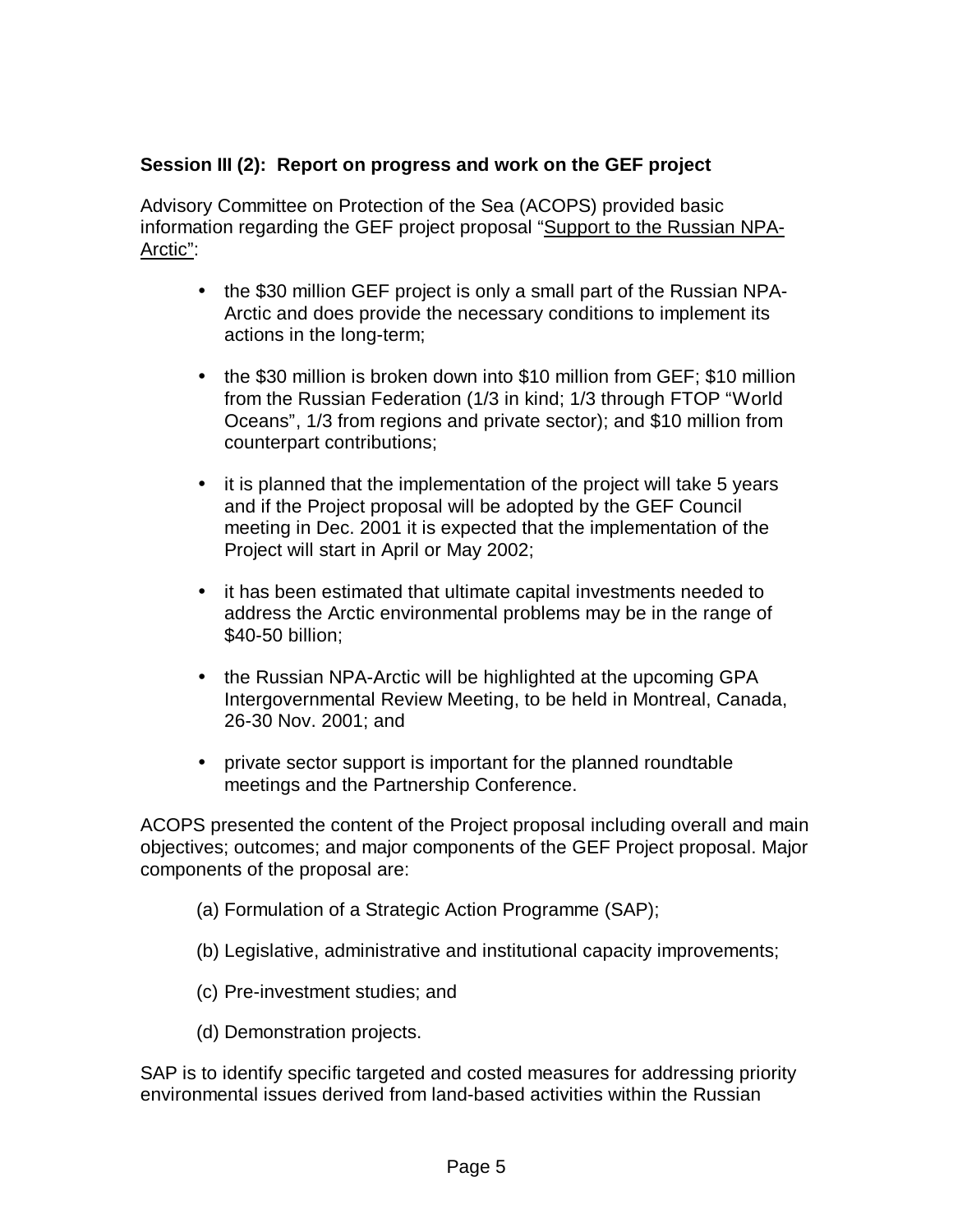Federation. Pre-investment studies are to determine optimum set of investment projects dealing with environmental damage and threats in the Arctic stemming from activities within the Russian Federation. Component on legislative, administrative, and institutional capacity improvements shall: draw up the legal framework and regulations required to facilitate the implementation of the SAP; design a system of division of responsibilities and the assignment of agency responsibilities for the institutional implementation of the SAP; and assess the technical and human resource requirements for implementation of the SAP and specify what administrative structures, designation of responsibilities, information exchange and assessment procedures are required for its implementation. Demonstration projects include: use of the brown alga (Fucus) to act as a cleanup agent in coastal areas; environmental remediation of two decommissioned military bases in differing locations and conditions so that they can be transferred to public or private sector use for the benefit of communities or companies; and establishment of a demonstration of new and efficient legal and economic mechanisms to harmonise the interests of companies extracting natural resources with those of the indigenous peoples.

In the discussion following the presentation, some participants expressed concern with the very tight time-frame for the fund-raising for the counterpart contribution and questioned the feasibility of getting concrete financial commitments from countries prior to the GEF Council meeting in December 2001.

Lord Julian Hunt, Chairman of ACOPS, addressed the Meeting and said that it held particular significance in the wake of the recent tenth anniversary celebrations of the Arctic Council, as well as the forthcoming preparations for the WSSD. Despite the possibility of restructuring of the Arctic Council, he believed that PAME would continue to play a strong role in concert with the other working groups. It was his intention actively to support the continuing ACOPS programme in the Russian Federation and he particularly welcomed the full integration of the NPA-Arctic, with the development of which ACOPS had assisted the Russian Government over a number of years, into the Russian institutional and legal system. Many supporting activities could now be envisaged and it was encouraging to note the financial contribution pledged by the Russian Federation itself.

Endorsement of the GEF Project proposal "Support to the Russian NPA-Arctic" by the GEF focal point within Russia was now needed in order to launch a major project that could in turn lead to many further important activities, which could be discussed at the upcoming Intergovernmental Review meeting of the Global Programme of Action for the Protection of the Marine Environment from Land-Based Activities and the proposed Partnership Conference and roundtable meetings that are intended to mobilise the support of the private sector as a complement to the bilateral assistance provided by western circumpolar countries and the European Union. Of particular interest to the private sector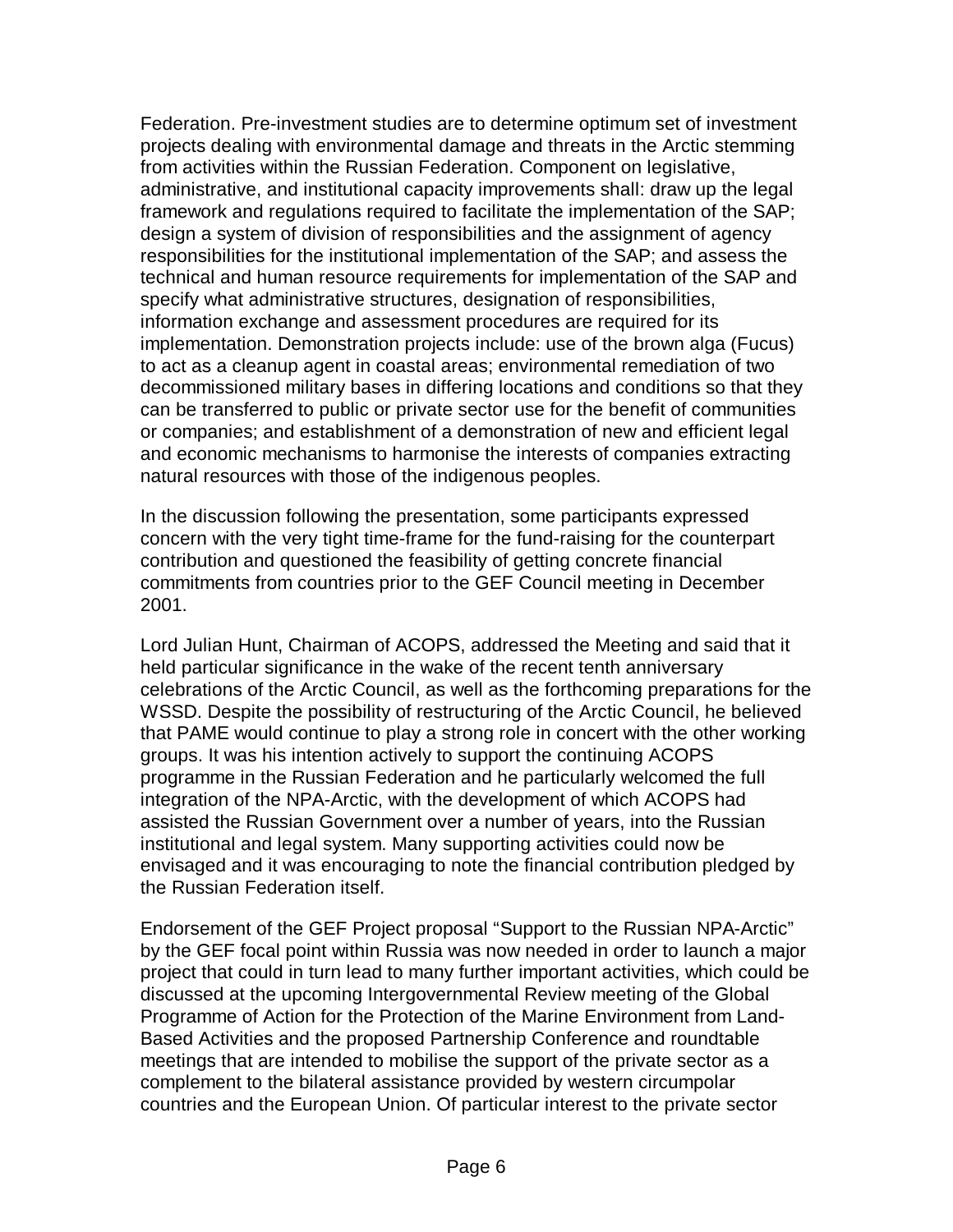would be the sustainable economic development aspect that accompanied the ongoing efforts to protect Russia's coastal and marine environment. Though an international NGO, ACOPS was based in London, and he would seek the support of the British Government for the programme.

# **Session III (3): Involvement of PAME Members**

It was noted that the NPA-Arctic is an important component of the RPA implementation phase which has been endorsed by the Arctic Council ministers. The NPA-Arctic is a part of PAME's work plan. PAME's involvement provides support to the NPA-Arctic and its associated GEF project through various means such as:

- Financial contributions; and
- planned roundtable meetings.

The Chair stressed the importance of active involvement of PAME members in the Russian NPA-Arctic project. The Chair asked that PAME participants be provided with the full GEF Project Proposal including a break-down of proposed expenditures.

# **Session III (4): Private Sector Roundtable meetings**

The Meeting reviewed a draft paper on the involvement of the private sector in support of the implementation of the NPA-Arctic and its associated Partnership Conference.

The Meeting supported the concept of a preparatory process to facilitate the success of a partnership meeting to implement aspects of the Russian NPA Arctic. This process would include review of project proposals.

It was agreed that the preparatory process should include both the International Financial Institutions (IFIs) and the private sector. The precise configuration of roundtable meetings was left open.

To determining the nature of the preparatory process the Meeting agreed that careful consideration be given to include the following points:

- 1. Identification of potential Russian and other private sector participants and consultations with these private sector entities to determine the nature and level of detail of proposed actions which would attract its participation.
- 2. Consultation with IFI's as to the availability of funding.
- 3. A concrete timetable linking the preparatory process to the convening of the Partnership Conference.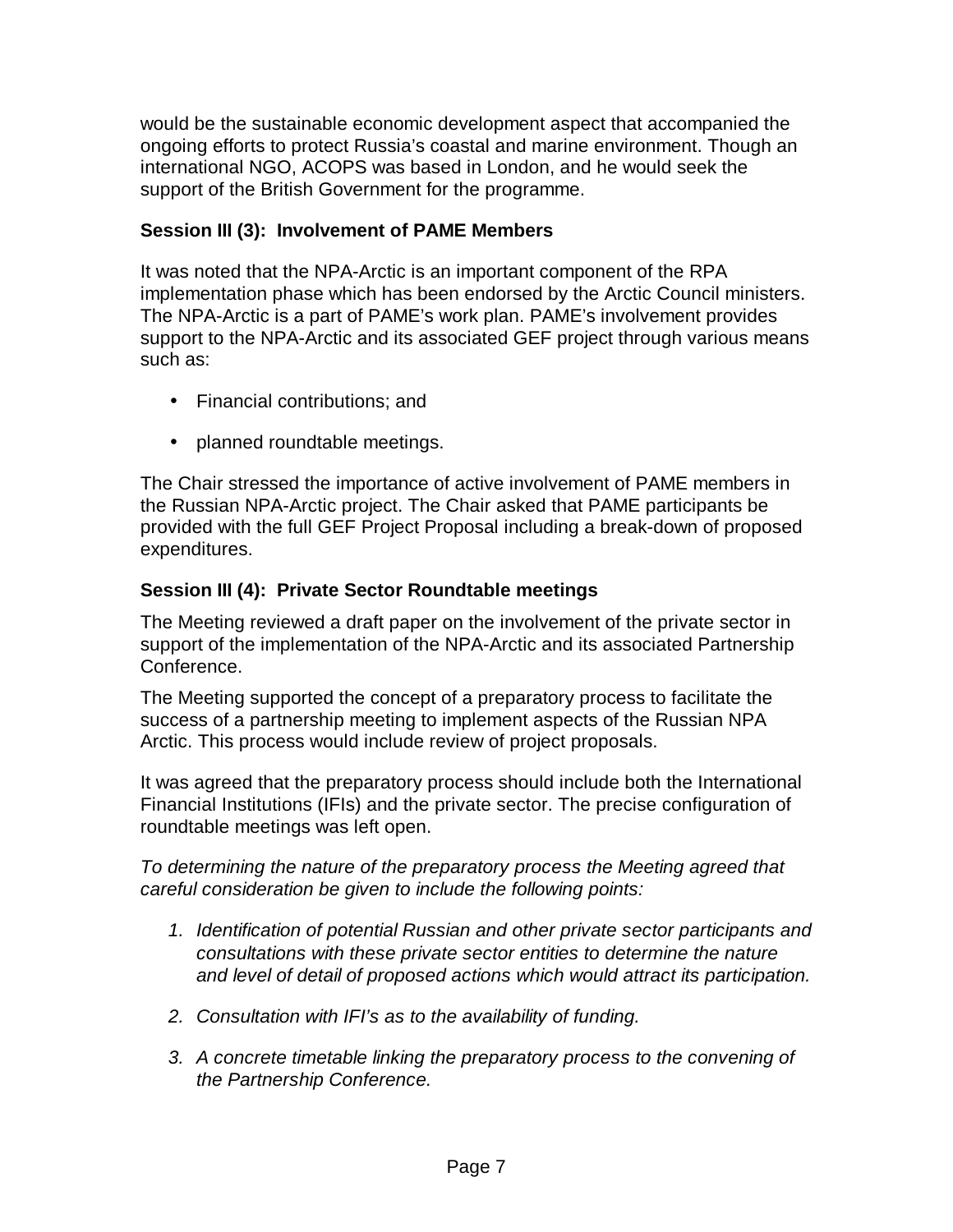- 4. Attention to the existence of adequate legislative and regulatory frameworks which will enhance participation of the private sector.
- 5. A high level political commitment within involved governments
- 6. The understanding that the Partnership Conference and its preparatory process should build on past and existing experience and focus on discrete manageable aspects of the NPA-Arctic.

# **Session III (5): Update on ACAP Projects**

Mr. Gary Waxmonsky, United States, gave a short update on ACAP as follows:

The Arctic Council Action Plan ( ACAP )consists of two parts, an overall strategy designed to provide a framework for cooperation; and an accompanying Action Plan, which can respond to indentified priorities in the form of specific projects and activities. At the last Ministerial meeting in Barrow it was decided to initate work on seven project proposals. Of these, one is pending further refinement and one deals with contaminant-specific fact sheets which can be found on the AMAP website at http://www.amap.no The other five address various categories of pollutants including PCB's, dioxin, obsolete pesticides and atmospheric mercury. Another project seeks to introduce cleaner production processes at the large metallurgical complex in Norilsk. This project and most of the ACAP efforts are focused on problems in Russia.

Funding commitments from various Arctic Council Member States for ACAP projects presently exceeds \$ 1 million USD, of which the U.S. contributions total over \$ 400.000 USD.

The next meeting of the ACAP Steering Committee is expected to take place on Nov 5, 2001, in Espoo Finland, on the eve of the upcoming SAO meeting. The Steering Committee is chaired by the Norwegian Pollution Control Authority.

# **Session III (6): Update on the Arctic Clearing House Process**

Development of an Arctic Clearing-house on land-based activities is on-going by the PAME Secretariat.

A new window to the PAME Homepage has been created and is in line with the format of the GPA Clearing-House format. There are currently links to other related websites and Arctic-specific information on POPs, heavy metals and Radionuclides. The Secretary informed the Meeting that individual countries would be contacted for more country-specific information.

Canada offered to provide technical assistance in the development of the Arctic Clearing-house if requested by the Secretary.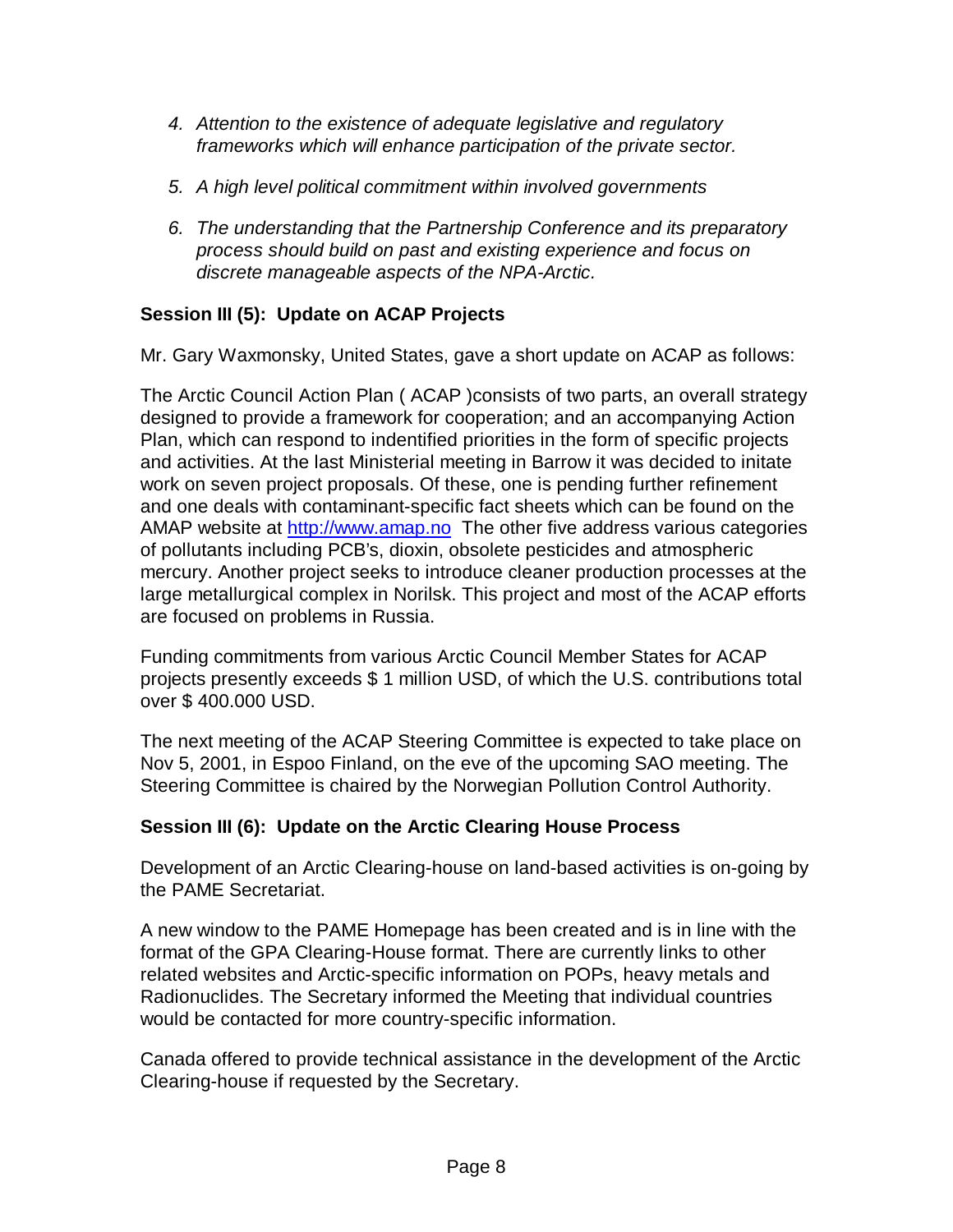# **Session III (7): Other RPA Proposals and NPA Progress Reports (if any)**

Paper was presented by the Secretariat on possible options and ways forward on RPA specific issues with respect to PAME's 2002-2004 Work Plan (Appendix VIII).

Sweden raised the question of wheter AMAP in their future assesments, will give information on the anthropogenic load of heavy metals and POP´s to the marine area of the Arctic. If so, does the information include the main sources and the amount of the pollution from each source. Sweden asked the Secretary to contact AMAP to find out whether the assessment will give this information.

The Chair noted that new activities related to the RPA would need lead country/countries.

The Meeting agreed to consider next steps in the implementation of the RPA in the context of developing the 2002-2004 PAME Work Plan.

# **Session IV: Relations with Other Organizations and Working Groups**

## **Session IV (1): Progress Reports from Working Groups of the Arctic Council**

# AMAP

AMAP met in Stockholm on 30 August 2001. followed by a joint AMAP/CAFF meeting on the 31 of August 2001. AMAP´s Chair, Ms. Hanne Petersen, resigned due to a new position in Denmark and The Vice-Chair of AMAP. Mr. Helgi Jenson took over the Chair from Hanne Petersen. As new Vice-Chair Mr. Yuri Tsaturov from the Russian Federation was elected. SAO´s will be requested to confirm their agreement to this decisions at the next SAO Meeting.

AMAP has been asked by Ministers to prepare an updated assessment regarding oil pollution and threats to the Arctic environment and people. AMAP therefore proposes to have a joint International Conference on Oil and Gas Activitites and Pollution Threats in the Arcic to be held in 2003.

AMAP would like to see such an International Arctic Oil and Gas Conference arranged as a joint event between related Arctic Council Working Groups – oil and gas companies, other agencies concerned with oil issues, and Arctic Indigenous Peoples organisations. A letter has been sent out to the Arctic Council Working Groups and its Secretariats with a tentative agenda for the Conference. AMAP proposes to discuss this issue at the Chair meeting in Espoo next month.

The joint AMAP/CAFF meeting discussed the preparation of the Arctic Climate Impact Assessment (ACIA) Policy Document and drafted a proposal for a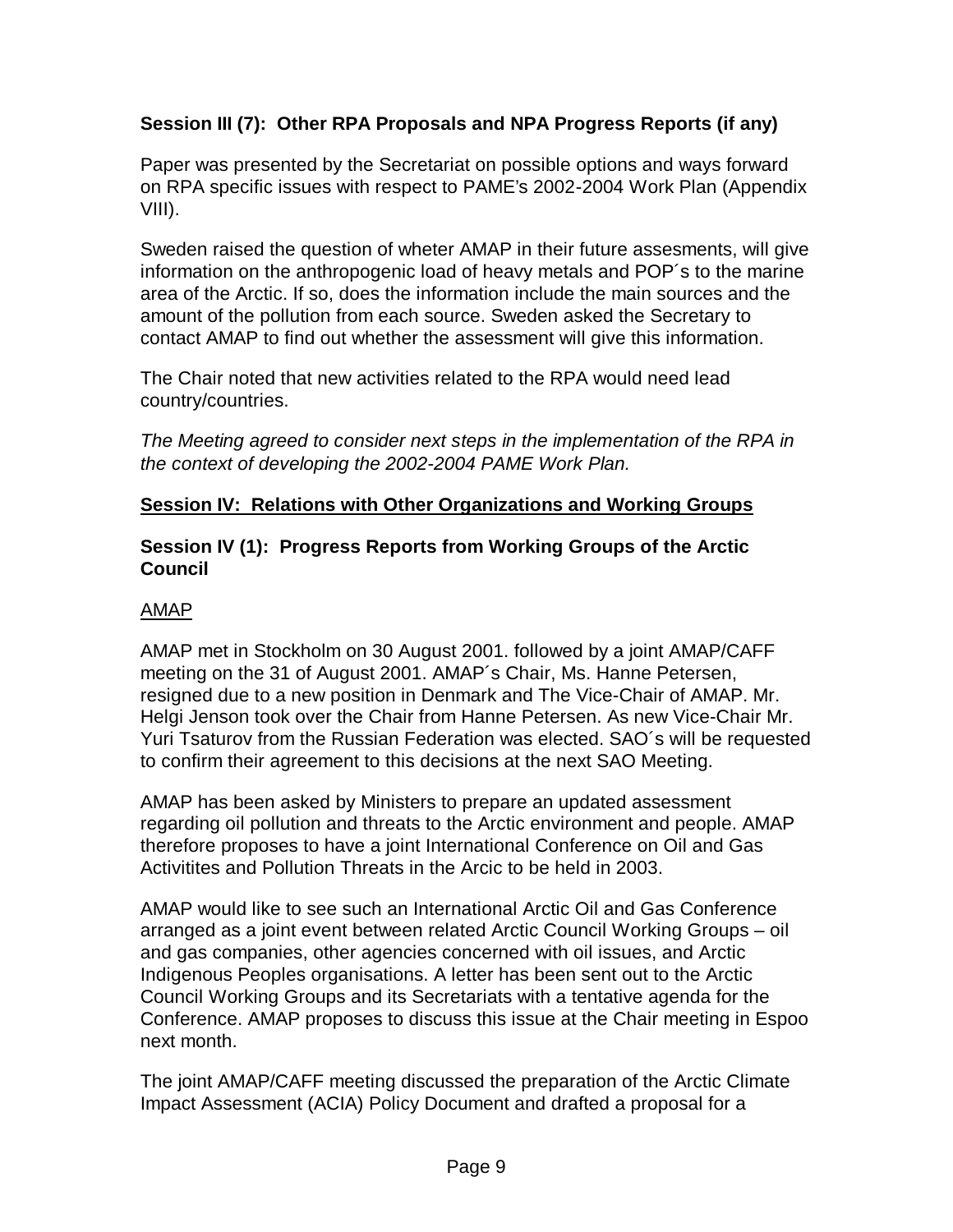strategy to prepare this Document. It is hoped that the final strategy will be endorsed at the next Ministerial meeting to be held in October 2002.

AMAP/CAFF have been asked by ministers to implement ACIA in cooperation with IASC. It is however important that the other Arctic Council Working Groups be involved in the production of its relevant parts of as well ACIA scientific report and the ACIA policy document. Experts from other W.G. should be nominated to take part in the drafting of relevant chapters of the ACIA scientific report and involved in commenting on the draft chapters.

With respect to the ACIA policy document the Arctic Council Working Groups should be involved in preparation of the policy recommendations relevant to their work and expertise. The degree of the SAO´ s involment in the ACIA policy document has not yet been decided.

The meeting reviewed a letter sent out by the AMAP Board on October 3, 2001 on proposal for arrangement of Joint International Conference on Oil and Gas activities and Pollution Threats in the Arctic, to be held in 2003.

The Meeting agreed that if the terms of reference for this Conference are as proposed by the AMAP Secretariat, that consideration be given to the Conference being an Arctic Council activity rather then a working group activity. Planning, executive and follow-up to the Conference should reflect the distributed duties within the Arctic Council. It was also agreed that the interest of the private sector must be ascertained.

# CAFF

The Chair of CAFF sent out a written report to the Chair of PAME on the working group activities and highlighted activities that are relevant to PAME.

A CAFF Board meeting was held in Uppsala, Sweden 29-30 August, 2001, and a joint CAFF/AMAP meeting, focusing on ACIA and joint monitoring interests, was held in Stockholm, 31 August, 2001.

Two issues raised and discussed might be of special interest of PAME.

1. Collaboration in the marine environment through CPAN (Circumpolar Protected Areas Network)

The CAFF Board meeting discussed several recommendations relevant for marine protection and adopted one for action. This recommendation reads as follows:

> "Complete a compendium of ecologically important marine areas as a basis for further development of CPAN, as well as a basis for preparing any relevant guidelines for marine user groups"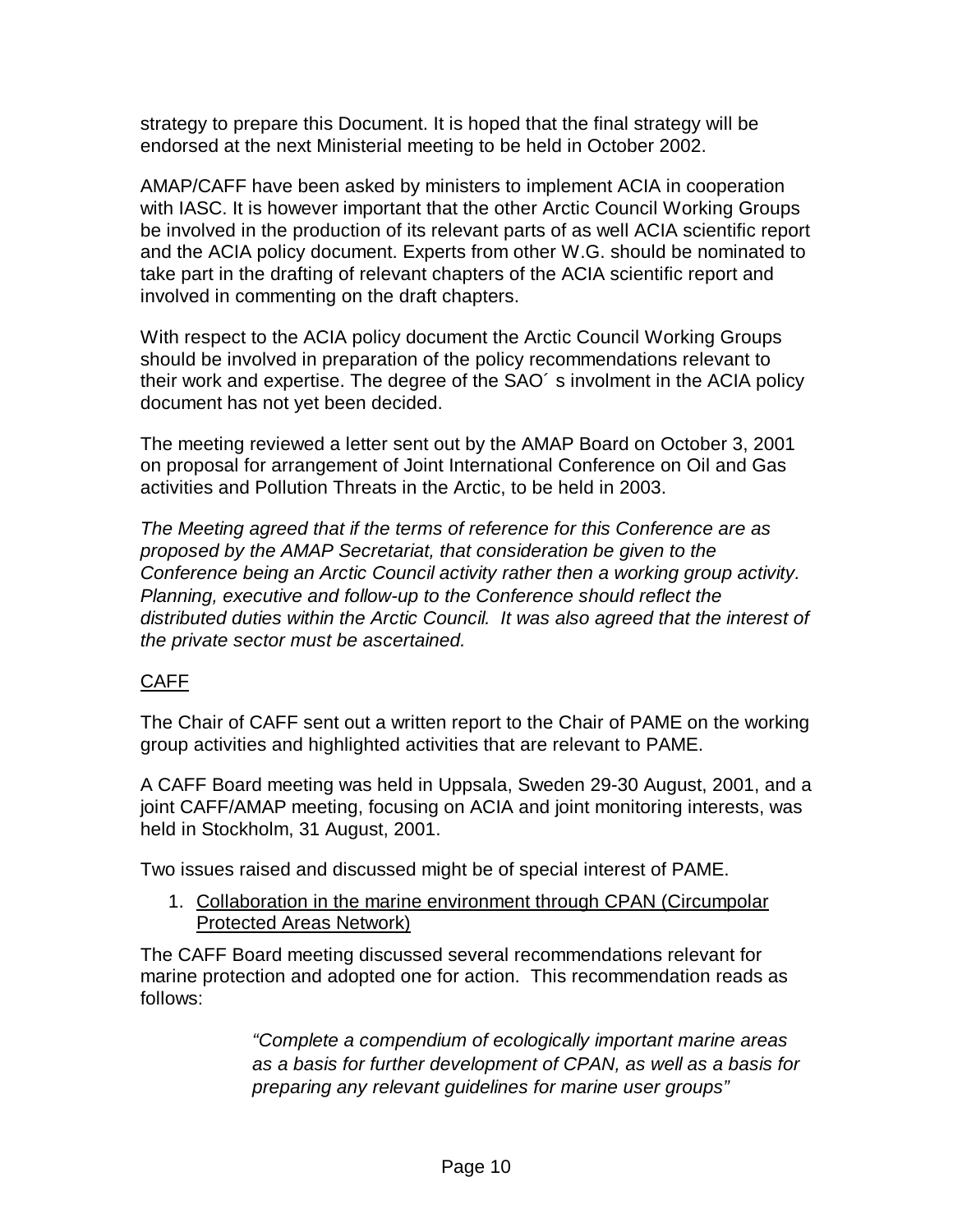The work would include identifying and mapping ecologically important marine areas, including areas already protected or proposed, developing a protection framework for these areas as well as any relevant guidelines.

CAFF's CPAN Standing Committee will be requested to scope this recommendation further and prepare a proposal for CAFF to address in spring of 2002.

The CAFF Board meeting invited PAME to participate in this work and attend the next CPAN Standing Committee meeting, tentatively scheduled for late 2001 or early 2002

The Meeting agreed that with respect to PAME's participation in CPAN, in particular in relations to habitat destruction in coastal areas, it would as the first step request the PAME Secretary to participate in the next CPAN Standing Committee meeting and report back to PAME at its next meeting.

# 2. Collaboration in ACIA (Arctic Climate Impact Assessment)

The CAFF Board meeting discussed a request from PAME to be involved in preparation of the ACIA Policy Document, to be developed during 2002-2004, and decided to welcome PAMEs participation in this process.

The joint CAFF/AMAP meeting discussed the preparation of the ACIA Policy Document and agreed that all Arctic Council working groups would be invited to join the process. A plan for preparing the Policy Document is being developed by the AMAP and CAFF Secretariats and a first draft will be tabled at the November 2001 SAO meeting in Espoo, Finland.

The Meeting agreed that PAME's issues such as land-based activities and shipping activities need to be adequately covered in the ACIA scientific assessment of which the ACIA Policy Document will be built on.

# EPPR

EPPR informed the Meeting on its working group activities and highlighted activities that are relevant to PAME.

The Circumpolar Map of Resources at Risk from Oil Spills in the Arctic will not be ready for the 2001 November SAO Meeting as planned but is hoped to be completed in time for the spring 2002 SAO Meeting, if not it will surely be presented at the Ministerial Meeting.

Finland is conducting a a survey on past major accidents in the Arctic. The result from the survey will be used to determine the coming activities of EPPR. The results from the survey might also be used in discussion regarding brodening EPPR's mandate.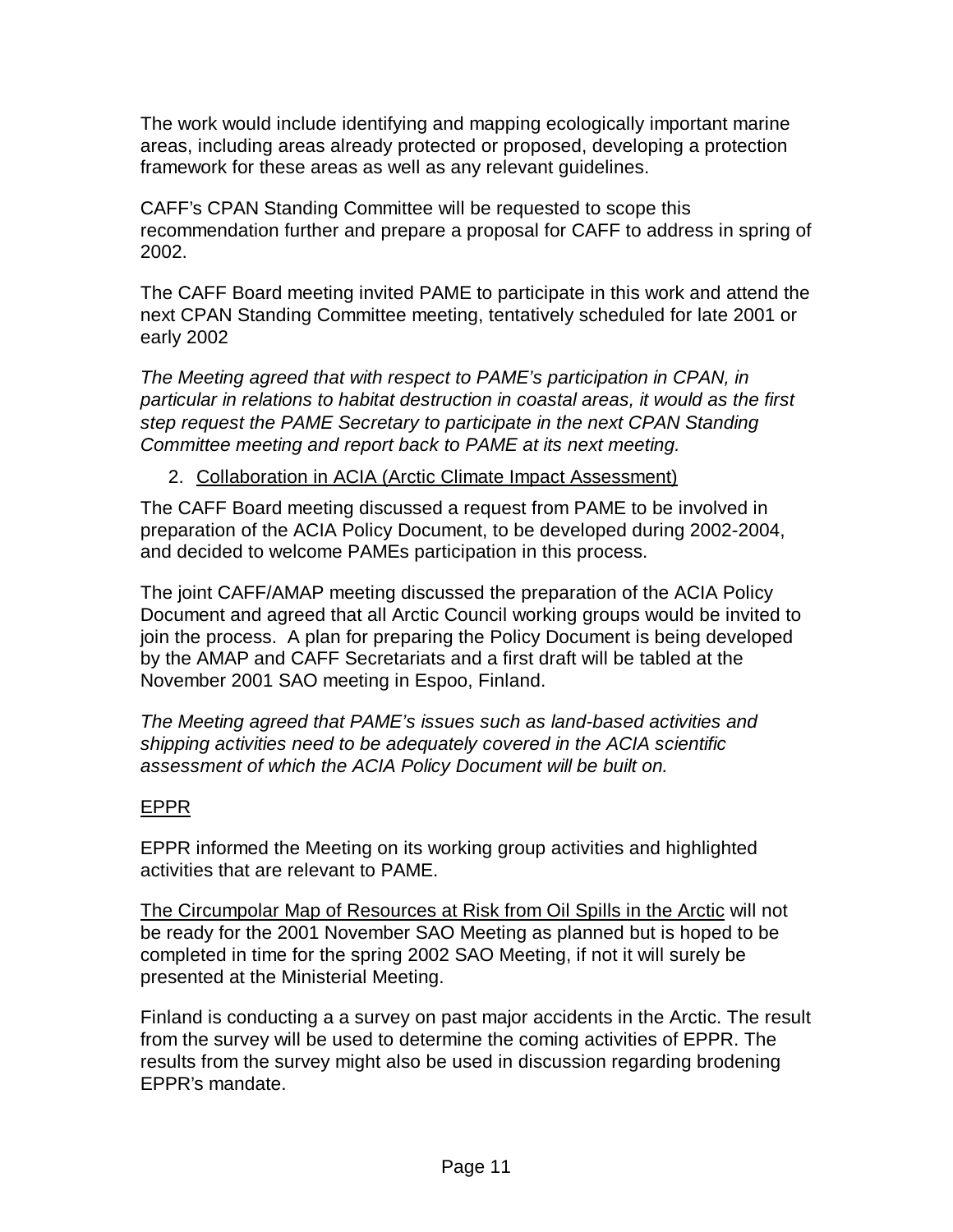The Chair of EPPR is preparing a " shopping list" of possible new projects/activities for EPPR. This list will be discussed at the next EPPR meeting to be held in April 2002 in Cordova, Alaska, U.S.

The EPPR Secretary also informed the Meeting of an international seminar on "Combatting Oil in Ice and Cold Conditions" which will be held in Helsinki, Finland 20-22 November 2001. Information on this can be obtained form the EPPR Secretary.

# **Session IV (2): 2<sup>nd</sup> Draft Communication Strategy**

The Meeting reviewed the  $2^{nd}$  draft Communication Strategy prepared by the Secretary and it was approved as presented.

The Meeting agreed that the Communication Strategy is a working document and should be amended and updated in line with the development of PAME's Work Plan for 2002-2004.

# **Session IV (3): Draft Capacity Building Document**

The PAME Secretary introduced the  $1<sup>st</sup>$  draft report on Capacity Building with the aim to address the main aspects of PAME's work.

The Meeting agreed that further elaboration on this  $1<sup>st</sup>$  draft should occur in the context of the outcome of the Arctic Council Capacity Building Workshop to be held 1-2 November 2001 in Helsinki, Finland and on any additional information from the next SAO meeting. The Secretary will prepare the  $2^{nd}$  draft of the Capacity Building document to be distributed prior to the next PAME meeting.

# **Session V: Shipping Activities**

# **Session V (1): Arctic Waters Oil Transfer Guidelines**

Canada as the lead country on developing Arctic Waters Oil Transfer Guidelines informed the Meeting that due to staff changes, the establishment of correspondence group for the purpose of developing these Guidelines has not been completed. Canada will send out a call letter asking for specific contacts in the various countries to form a new correspondence group by mid-November 2001.

Participants were encouraged to respond to Canada's request to confirm appropriate point of contact in an effort to form a correspondence group. The Meeting noted that due to the short timeframe then it was unlikely that these Guidelines could be completed in time for the next Ministerial meeting as initially planned but rather be presented in a draft format to the Ministers to indicate progress and its completion be included in the PAME Work Plan for 2002-2004.

Canada provided an update of the status of the Draft Guidelines for Ships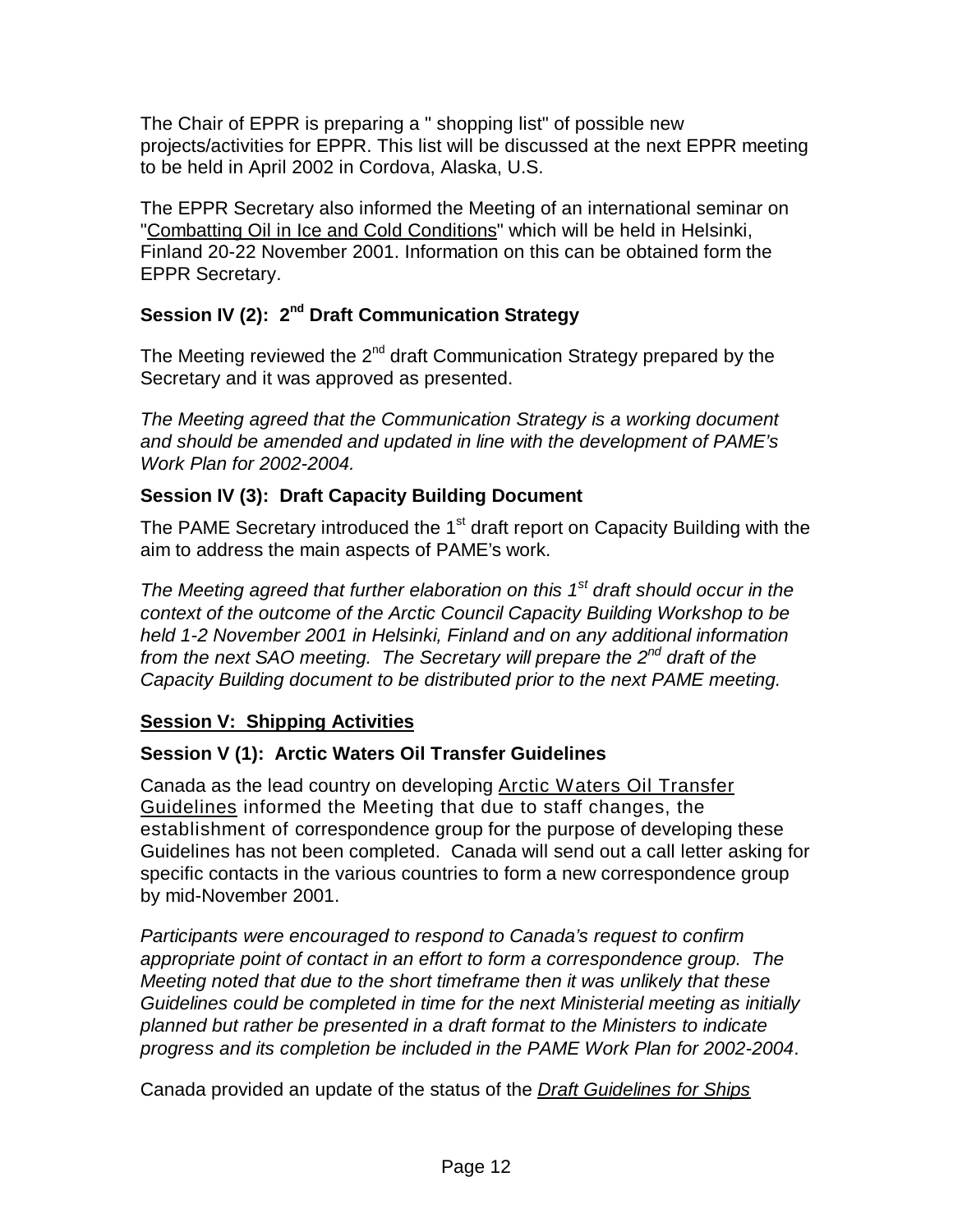# Operating in Arctic Ice-Covered Waters.

International Maritime Organization (IMO<sup>'</sup> S) principle SubCommittee on Ship Design and Equipment (DE) met for its  $44<sup>th</sup>$  session on 5-9 March 2001 and agreed on the draft Guidelines for Ships Operating in Arctic Ice-Covered Waters. This document was then sent to other specialist sub-committees for their input. Pending any further input the Guidelines will be finalized at DE in March 2002.

Later the Guidelines will be sent for publication as a joint Circular by the parent bodies MSC (Marine Safety Committee) and MEPC (Marine Environmental Protection Committee), by 2003. Another very important and related document, the International Association of Classification Societies (IACS) Unified Requirements (UR´ s) for Polar Ships willbe presented to the IASC Council this year and will be implemented by the 12 Classification Societies within one year, i.e. by 2002.

# Objective of the Guidelines

The Guidelines are aimed at ensuring safe navigation of ships and the prevention of pollution in Arctic Waters. Ships operating in the Arctic environment are exposed to a number of unique risks. Poor weather conditions and the relative lack of good charts, communications systems, and other navigational aids pose challenges for mariners. The remoteness of the areas makes rescue or clean-up operations difficult and costly. Cold temperatures may reduce the effectiveness of numerous components of the ship, ranging from deck machinery and emergency equipment to sea suctions. When ice is present, it can impose additional loads on the hull, propulsion system and appendages.

The Guidelines are therefore intended to address additional provisions deemed necessary for consideration beyond existing requirements of the SOLAS Convention in order to take into account the climate conditions of Arctic icecovered waters and to meet appropriate standards of maritime safety and pollution prevention.

The draft Guidelines cover design, outfitting and operation of relevant ships, including crewing by adequate numbers of suitably trained personnel.

# **Session V (2): Follow-up on Snap Shot Analysis**

The Meeting was informed by Norway that due to the absence of its shipping experts the discussion on further developments of the Snap Shot Analysis proposal be postponed until next PAME meeting.

# **Session V (3): Coordination with other Groups on Shipping**

EPPR noted that the Circumpolar Map of Resources at Risk from Oil Spills in the Arctic might be of relevance to shipping activities addressed within the PAME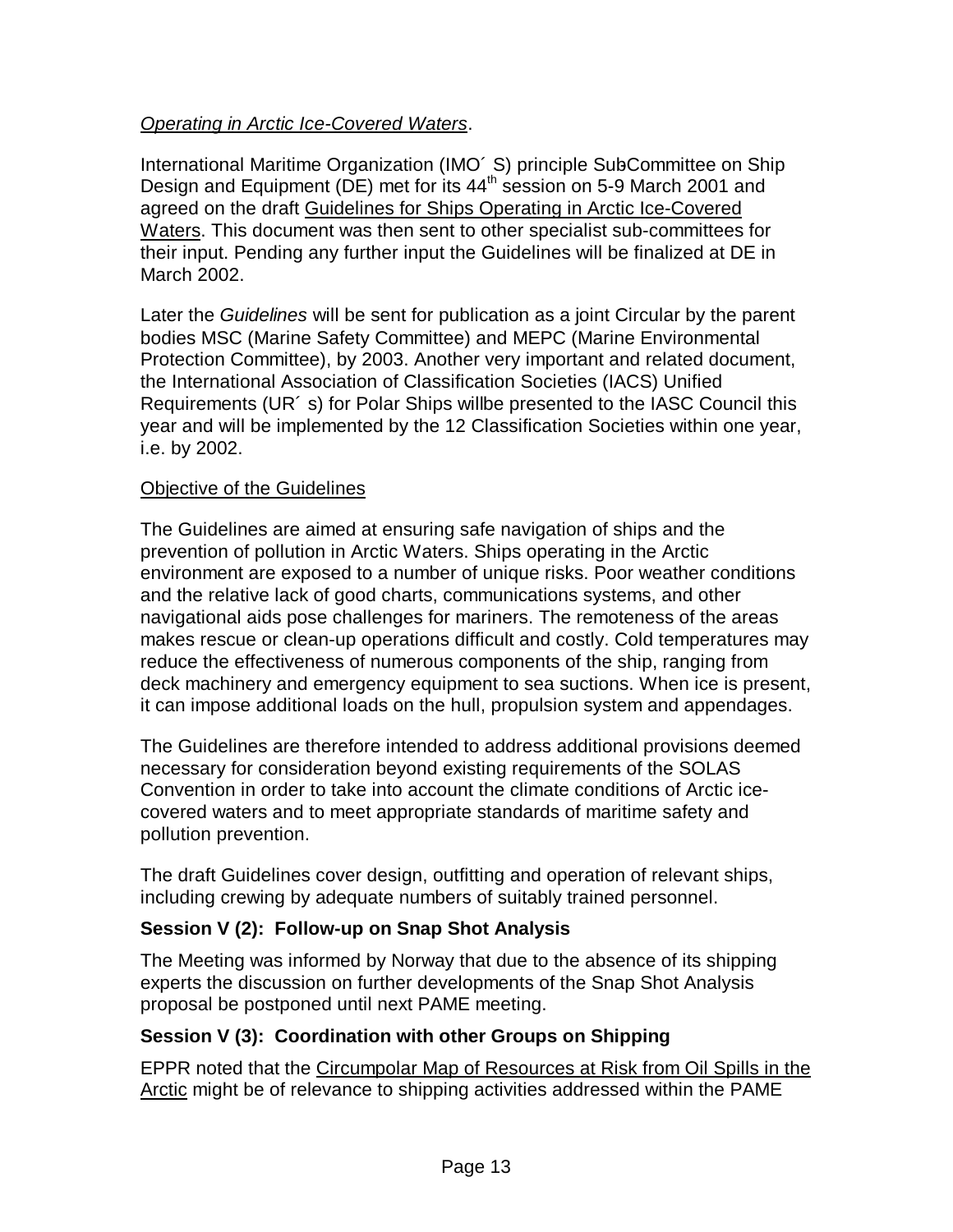Working Group but will likely not be finalized until fall 2002.

The Russian Federation gave an update on the Northern Sea Route (NSR) (Appendix IX). In July 1991, the first set of rules for the NSR were developed, and currently the NSR administration is developing a new set of regulations that will be adopted in the near future. Further work is needed in this area with new set of regulations that still need to be adopted, in addition, requirements for vessels need to be updated. To improve management structure and to increase effectiveness of NSR usage, the governmental Commission of the Russian Federation had made a decision to found an organization/enterprise which will join efforts of all NSR users. Today this non-commercial enterprise consists of 25 organizations, including 5 from Arctic territories and 5 navigational companies form the Russian Federation that have an interest in this transportation route, in addition to scientific and other organizations. The goal of this partnership is to provide safety on the NSR and to protect the environment. The enterprise is interested in establishing contacts with other organizations such as the Arctic Council to explore possible cooperation.

# **Session VI: Other PAME Related Activities**

# **Session VI (1): PAME message to WSSD 2002**

The PAME Secretary was requested to draft PAME specific input to the Arctic Council message to the WSSD 2002 by October 19, 2001 to be distributed to participants for their review. Participants where requested to respond back no later then October 26, 2001 in time for the next Arctic Council Chair meeting in Espoo, Finland on November 4, 2001.

# **Session VI (2): PAME interventions at the 2001 GPA Intergovernmental Meeting**

The PAME Secretary presented a proposed poster presentation for the GPA Intergovernmental Review meeting to be held in Montreal, Canada 26-30 November 2001 and noted that it was important that countries provide their one paragraph update on the status of individual NPA's or relevant national efforts by October 19, 2001 so this may be possible.

# **Session VI (3): Any other activities**

IUCN provided an update on its development of Arctic Strategy and Action Plan. It was noted that the draft strategy will be submitted to the next meeting of the IUCN Council. Request for comments was sent out to all Arctic Council countries and relevant organizations and are currently in the process of being compiled.

The Meeting agreed to review the proposed action components of the IUCN Arctic Strategy when they become available for comment and that this be on the agenda for the next PAME meeting.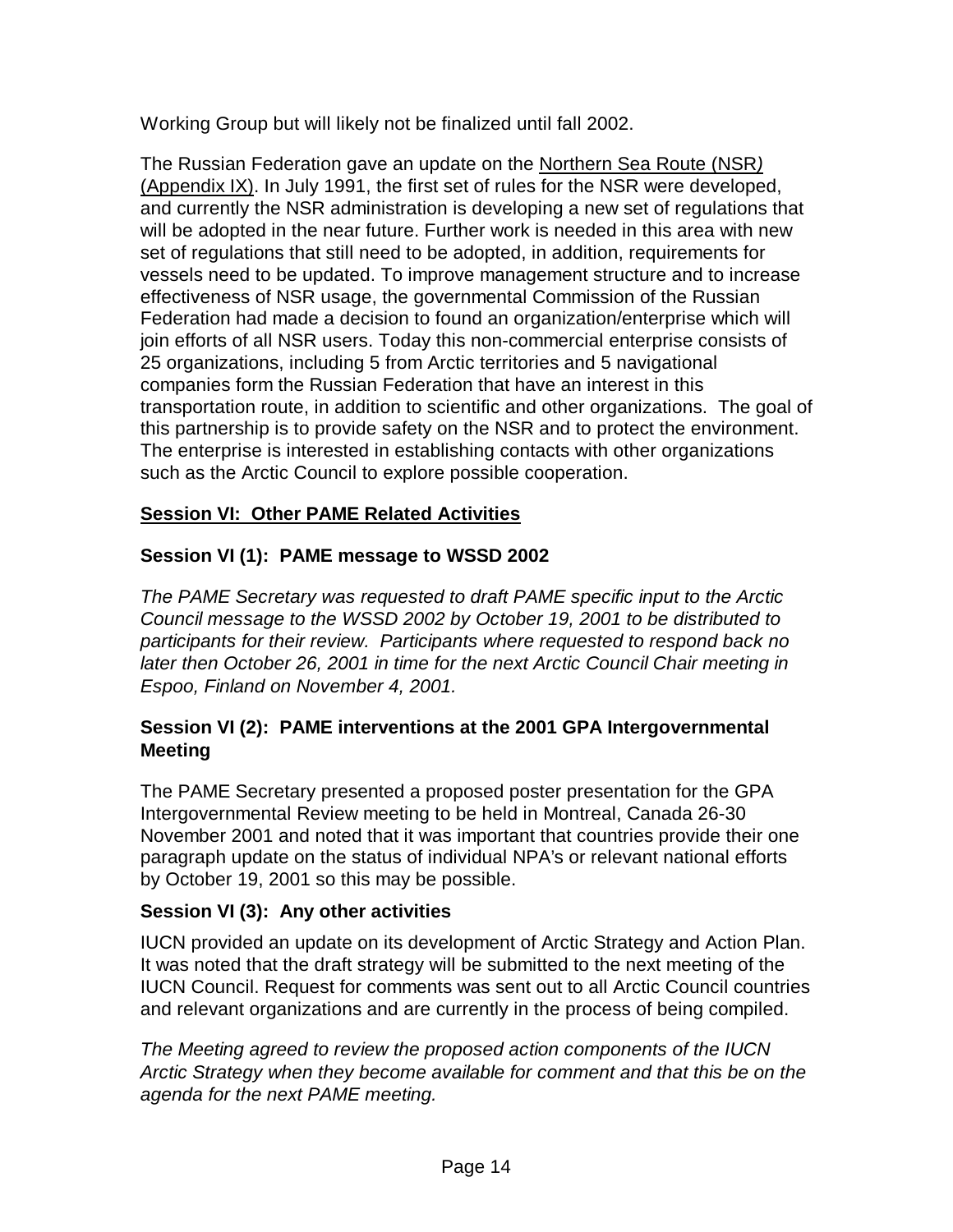# **Session VII: Offshore Oil and Gas**

The Meeting reviewed comments received from Denmark/Greenland and Norway in PAME's efforts to evaluated the adequacy of the 1997 Offshore Oil and Gas Guidelines. Following are general notes from the Meeting on the suggested changes by Denmark/Greenland for the purpose of providing guidance for its next iteration:

Comment 1 – accepted by everyone.

Comment 2 – Canada and Oil and Gas Producers (OGP) asked for clarification on the terms such as "chemicals used". WWF asked for clarification o the definition of "acceptable criteria" and agreed to provide a definition to the PAME Secretariat by mid-November.

Comment 3 – Keep both approaches (performance based and traditional approaches) in the guidelines and retain the text with adjustments that reflect this. Need to expand text on the "Traditional Approach".

Comment 4 – rewrite the text to reflect suggested changes.

Comment 5 – clarification needed on suggested text in addition to a need for definition of terms to be included in an Annex.

Comment 6 – needs clarity, further elaboration or possible deletion.

Comment 7 – proposed text not to be deleted. Possible elaboration on the "Traditional Approach" to reflect the current use of different systems.

Comment  $8$  – unclear of concepts used.

Comment 9 – text bracketed as text unclear and too detailed compared with the rest of the Guidelines.

Comment 10 – text bracketed as text unclear and possibly too restrictive for the purpose of the Guidelines.

All participants are invited to provide more detailed comments directly to Denmark/Greenland on their suggested changes to the Guidelines by the end of November 2001.

The Meeting agreed with Norway's comments (meeting document no: PAME II – 2001/sec VII (1)(b)) that the Guidelines be kept a separate document the need for its periodic review, and that it should be made more user friendly, but asked that Norway provide more clear amendments to the Guidelines with concrete proposals on ways forward in addressing their comments. Norway agreed to provide a definition of an "Ecosystem Approach" and WWF on SEA. Comments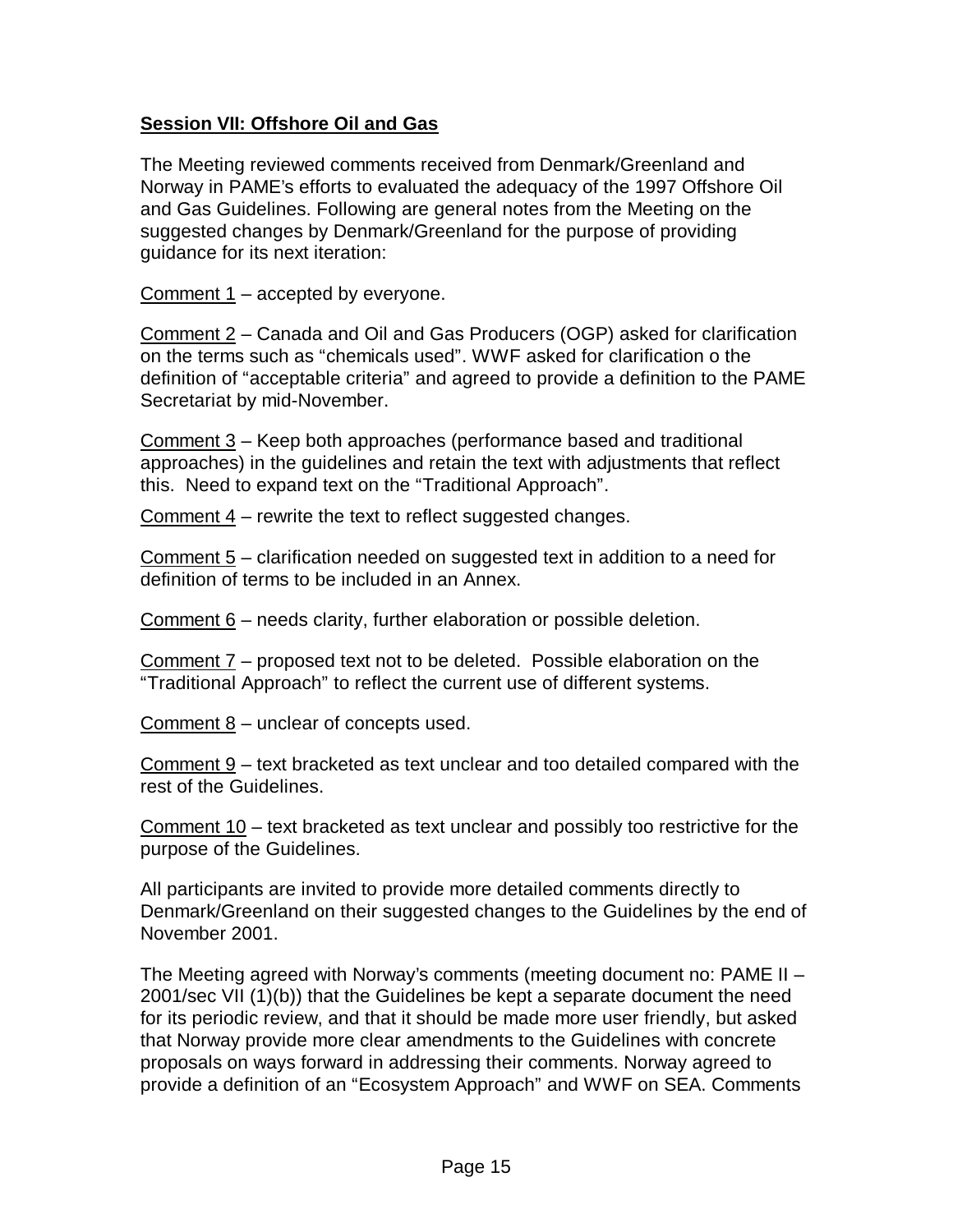and amendments are due by the end of November to be distributed to participants by the PAME Secretary.

All participants are invited to provide comments on the Guidelines prior to the next PAME meeting and are asked to provide updates, if applicable, on definitions of country boarders in addition to definition of terms used in the guidelines.

The Meeting agreed that comments/rewrites be sent to the Secretary by December  $1<sup>st</sup>$  and next iteration of mark-up of the existing Guidelines be sent by the Secretary to all participants for their comments by 1 January 2002. Secretary is to receive comments from participants by 1 March 2002 to be distributed prior to the next PAME meeting.

# **Oil and Gas Workshop – Update and Status of RUNARC**

The proposed Oil and Gas workshop did not take place as per the proposed agenda due to last-minute cancelation of participants.

Mr. Ivan Senchenya, Mr. Mikhial Polkanov and Ms. Elena Lebedeva from the Center for Preparation and Implementation of International Projects (CPPI) gave presentations on the Russian-United States-Norwegian Project "Safety and Environmental Regime for Russian Offshore Oil and Gas Operations (RUNARC)". Mr. Valentine Jouravel of the Russian company Rosshelf and Mr. Evan Britchard ot the Petroleum Advisory Forum and Exxon Mobile-Russia gave presentations on RUNARC. Mr. Dennis Thurston of MMS, gave a short update on teh parallels between RUNARC and the PAME Guidelines.

The RUNARC Presentation is provided in Appendix X.

The Meeting welcomed the presentations of CPPI and Industry on the RUNARC program and agreed that the establishment of an environmentally sound and stable legal and regulatory regime in Russia would constitute a substantial contribution to the protection of the Arctic marine environment.

The first phases of the RUNARC program have resulted in major progress toward this goal, but much remains to be done towards its implementation. The Meeting therefore agreed to recommend to SAO´s that the Arctic Council together with potential partners consider identifying what steps it could take to encourage and support the efforts of the Government of the Russian Federation toward this end, including the possibility of communication between the Arctic Council Chair and appropriate officials of the Government of the Russian Federation.

# **Session VIII: Future Work Programme**

The Meeting agreed that the next PAME meeting should take place in April 2002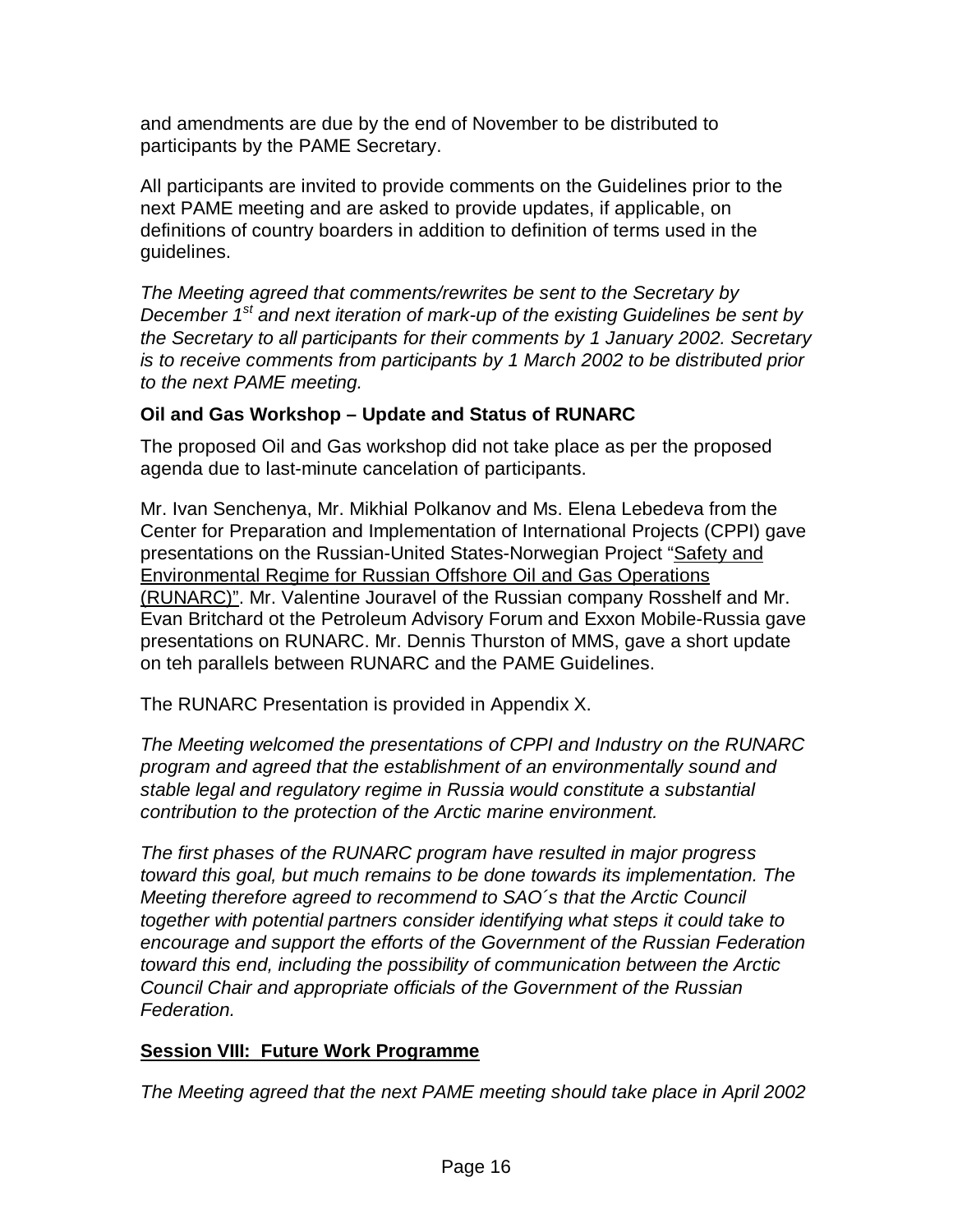to finalize Ministerial deliverables and the 2002-2004 PAME Work Plan. Tentative schedule is 16-18 April 2002 in Iceland. The Secretariat was asked to explore possibilities to have half a day joint meeting with CAFF.

# **Session VIII (1): PAME Work Plan**

The PAME work plan for 2001-2002 is summarized in Appendix XI.

# **Session VIII (2): Reporting to the Next SAO Meeting**

The Chair will report on the outcome of the PAME meeting at the next SAO meeting that will be held Espoo, Finland, 6-7 November 2001.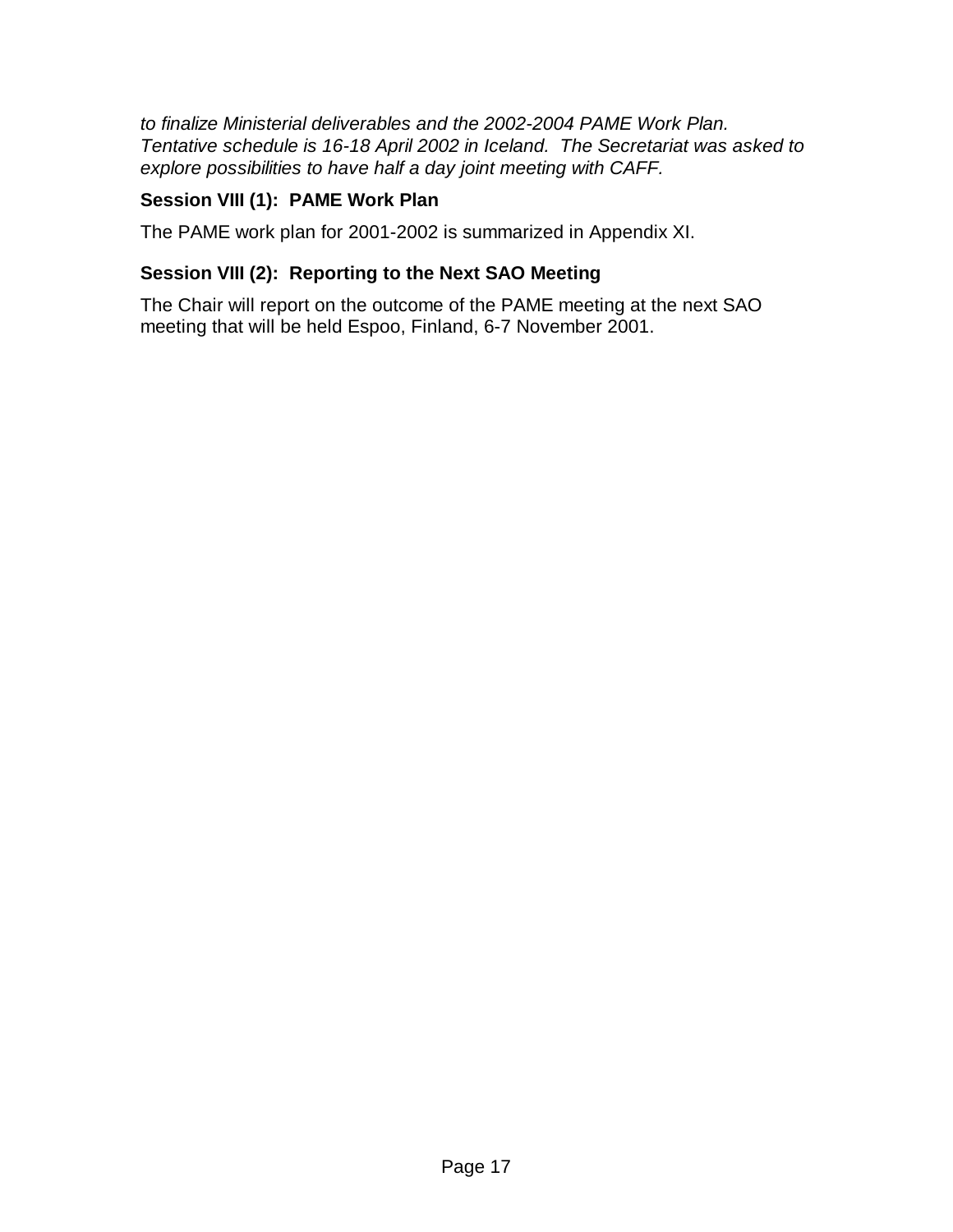# **APPENDIX I**

# **LIST OF PARTICIPANTS**

#### **PAME Working Group Meeting October 9-11 – Moscow, Russian Federation**

| <b>PAME Secretariat</b>                                            |                                                         |  |
|--------------------------------------------------------------------|---------------------------------------------------------|--|
| <b>Thomas L. Laughlin</b>                                          | Soffia Gudmundsdottir                                   |  |
| Chair                                                              | <b>Executive Secretary</b>                              |  |
| National Oceanic and Atmospheric                                   | <b>PAME International Secretariat</b>                   |  |
| <b>Administration (NOAA)</b>                                       | Hafnarstraeti 97                                        |  |
| U.S. Department of Commerce                                        | 600 Akureyri, Iceland                                   |  |
| Herbert C. Hoover Building Room 5230                               |                                                         |  |
| 14 <sup>th</sup> & Constitution Avenue N.W.                        | Tel: +354 461 1355                                      |  |
| Washington, D.C. 20230                                             | Fax: +354 462 3390                                      |  |
|                                                                    | Email: pame@ni.is                                       |  |
| Tel: +1 202 482-6196                                               |                                                         |  |
| Fax: +1 202 482-4307                                               |                                                         |  |
| Email: tom.Laughlin@hdq.noaa.gov                                   |                                                         |  |
| <b>Lyubov Annissimova</b>                                          | Olga Palsdottir                                         |  |
| <b>Technical Assistant</b>                                         | <b>Administrative Assistant</b>                         |  |
| Hafnarstraeti 97                                                   | Hafnarstraeti 97                                        |  |
| 600 Akureyri Iceland                                               | 600 Akureyri Iceland                                    |  |
| Tel: +354 462 1355                                                 | Tel: +354 462 1355                                      |  |
| Fax: +354 462 3390                                                 | Fax: +354 462 3390                                      |  |
| Email: pame@ni.is                                                  | Email: olga@ni.is                                       |  |
|                                                                    |                                                         |  |
|                                                                    | <b>CANADA</b>                                           |  |
| <b>Chris Cuddy</b>                                                 | Robert L. Wolfe                                         |  |
| Chief                                                              | Marine Safety Inspector                                 |  |
| Land and Management Division<br>Indian and Northern Affairs Canada | <b>Marine Safety</b><br>Prairie & Northern Region (RME) |  |
| Land and Water Management Division                                 | 11 <sup>th</sup> Floor, Canada Place, 9700 Jasper       |  |
| 10 Wellington St., Room 638                                        | Avenue                                                  |  |
| Hull, Quebec, K1A 0H4                                              | Edmonton, Alberta T5J 4E6                               |  |
|                                                                    |                                                         |  |
| Tel: +1 819 994-7483                                               | Tel: +1 780 495 3833                                    |  |
| Fax: +1 819 997-9623                                               | Fax: +1 780 495 6472                                    |  |
| Email: CuddyC@inac.gc.ca                                           | Email: Wolfer@tc.gc.ca                                  |  |
| Jim McComiskey                                                     |                                                         |  |
| <b>Technical Specialist</b>                                        |                                                         |  |
| <b>Biological Sciences</b>                                         |                                                         |  |
| 444 7 <sup>th</sup> Ave. SW                                        |                                                         |  |
| Calgary Alberta                                                    |                                                         |  |
|                                                                    |                                                         |  |
| Tel: +1 403 299 3677                                               |                                                         |  |
| Fax: +1 403 292 5048<br>Email: <i>imccomiskey@neb-one.gc.ca</i>    |                                                         |  |
|                                                                    |                                                         |  |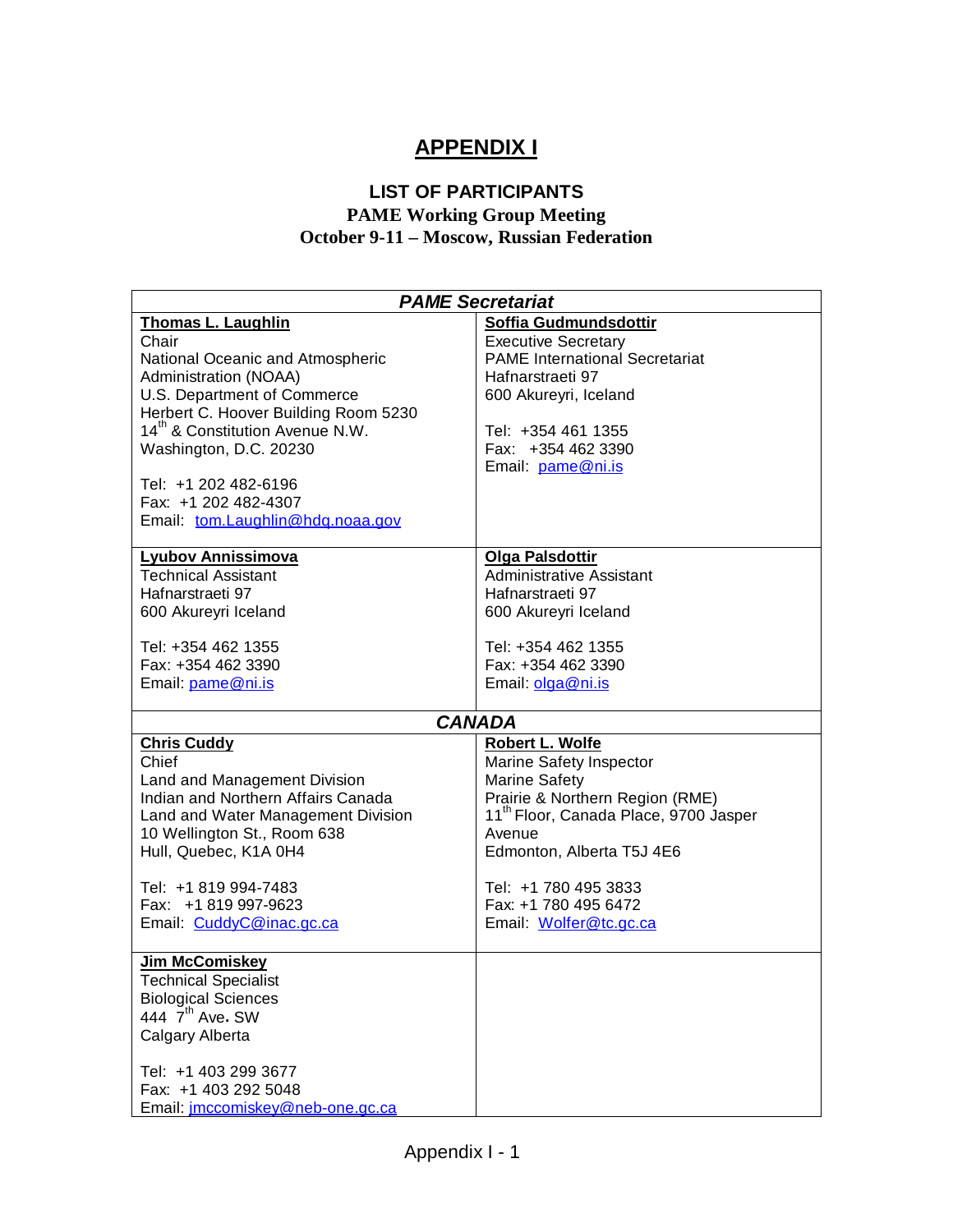| <b>Birte Rindom</b><br>Jacob Pauli Joensen<br><b>Head of Section</b><br>Food and Environment Agency<br>Debersartrod, FO-100<br>Division for Northern Co-operation and<br>Tórshavn<br><b>Environmental Export</b><br>Ministry of Environment and Energy<br>Faroe Islands<br>Danish Environmental Protection Agency<br>Strandgade 29<br>Tel: +298 35 6400<br>DK-1401 Copenhagen K<br>Fax: +298 35 6401<br>Email: jakuppj@hfs.fo<br>Tel: +45 32 66 01 00<br>Fax: +45 32 66 04 11<br>Email: br@mst.dk<br><b>Andreas Vedel</b><br><b>Head of Section</b><br>Department of Environment and Nature<br><b>Greenland Home Rule Authority</b><br>P.O. Box 1614, DK-3900 Nuuk<br>Tel: +299 34 67 07<br>Fax: +299 32 52 86<br>Email: ave@gh.gl<br><b>FINLAND</b><br><b>Maija Pietarinen</b><br><b>Special Advisor</b><br><b>Environmental Protection Department</b><br>Ministry of the Environment<br>Kasarmikatu 25<br>P.O. Box 380<br>FIN-00131 Helsinki Finland<br>Tel: +358 9 1991 9736<br>Fax +358 9 1991 9717 | <b>DENMARK/GREENLAND/FAROE ISLANDS</b> |  |  |
|---------------------------------------------------------------------------------------------------------------------------------------------------------------------------------------------------------------------------------------------------------------------------------------------------------------------------------------------------------------------------------------------------------------------------------------------------------------------------------------------------------------------------------------------------------------------------------------------------------------------------------------------------------------------------------------------------------------------------------------------------------------------------------------------------------------------------------------------------------------------------------------------------------------------------------------------------------------------------------------------------------|----------------------------------------|--|--|
|                                                                                                                                                                                                                                                                                                                                                                                                                                                                                                                                                                                                                                                                                                                                                                                                                                                                                                                                                                                                         |                                        |  |  |
|                                                                                                                                                                                                                                                                                                                                                                                                                                                                                                                                                                                                                                                                                                                                                                                                                                                                                                                                                                                                         |                                        |  |  |
|                                                                                                                                                                                                                                                                                                                                                                                                                                                                                                                                                                                                                                                                                                                                                                                                                                                                                                                                                                                                         |                                        |  |  |
|                                                                                                                                                                                                                                                                                                                                                                                                                                                                                                                                                                                                                                                                                                                                                                                                                                                                                                                                                                                                         |                                        |  |  |
|                                                                                                                                                                                                                                                                                                                                                                                                                                                                                                                                                                                                                                                                                                                                                                                                                                                                                                                                                                                                         |                                        |  |  |
|                                                                                                                                                                                                                                                                                                                                                                                                                                                                                                                                                                                                                                                                                                                                                                                                                                                                                                                                                                                                         |                                        |  |  |
|                                                                                                                                                                                                                                                                                                                                                                                                                                                                                                                                                                                                                                                                                                                                                                                                                                                                                                                                                                                                         |                                        |  |  |
|                                                                                                                                                                                                                                                                                                                                                                                                                                                                                                                                                                                                                                                                                                                                                                                                                                                                                                                                                                                                         |                                        |  |  |
|                                                                                                                                                                                                                                                                                                                                                                                                                                                                                                                                                                                                                                                                                                                                                                                                                                                                                                                                                                                                         |                                        |  |  |
|                                                                                                                                                                                                                                                                                                                                                                                                                                                                                                                                                                                                                                                                                                                                                                                                                                                                                                                                                                                                         |                                        |  |  |
|                                                                                                                                                                                                                                                                                                                                                                                                                                                                                                                                                                                                                                                                                                                                                                                                                                                                                                                                                                                                         |                                        |  |  |
|                                                                                                                                                                                                                                                                                                                                                                                                                                                                                                                                                                                                                                                                                                                                                                                                                                                                                                                                                                                                         |                                        |  |  |
|                                                                                                                                                                                                                                                                                                                                                                                                                                                                                                                                                                                                                                                                                                                                                                                                                                                                                                                                                                                                         |                                        |  |  |
|                                                                                                                                                                                                                                                                                                                                                                                                                                                                                                                                                                                                                                                                                                                                                                                                                                                                                                                                                                                                         |                                        |  |  |
|                                                                                                                                                                                                                                                                                                                                                                                                                                                                                                                                                                                                                                                                                                                                                                                                                                                                                                                                                                                                         |                                        |  |  |
|                                                                                                                                                                                                                                                                                                                                                                                                                                                                                                                                                                                                                                                                                                                                                                                                                                                                                                                                                                                                         |                                        |  |  |
|                                                                                                                                                                                                                                                                                                                                                                                                                                                                                                                                                                                                                                                                                                                                                                                                                                                                                                                                                                                                         |                                        |  |  |
|                                                                                                                                                                                                                                                                                                                                                                                                                                                                                                                                                                                                                                                                                                                                                                                                                                                                                                                                                                                                         |                                        |  |  |
|                                                                                                                                                                                                                                                                                                                                                                                                                                                                                                                                                                                                                                                                                                                                                                                                                                                                                                                                                                                                         |                                        |  |  |
|                                                                                                                                                                                                                                                                                                                                                                                                                                                                                                                                                                                                                                                                                                                                                                                                                                                                                                                                                                                                         |                                        |  |  |
|                                                                                                                                                                                                                                                                                                                                                                                                                                                                                                                                                                                                                                                                                                                                                                                                                                                                                                                                                                                                         |                                        |  |  |
|                                                                                                                                                                                                                                                                                                                                                                                                                                                                                                                                                                                                                                                                                                                                                                                                                                                                                                                                                                                                         |                                        |  |  |
|                                                                                                                                                                                                                                                                                                                                                                                                                                                                                                                                                                                                                                                                                                                                                                                                                                                                                                                                                                                                         |                                        |  |  |
|                                                                                                                                                                                                                                                                                                                                                                                                                                                                                                                                                                                                                                                                                                                                                                                                                                                                                                                                                                                                         |                                        |  |  |
|                                                                                                                                                                                                                                                                                                                                                                                                                                                                                                                                                                                                                                                                                                                                                                                                                                                                                                                                                                                                         |                                        |  |  |
|                                                                                                                                                                                                                                                                                                                                                                                                                                                                                                                                                                                                                                                                                                                                                                                                                                                                                                                                                                                                         |                                        |  |  |
|                                                                                                                                                                                                                                                                                                                                                                                                                                                                                                                                                                                                                                                                                                                                                                                                                                                                                                                                                                                                         |                                        |  |  |
|                                                                                                                                                                                                                                                                                                                                                                                                                                                                                                                                                                                                                                                                                                                                                                                                                                                                                                                                                                                                         |                                        |  |  |
|                                                                                                                                                                                                                                                                                                                                                                                                                                                                                                                                                                                                                                                                                                                                                                                                                                                                                                                                                                                                         |                                        |  |  |
|                                                                                                                                                                                                                                                                                                                                                                                                                                                                                                                                                                                                                                                                                                                                                                                                                                                                                                                                                                                                         |                                        |  |  |
|                                                                                                                                                                                                                                                                                                                                                                                                                                                                                                                                                                                                                                                                                                                                                                                                                                                                                                                                                                                                         |                                        |  |  |
|                                                                                                                                                                                                                                                                                                                                                                                                                                                                                                                                                                                                                                                                                                                                                                                                                                                                                                                                                                                                         |                                        |  |  |
|                                                                                                                                                                                                                                                                                                                                                                                                                                                                                                                                                                                                                                                                                                                                                                                                                                                                                                                                                                                                         |                                        |  |  |
|                                                                                                                                                                                                                                                                                                                                                                                                                                                                                                                                                                                                                                                                                                                                                                                                                                                                                                                                                                                                         |                                        |  |  |
|                                                                                                                                                                                                                                                                                                                                                                                                                                                                                                                                                                                                                                                                                                                                                                                                                                                                                                                                                                                                         |                                        |  |  |
| Email: Maija.Pietarinen@vyh.fi                                                                                                                                                                                                                                                                                                                                                                                                                                                                                                                                                                                                                                                                                                                                                                                                                                                                                                                                                                          |                                        |  |  |
| <b>NORWAY</b>                                                                                                                                                                                                                                                                                                                                                                                                                                                                                                                                                                                                                                                                                                                                                                                                                                                                                                                                                                                           |                                        |  |  |
| <b>Frode Johansen</b><br><b>Erik Syvertsen</b>                                                                                                                                                                                                                                                                                                                                                                                                                                                                                                                                                                                                                                                                                                                                                                                                                                                                                                                                                          |                                        |  |  |
| Senior Advisor<br>Counselor                                                                                                                                                                                                                                                                                                                                                                                                                                                                                                                                                                                                                                                                                                                                                                                                                                                                                                                                                                             |                                        |  |  |
| Royal Norwegian Embassy in Moscow<br>Norwegian Pollution Control Authority                                                                                                                                                                                                                                                                                                                                                                                                                                                                                                                                                                                                                                                                                                                                                                                                                                                                                                                              |                                        |  |  |
| P.O. Box 8100 Dep.                                                                                                                                                                                                                                                                                                                                                                                                                                                                                                                                                                                                                                                                                                                                                                                                                                                                                                                                                                                      |                                        |  |  |
| N-0032 Oslo<br>Tel: +7 095 956 2005                                                                                                                                                                                                                                                                                                                                                                                                                                                                                                                                                                                                                                                                                                                                                                                                                                                                                                                                                                     |                                        |  |  |
| Fax: +7 095 956 2483<br>Norway                                                                                                                                                                                                                                                                                                                                                                                                                                                                                                                                                                                                                                                                                                                                                                                                                                                                                                                                                                          |                                        |  |  |
| Email: frode.johansen@mfa.no                                                                                                                                                                                                                                                                                                                                                                                                                                                                                                                                                                                                                                                                                                                                                                                                                                                                                                                                                                            |                                        |  |  |
| Tel: +47 22 57 36 53                                                                                                                                                                                                                                                                                                                                                                                                                                                                                                                                                                                                                                                                                                                                                                                                                                                                                                                                                                                    |                                        |  |  |
| Fax: +47 22 67 67 06                                                                                                                                                                                                                                                                                                                                                                                                                                                                                                                                                                                                                                                                                                                                                                                                                                                                                                                                                                                    |                                        |  |  |
| Email: erik.syvertsen@sft.no                                                                                                                                                                                                                                                                                                                                                                                                                                                                                                                                                                                                                                                                                                                                                                                                                                                                                                                                                                            |                                        |  |  |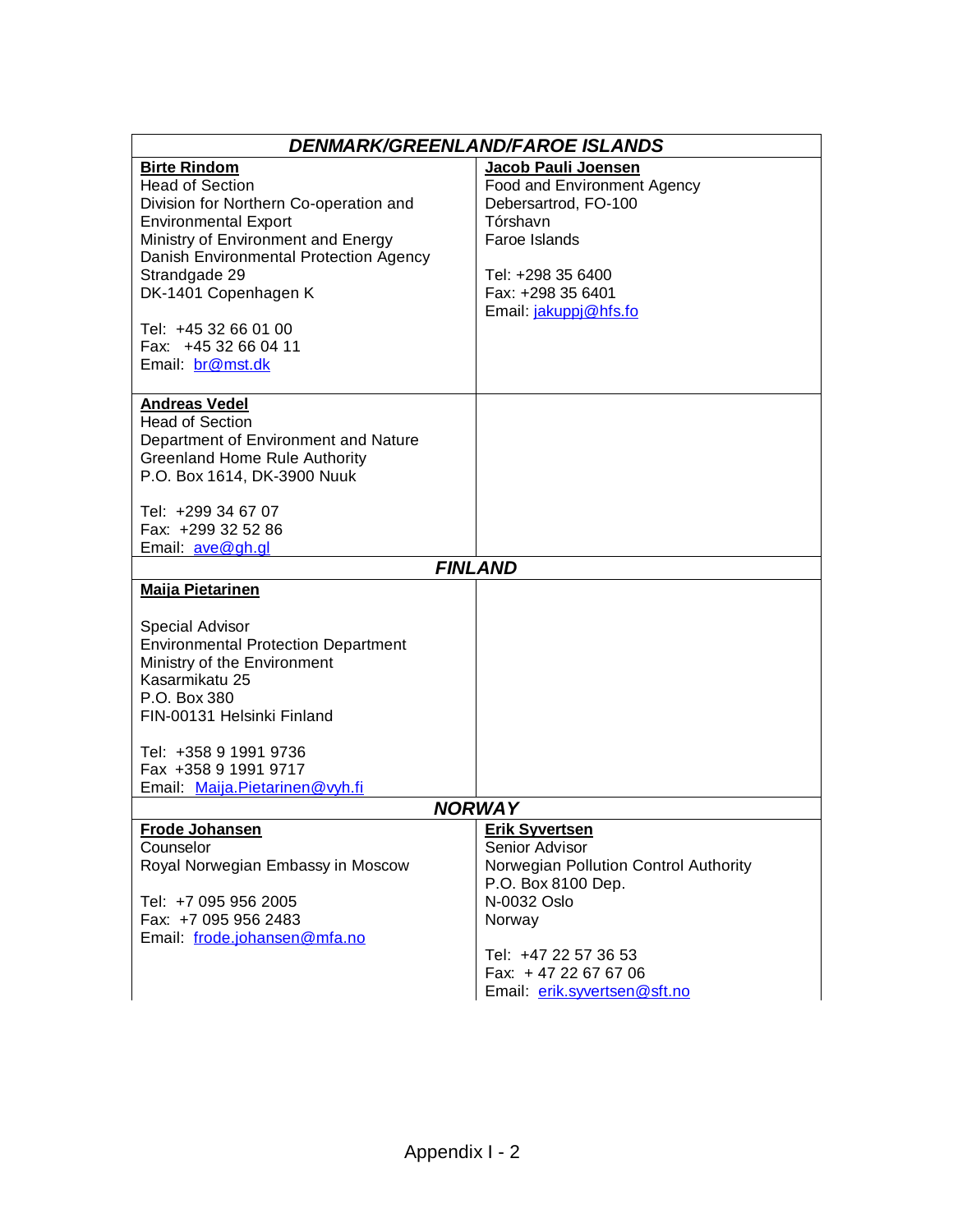| <b>RUSSIA</b>                                                                                                                                                                                                                                                                                                                      |                                                                                                                                                                                                                                                                                                               |  |
|------------------------------------------------------------------------------------------------------------------------------------------------------------------------------------------------------------------------------------------------------------------------------------------------------------------------------------|---------------------------------------------------------------------------------------------------------------------------------------------------------------------------------------------------------------------------------------------------------------------------------------------------------------|--|
| <b>Boris A. Morgunov</b><br>Deputy Head<br>Department for the Northern Affairs<br>Ministry of Economic Development and Trade<br>Of Russian Federation<br>Department for North Affairs<br>Prospect Vernadskogo<br>37, Korpus 2, office 508<br>117415, Moscow<br>Tel: +7 095 930 0311<br>Fax: +7 095 938 9645<br>Email: mecon@orc.ru | Elena Parshina<br>Deputy Head<br>Division of Arctic<br>Ministry of Economic Development and Trade<br>Of Russian Federation<br>Department for North Affairs<br>Prospect Vernadskogo<br>37, Korpus 2, office 508<br>117415, Moscow<br>Tel: +7 095 930 5959                                                      |  |
| <b>Evgeny I. Soldatkin</b><br>Deputy Head<br>Division on Indigenous Peoples<br>Ministry of Economy and Trade<br>Of Russian Federation<br>Department for North Affairs<br>Prospect Vernadskogo<br>37, Korpus 2, office 508<br>117415, Moscow<br>Tel: +7 095 930 7993                                                                | <b>Michail Zhukov</b><br>Acting Director-General of the Russian<br><b>Scientific Coordination Center</b><br>Ministry of Economic Development and Trade<br>Of Russian Federation<br>Department for North Affairs<br>Prospect Vernadskogo<br>37, Korpus 2, office 508<br>117415, Moscow<br>Tel: +7 095 930 4146 |  |
| <b>Boris Melinkov</b><br>Expert<br>Department for the North Affairs<br>Ministry of Economic Development and Trade<br>Of Russian Federation<br>Department for North Affairs<br>Prospect Vernadskogo<br>37, Korpus 2, office 508<br>117415, Moscow<br>Tel: +7 095 930 6962<br>Fax: +7 095 980 5959                                   | <b>Vladimir Pavlenko</b><br><b>Director</b><br><b>Arctic Research Center</b><br>Russian Academy of Science<br>Shvernik street 4<br>117032 Moscow<br>Tel/fax: +7 095 237 9030<br>Email: arctic@pran.ru                                                                                                         |  |
| <b>Vladimir V. Barbin</b><br>Head<br>Division of the Second European Department<br>Ministry of Foreign Affairs<br>Tel: +7 095 244 1572<br>Fax: +7 095 244 1797<br>Email: vbarbin@mid.ru                                                                                                                                            | Vladimir V. Michailichenko<br>Expert<br>Northern Sea Route Administration<br>Ministry of Transport<br>1/4 Rozhdestvenka<br>103759 Moscow<br>Tel/fax: +7 095 926 1696                                                                                                                                          |  |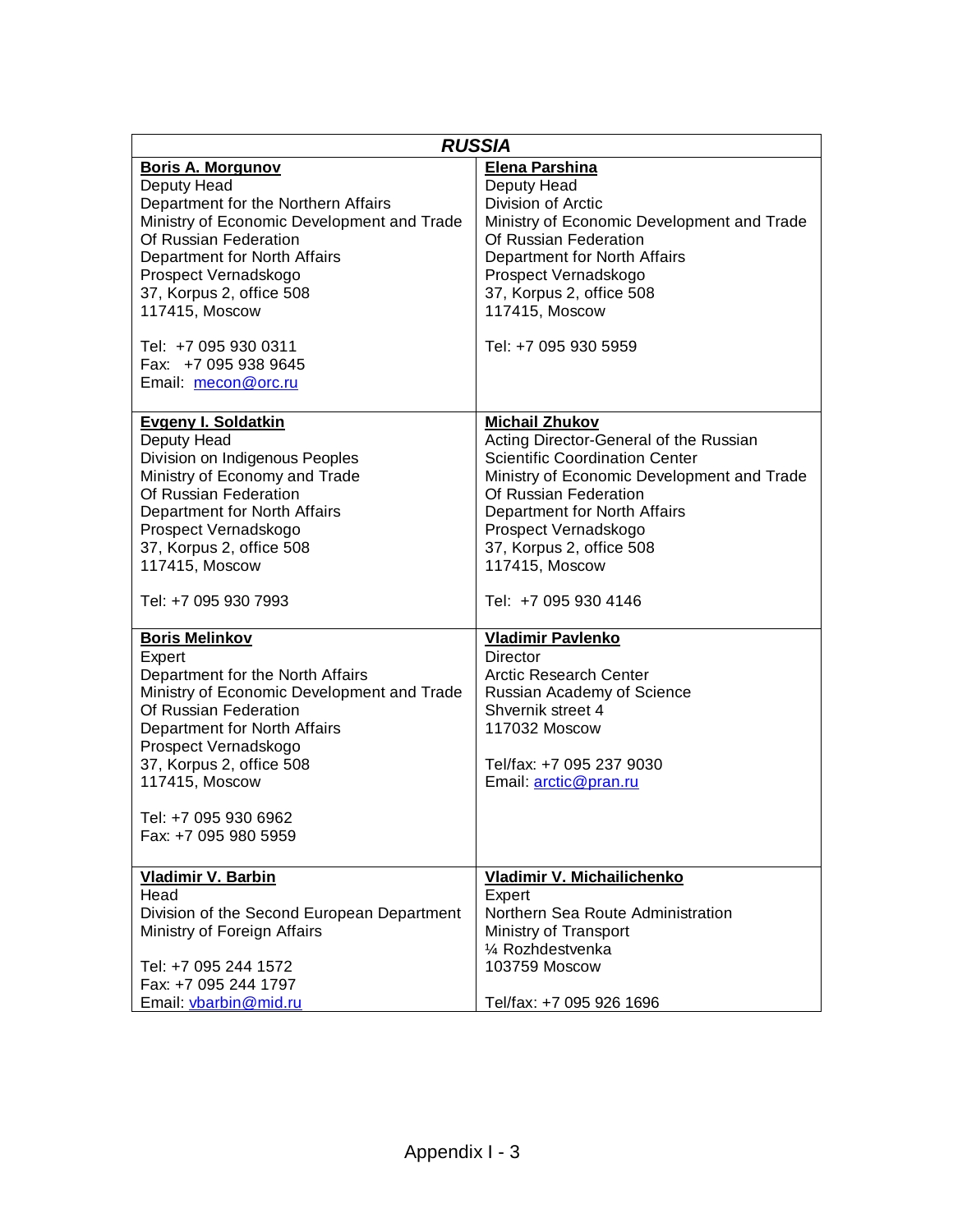| <b>SWEDEN</b>                              |                                            |  |
|--------------------------------------------|--------------------------------------------|--|
| <b>Ulla-Britta Fallenius</b>               | <b>Stig Norstrom</b>                       |  |
| <b>Director</b>                            | Principal Administrative Officer           |  |
| <b>Environmental Assessment Department</b> | <b>Environmental Assessment Department</b> |  |
| Swedish Environmental Protection Agency    | Swedish Environmental Protection Agency    |  |
| Blekholmsterrassen 36                      | Blekholmsterrassen 36                      |  |
| Se-106 48 Stockholm, Sweden                | SE-106 48 Stockholm, Sweden                |  |
|                                            |                                            |  |
| Tel: +46 8 698 1169                        | Tel: +46 8 698 1053                        |  |
| Fax: +46 8 698 1585                        | Fax: +46 8 698 1585                        |  |
| Email: ulla-britta.fallenius@environ.se    | Email stig.norstrom@environ.se             |  |
|                                            |                                            |  |
|                                            | <b>UNITED STATES</b>                       |  |
| <b>Gary R. Waxmonsky, Ph.D</b>             | <b>Steve Olson</b>                         |  |
| U.S. Executive Secretary                   | US Embassy in Moscow                       |  |
| U.S. - Russia Environment Committee        |                                            |  |
| 1300 Pennsylvania Avenue N.W.              | Tel: 7 095 737 500 Ext. 5646               |  |
| Washington, D.C. 20460                     | Email: olsonsf@state.gov                   |  |
|                                            |                                            |  |
| Tel: +1 202 564-6427                       |                                            |  |
| Fax: +1 202 565-2412                       |                                            |  |
| Email: waxmonsky.gary@epa.gov              |                                            |  |
| <b>Dennis Thurston</b>                     |                                            |  |
| Geophysicist                               |                                            |  |
| U.S, Department of Interior                |                                            |  |
| Minerals Management Service                |                                            |  |
| 949 E. 36 <sup>th</sup> Ave. Room 308      |                                            |  |
| Anchorage Alaska 99508                     |                                            |  |
| <b>USA</b>                                 |                                            |  |
|                                            |                                            |  |
| Tel: +1 907 271 6545                       |                                            |  |
| Fax: +1 907 271 6545                       |                                            |  |
| Email: dennis.thurston@mms.gov             |                                            |  |
| <b>Arctic Council Secretariat</b>          | <b>EPPR</b>                                |  |
| Sannamaaria Vanamo                         | <b>Miliza Malmelin</b>                     |  |
| Ministry of Foreign Affairs                | <b>Executive Secretary</b>                 |  |
| P.O. Box 176                               | Ministry of Environment                    |  |
| FIN-00161 Helsinki                         | P.O. Box 380                               |  |
| Finland                                    | 00131 Helsinki                             |  |
|                                            |                                            |  |
| Tel: +358 9 1341 5772                      | Tel: +358 9 1991 9740                      |  |
| Fax: +358 9 1391 6120                      | Fax: +358 9 1991 9716                      |  |
| Email:                                     | Email: miliza.malmelin@vyh.fi              |  |
| sannamaaria.vanamo@formin.fi               |                                            |  |
| <b>IPS</b>                                 | <b>THE SAAMI COUNCIL</b>                   |  |
| Alona Yefimenko                            | <b>Alexander Kobelev</b>                   |  |
| <b>Technical Adviser</b>                   | Utjoski FIN 99980                          |  |
| Indigenous Peoples Secretariat             | Finland                                    |  |
| P.O. Box 2151                              |                                            |  |
| Pilestraede 52                             | Tel: +358 16 677 351                       |  |
| DK-1016, Copenhagen K, Denmark             | Fax: +358 16 677 353                       |  |
|                                            | Email: ukkolo@sami.net.fi                  |  |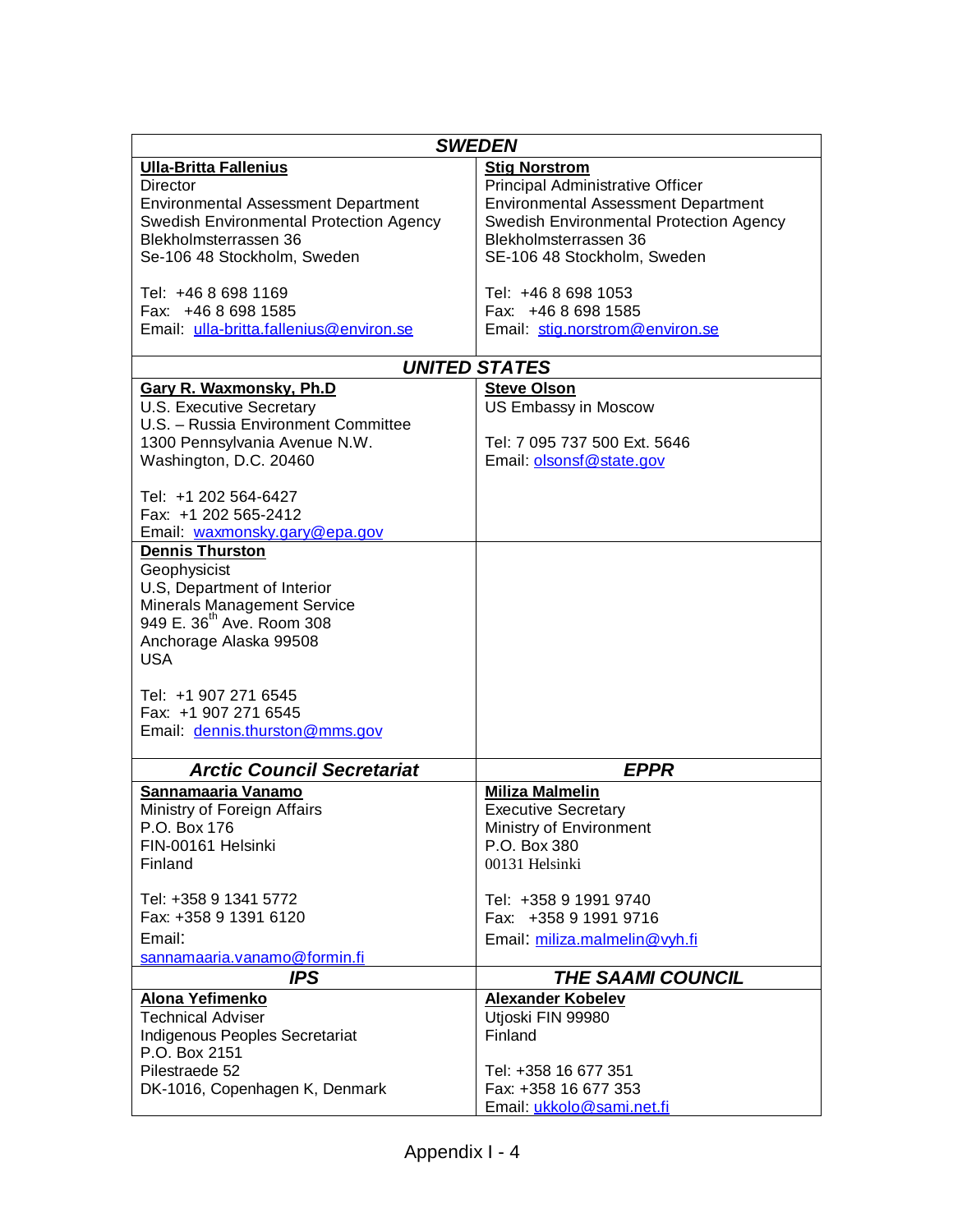| Tel: +45 33 69 34 98                                         |                                                                                |
|--------------------------------------------------------------|--------------------------------------------------------------------------------|
| Fax: +45 33 69 34 99                                         |                                                                                |
| E-mail: av@ghsdk.dk                                          |                                                                                |
|                                                              | <b>RAIPON</b>                                                                  |
| <b>Tatiana Vlassova</b>                                      | <b>Mikhailov Anatoly</b>                                                       |
| <b>Expert of RAIPON</b>                                      | Chief of Staff                                                                 |
| Institute of Geopraphy                                       | Prospect Vernadskopo, 37 Block 2                                               |
| Russian Academy of Sciences                                  | Office 527, Moscow                                                             |
| Prospect Vernadskopo, 37 Block 2                             | <b>Russia 117415</b>                                                           |
| Office 527, Moscow                                           |                                                                                |
| <b>Russia 117415</b>                                         | Tel/fax: +7 095 930 4468<br>Email: raipon@online.ru                            |
| Tel: +7 095 135 22 02                                        |                                                                                |
| Email: marianna@orc.ru                                       |                                                                                |
|                                                              |                                                                                |
| Mr. Sergei N. Haruchi                                        |                                                                                |
| President                                                    |                                                                                |
| Association of Indigenous Minorities of the                  |                                                                                |
| North, Siberia and the Far East of the Russion<br>Federation |                                                                                |
| Korp 2, Office 527                                           |                                                                                |
| Prospekt Vernadskogo 37                                      |                                                                                |
| <b>117415 Moscow</b>                                         |                                                                                |
| <b>Russian Federarion</b>                                    |                                                                                |
|                                                              |                                                                                |
| Tel: +7 095 930 4468                                         |                                                                                |
| Fax: +7 095 930 4468<br>Email: raipon@online.ru              |                                                                                |
|                                                              |                                                                                |
|                                                              | <b>ACOPS</b>                                                                   |
| Ljubomir Jeftic                                              | Julian C R Hunt                                                                |
| Director of Programmes                                       | Chair                                                                          |
| 11 Dartmouth Street<br>London SW1H 9BN                       | Professor of Climate Modelling and Honorary<br><b>Professor of Mathematics</b> |
|                                                              | Department of Geological Sciences and                                          |
|                                                              | Department of Space and Climate Physics                                        |
| Tel: +44 207 799 3033                                        | University College London                                                      |
| Fax: +44 207 799 2933                                        | <b>Gower Street</b>                                                            |
| Email: acopsorg@netcomuk.co.uk                               | London WC1E 6BT                                                                |
|                                                              | Tel: +44 207 679 7743                                                          |
|                                                              | Fax: +44 207 679 7883                                                          |
|                                                              | Email: jcrh@mssl.ucl.ac.uk                                                     |
| <b>Viktor Sebek</b>                                          | <b>Vitaly Shelest</b>                                                          |
| <b>Executive Director</b>                                    | Advisor                                                                        |
| 11 Dartmouth Street                                          | ATRP-R                                                                         |
| London SW1H 9BN                                              | Moscow, Russia                                                                 |
| London                                                       | Tel:                                                                           |
| Tel: +44 207 799 3033                                        | Fax:                                                                           |
| Fax: +44 207 799 2933                                        | Email: atrp-russia@mtu-net.ru                                                  |
| Email: acopsorg@netcomuk.co.uk                               |                                                                                |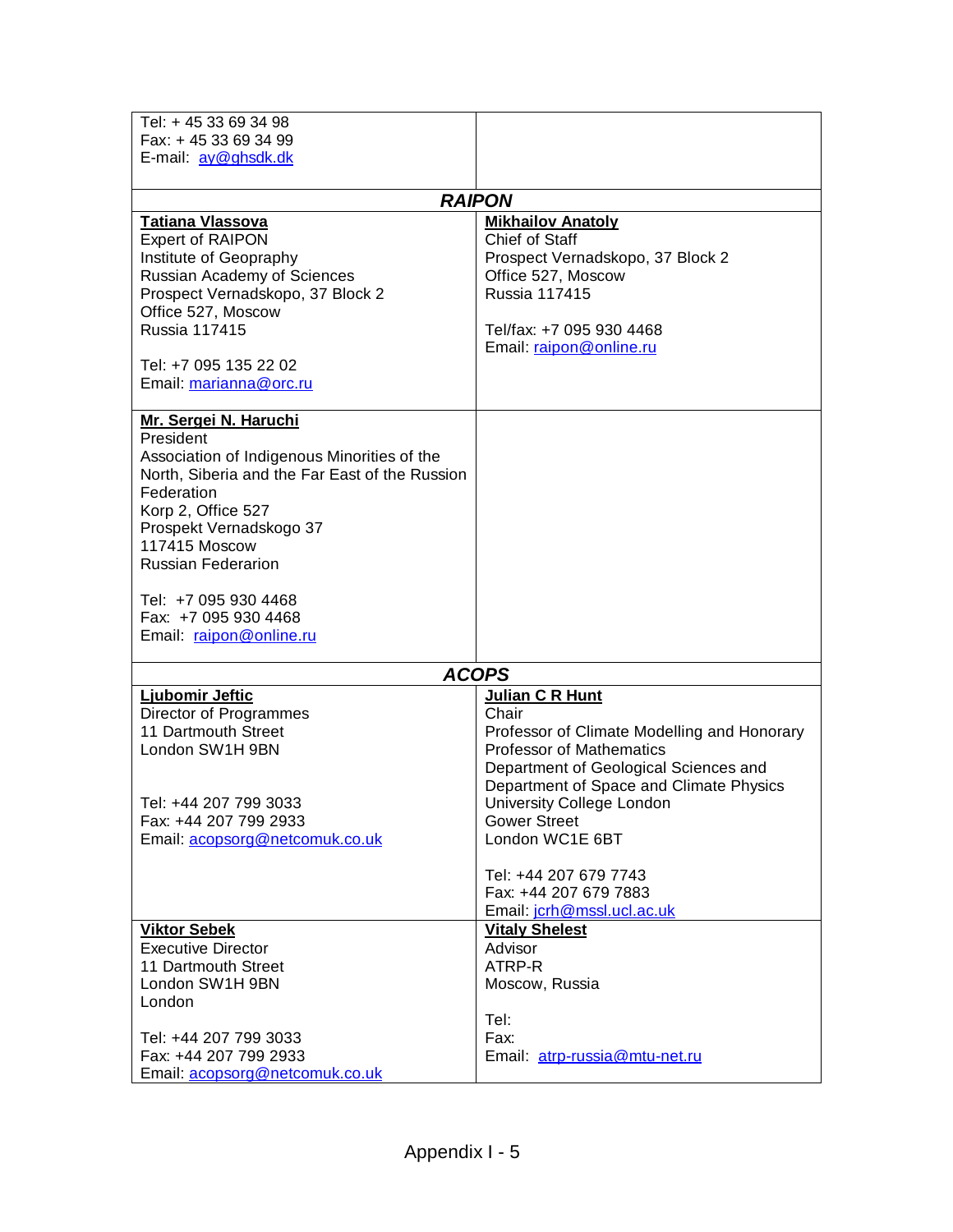| Koustantin Rytchagov<br>Assistant to the Executive Director<br>109 pr-Vernadskogo, apt 143,<br>Moscow, 117571, Russian Federation<br>Tel/Fax: +7 0950 433 2377<br>Email: rytchagov@mail.ru                                                      | <b>Vitaly Lystsov</b><br>Chairman of Arctic Working Group<br>In Russian Federation<br>Member of Advisory Board on Pollution<br><b>Control and Prevention</b><br>Advisory Committee on Protection of the Sea<br>(ACOPS)<br>RRC "Kurchatov Institute" |
|-------------------------------------------------------------------------------------------------------------------------------------------------------------------------------------------------------------------------------------------------|-----------------------------------------------------------------------------------------------------------------------------------------------------------------------------------------------------------------------------------------------------|
|                                                                                                                                                                                                                                                 | Kurchatov Sq.1<br>123182 Moscow, Russia<br>Tel: +7 095 196 6328<br>Email: vitalil@pike.net.ru                                                                                                                                                       |
| <b>IUCN</b>                                                                                                                                                                                                                                     | <b>OGP</b>                                                                                                                                                                                                                                          |
| <b>Vladimir Moshkalo</b><br>Head<br><b>IUCN Office for the Commonwealth of</b><br><b>Independent States</b><br>Tel: +7 095 190-46-55 (70-77)<br>Fax: +7 095 490 58 18<br>Email: head@iucn-cis.org                                               | John Campbell<br><b>Technical Director</b><br>25/28 Old Burlington Street<br>London W1S 3AN<br>UK.<br>Tel: +44 20 7292 0603<br>Fax: +44 20 7434 3721<br>Email: John.Campbell@ogp.org.uk                                                             |
|                                                                                                                                                                                                                                                 | <b>WWF</b>                                                                                                                                                                                                                                          |
| <b>Samantha Smith</b><br><b>Policy Officer</b><br>WWF International Arctic Programme<br>Kristian Augusts gate 7A<br>P.O. Box 6784 St. Olavs plass<br>N-0130 Oslo, Norway<br>Tel: +47 22 03 65 17<br>Fax: +47 22 20 06 66<br>Email: ssmith@wwfno | <b>Victor Nikiforov</b><br>Programme Director<br><b>WWF Russian Programme Office</b><br>Tel: +7 095 727 0939<br>Fax: +7 095 727 0938                                                                                                                |
| <b>Vassily Spiridonov</b><br><b>WWF Russian Programme Office</b><br>Marine Programme Coordinator<br>Tel: +7 095 727 0939<br>Fax: +7 095 727 0938<br>Email: vspiridonov@wwf.ru                                                                   | Anisia Shepeleva<br>Coordinator of the Arctic Projects<br>WWF Russian Programme Office<br>Nikoloyamskeul 19/3<br>Tel: +7 095 727 0939<br>Fax: +7 095 727 0938<br>Email: ashepeleva@wwf.ru                                                           |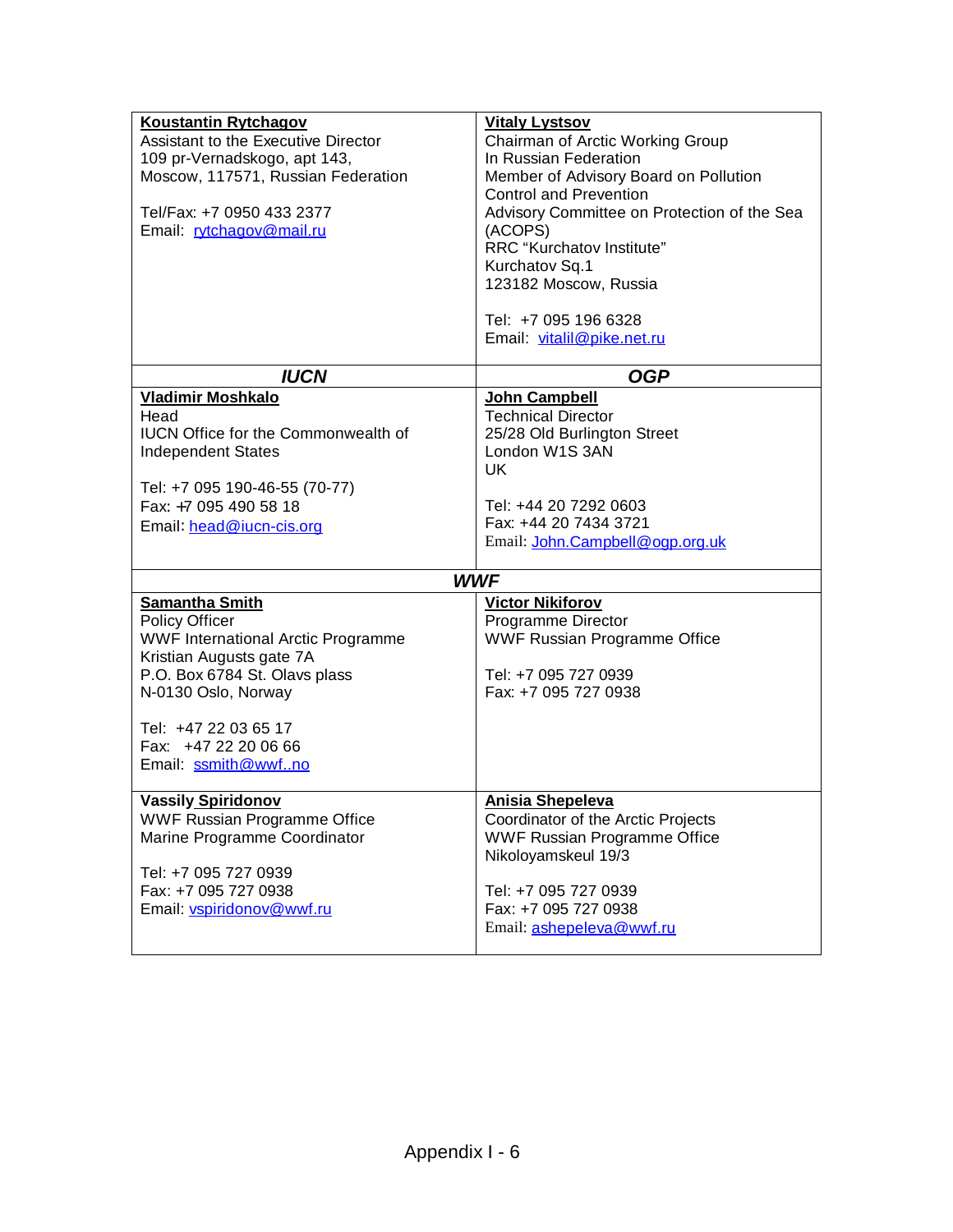| <b>RUNARC</b>                                  | <b>EXXONMOBIL</b>                             |
|------------------------------------------------|-----------------------------------------------|
| <b>Dennis Thurston</b>                         | Evan C. Birchard                              |
| Geophysicist                                   | Exxon Neftegas Limited                        |
| U.S, Department of Interior                    | Regulatory and Environmental Affairs          |
| Minerals Management Service                    | Coordinator                                   |
| 949 E. 36 <sup>th</sup> Ave. Room 308          | 5 Nikitsky Pereulok, 8 <sup>th</sup> Floor    |
| Anchorage Alaska 99508                         | 103009 Moscow, Russia                         |
| <b>USA</b>                                     |                                               |
|                                                | Tel: +7 095 564 8983                          |
| Tel: +1 907 271 6545                           | Fax: +7 095 564 8976                          |
| Fax: +1 907 271 6545                           | Email: ecbirch@upstream.xomcorp.com           |
| Email: dennis.thurston@mms.gov                 |                                               |
|                                                | <b>CPPI</b>                                   |
|                                                | <b>Mikhail Polkanov</b>                       |
|                                                | <b>CPPI</b>                                   |
|                                                | Center for Preparation and Implementation of  |
|                                                | International Projects and Technical          |
|                                                | Assistance                                    |
|                                                |                                               |
|                                                | Tel: +7 095 243 1557                          |
|                                                | Email: m.polkanov@g23.relcom.ru               |
|                                                |                                               |
| <b>GAZPROM</b>                                 | <b>GASFLOT</b>                                |
| <b>Mikahail Y. Basargin</b>                    | <b>Gennady N. Eremin</b>                      |
| Gazprom                                        | Gasflot                                       |
| Deputy Head                                    | Head                                          |
| Department of the Engineering and              | Division of the Security of Sea Sailing       |
| Technology of Development of Sea Deposits      |                                               |
|                                                | <b>LUK OIL</b>                                |
|                                                |                                               |
| <b>Anatoly E. Potapov</b><br>LUK Oil           | <b>Viktor K. Zagvozdkin</b><br><b>LUK Oil</b> |
| Main Sea Inspector                             |                                               |
| Department of Sea and River Transport          |                                               |
|                                                |                                               |
| <b>Vladimir V. Titelmin</b>                    | Vladimir L. Yakimenko                         |
| <b>LUK Oil</b>                                 | <b>LUK Oil</b>                                |
| <b>Head of Projects</b>                        | <b>Leading Specialist</b>                     |
| Department of Public Communications            | Department of Public Communications           |
|                                                |                                               |
| Nikolai I. Burdakov                            |                                               |
| <b>LUK Oil</b>                                 |                                               |
| Deputy Head                                    |                                               |
| Department of Industrial Safety, Protection of |                                               |
| Labour, Environment and Extreme Situations     |                                               |
|                                                |                                               |
|                                                |                                               |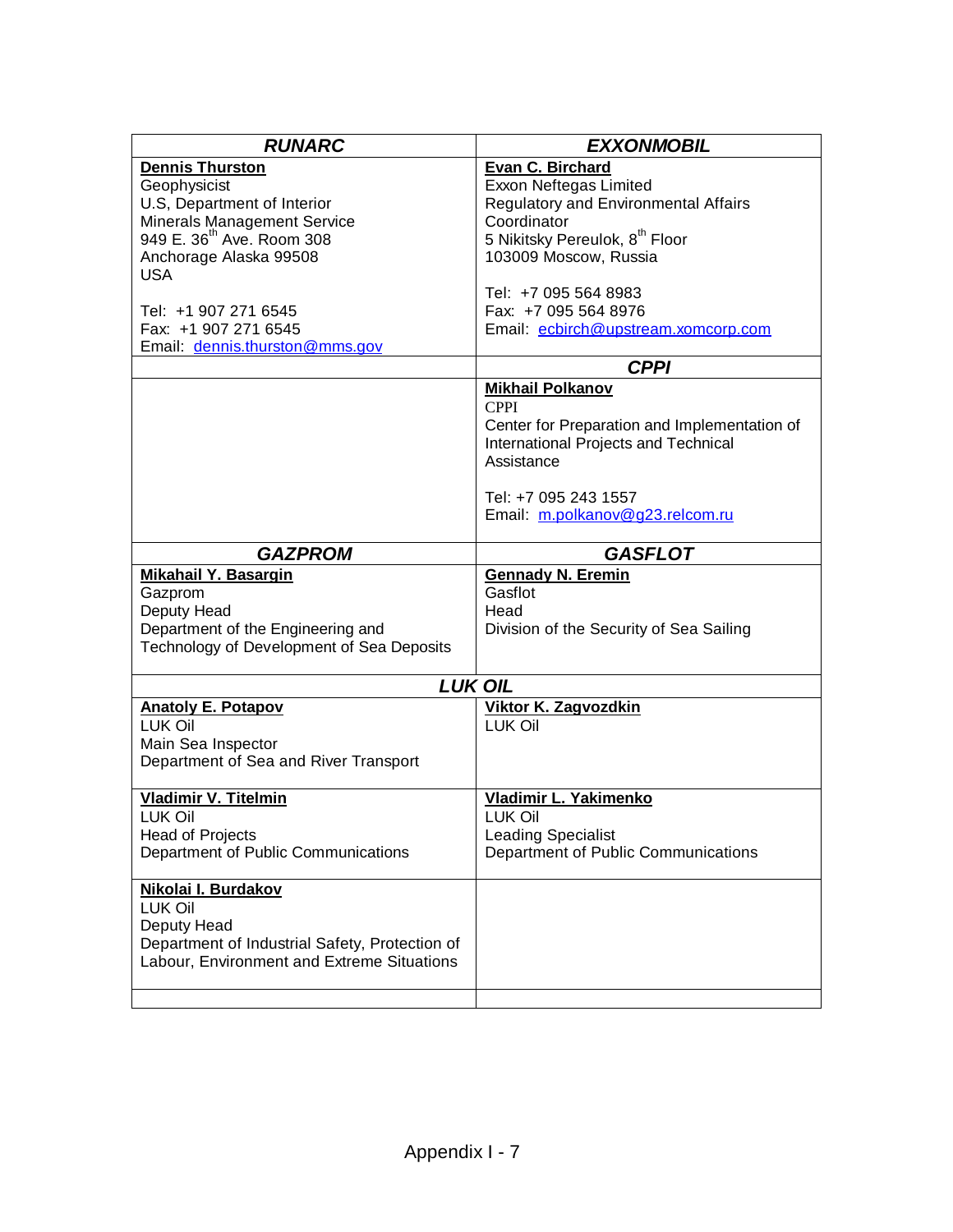# **APPENDIX II**

# **LIST OF DOCUMENTS**

# **PAME Working Group Meeting October 9-11 – 12, 2001 Moscow, Russian Federation**

| <b>Documents</b><br><b>Agenda Items</b>               |                                                                                                                                                                                                                                                                                                                               |
|-------------------------------------------------------|-------------------------------------------------------------------------------------------------------------------------------------------------------------------------------------------------------------------------------------------------------------------------------------------------------------------------------|
| <b>Agenda Item I: Welcome</b>                         | (1) Draft agenda<br>(1) Chairmans annotation to the agenda<br>(3)(a)/INF. Joint letter by PAME/ACAP to SAOs June<br>2001<br>$(3)(b)/INF$ . PAME Operating Guidelines<br>(3)(c)/INF. SAOs June 2001 - PAME decisions<br>(3)(d)/INF. PAME Chair at AEPS Anniversary June 2001<br>(3)(e)/INF Restructuring of the Arctic Council |
| Agenda Item II: Review of Legal<br><b>Instruments</b> | $(1)(a)/C$ anada LBA-legal $(1)(a)/INF/C$ anada<br>(1)(b) Denmark offshore - legal<br>$(1)(c)$ Norway shipping-legal<br>$(1)(d)$ USA dumping - legal<br>(1)/INF. 1996 Recommendation Tables                                                                                                                                   |
| <b>Agenda Item III: RPA</b>                           | (1)(a)/INF. GEF PDF B Russian Arctic Hot Spots<br>(1)(b)/INF. Hot Spots Annexes I, II, III, IV, V<br>$(1)(c)/INF$ Rovaniemi speech on the Russian NPA-Arctic<br>(4) Draft Roundtable Meeting<br>(6) RPA Update                                                                                                                |
| <b>Agenda Item IV: Other organizations</b>            | (1)/INF. AC Message to WSSD<br>(2) Draft PAME to GPA<br>(2)/INF. /IGR 1 - GPA IGR Newsletter #1<br>(2)/INF./IGR 2 - GPA IGR Newsletter #2<br>(3)/INF I IUCN Arctic Strategy<br>(3)/INF II IUCN Arctic Strategy<br>(3)/INF letter IUCN<br>(3)/INF RUNARC Update                                                                |
| Agenda Item VII: Offshore Oil and Gas                 | (1) Compilation of Comments<br>$(1)(a)$ Oil & Gas Working Document<br>$(1)(b)$ Comments from Norway<br>$(1)(c)$ Comments from Denmark                                                                                                                                                                                         |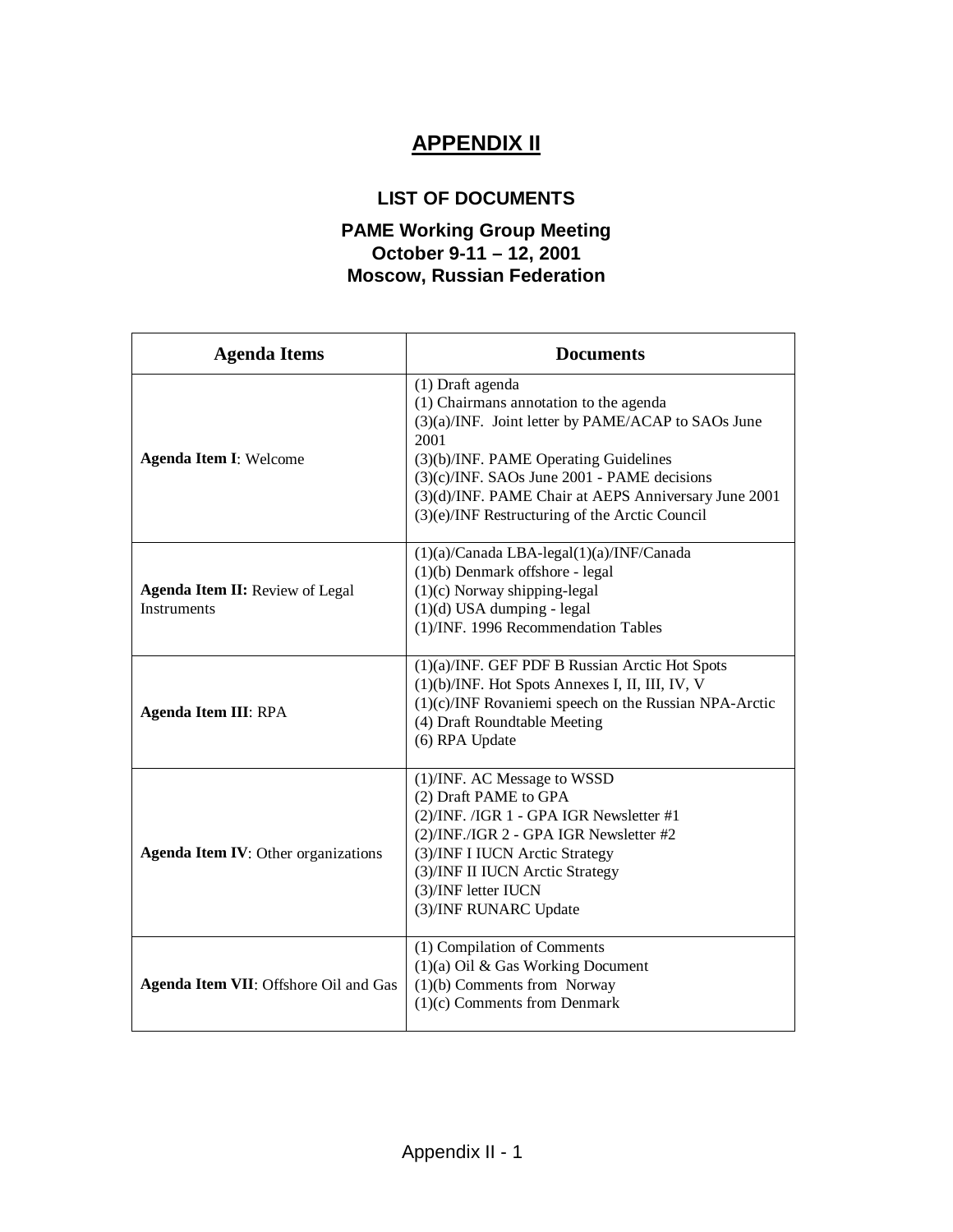# **APPENDIX III**

#### **LETTER FROM CHAIR OF GLOBE USA**

F **USA** October 5, 2001 Dear Delegates: On behalf of the members of GLOBE USA and GLOBE International (Global Legislators Organization for a Balanced Environment), I would like to extend my warmest greetings to the delegates attending the working group meeting of the program for the Protection of the Arctic Marine Environment (PAME), October 9-11, 2001 in Moscow. Since GLOBE's founding in 1989, we have been working to address the world's most critical environmental challenges. As we look forward to the World Summit on Sustainable Development, GLOBE International will be working with its membership at the national, regional and global level, to elevate the discussions related to protection of the marine environment from land and sea-based activities. My colleague, Representative Curt Weldon, had the opportunity to speak with many of you during the PAME dinner in Washington DC in January at which he expressed our support of the Russian National Plan of Action for the Protection of the Marine Environment. In your discussions, I encourage you to continue to strive to meet the challenges that lay ahead and know that as Members of your national parliaments, we will continue to work hard to guarantee a healthy future for our marine and coastal environments. Sincere **O LANKIDE** James C. Greenwood Chair, GLOBE USA & President, GLOBE International Quibal Legislators Organization for a Balanced Environment USA.<br>et NW + Ned Roor + Washington, OC 2009 + Nin 200 293 RORS + Fex 202 243 RORS **Letter Kin WWW.DESTING MARK DOLL #**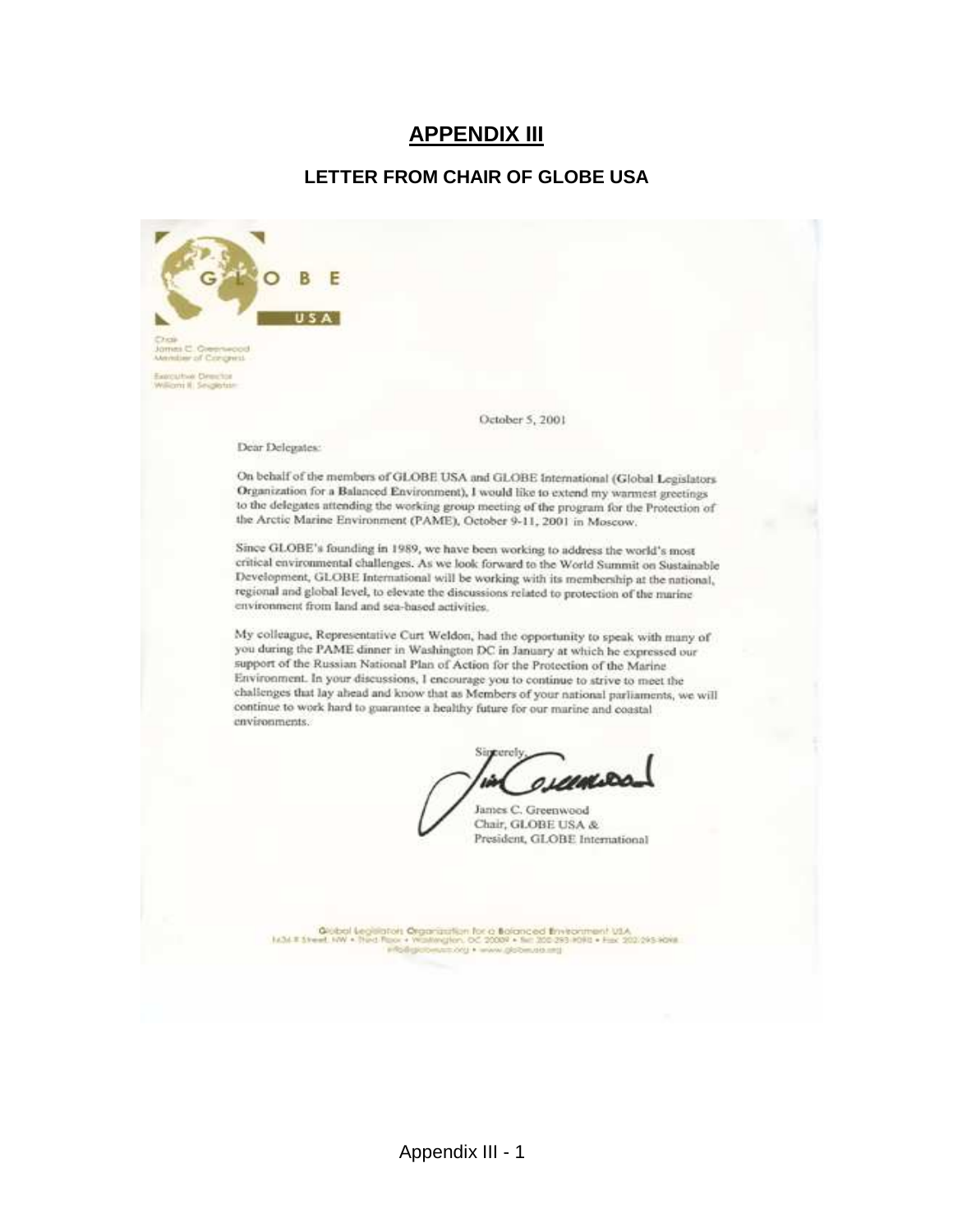# **APPENDIX IV**

## **AGENDA**

## **PAME Working Group Meeting October 9-11, 2001 Moscow, Russian Federation**

## **TUESDAY, OCTOBER 9**

#### **09:00-09:30 Coffee and get-together**

#### **09:30-10:00, Session I: Welcome and Introduction (Chair)**

- 1. Adoption of agenda
- 2. Report from Secretariat (expenditures and voluntary contributions, PAME Brochure etc.)
- 3. Report from SAO meeting (Chair ACAP/PAME letter, Operating Guidelines, support to Russian NPA-Arctic, Report on AC Restructuring etc.)

#### **10:00-11:30, Session II: Review of Legal Instruments**

- 1. Presentations of summary documents by relevant lead countries.
- 2. Discussions on identified problems if any and ways forward.
- 3. Proposal for a work plan and a reporting format to finalize the legal review process to be presented to the next ministerial (secretariat).

#### **11:30-12:00, Session III: Regional Programme of Action**

1. Progress report on the Russian NPA-Arctic from the Ministry of Economic Development and Trade.

# **12:00-13:00 Lunch Break**

#### **13:00-15:00, Session III: Cont.**

- 2. Report on progress and work to be accomplished until the GEF Council meeting in December 2001 (ACOPS).
- 3. Involvement of PAME members and funding in the Russian NPA-Arctic.
- 4. Update on progress and planning of the Private Sector Round-table meeting and preparation of the Partnership Conference.

# **15:00-15:15 Coffee Break**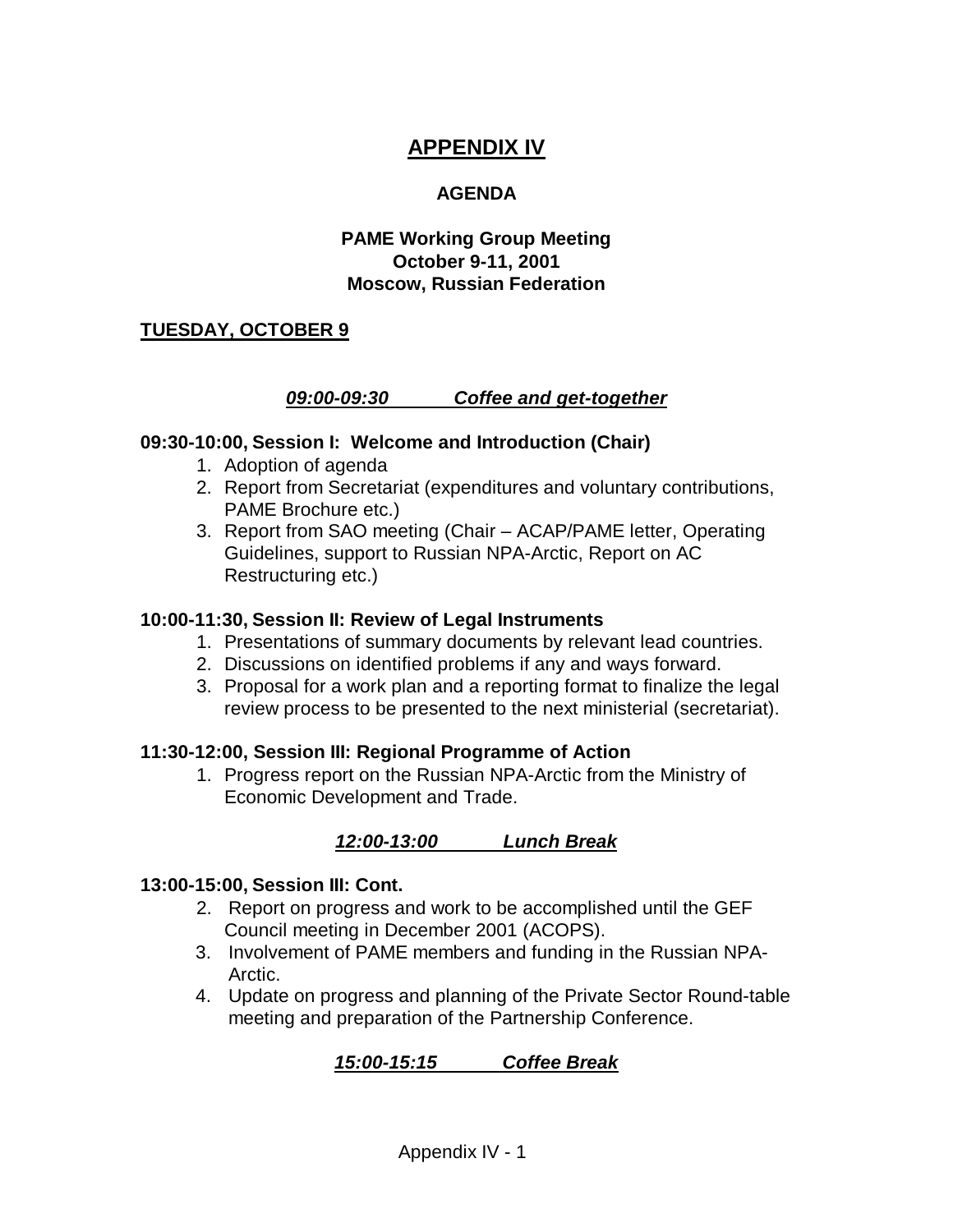## **15:15-17:00, Session III: Cont.**

- 5. Update on ACAP projects links with the Russian NPA Arctic and further involvement and integration with PAME.
- 6. Update on the Arctic Clearing House process.
- 7. Consider other RPA project proposals and progress reports on NPAs (if any).

## **WEDNESDAY, OCTOBER 10**

## **09:00-10:00, Session IV: Relations with other Organizations and Working Groups**

- 1. Short summary from each working group on upcoming/continuous work (CAFF/EPPR/AMAP).
- 2. Review and finalize 2<sup>nd</sup> draft Communication Strategy.
- 3. Review draft Capacity Building.

## **10:00-11:00, Session V: Shipping Activities**

- 1. Arctic Waters Oil Transfer Guidelines Canada.
- 2. Proposal on follow-up activities of the Snap Shot Analysis Norway.
- 3. (Explore co-ordination with other AC working groups, i.e. combining shipping information with sensitive mapping information from CAFF and EPPR.)

# **11:00-12:00, Session VI: Other PAME Related Activities**

- 1. PAME message at the WSSD 2002.
- 2. PAME Intervention at the GPA Intergovernmental Review Meeting in Canada.
- 3. Any other activities

#### **12:00-13:00 Lunch Break**

#### **13:00-14:00, Session VII: Offshore Oil and Gas**

1. Review amendments and additions to the 1997 Guidelines (one of the building blocks for the workshop).

# **OFFSHORE OIL AND GAS WORKSHOP**

#### **14:00-15:00, Session A: Introduction**

- 1. Introduction (goals of holding the seminar, etc.).
- 2. Short background and status of RUNARC.

# **15:00-15:15 Coffee Break**

#### **15:15-17:00, Session B: Plenary**

Plenary session that highlights the key elements of regulatory practices during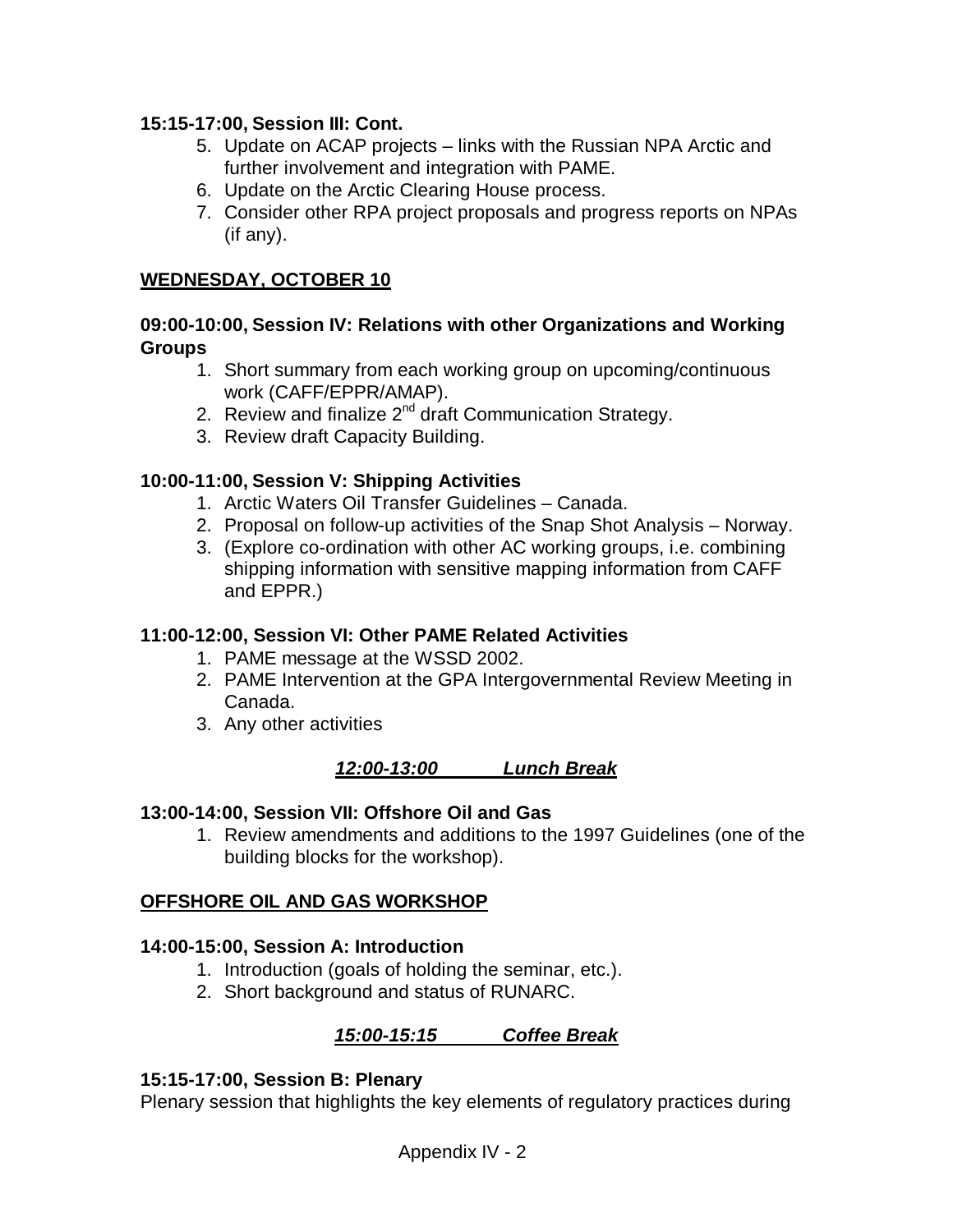planning, exploration and development of offshore oil and gas activities in the Arctic (each intervention including discussions no more the 30 min):

- Environmental Impact Assessment;
- Safety and environment management systems;
- Environmental Risk Analysis; and
- Inspection audits (including ISO 9000 and 14000).

# **EVENING: TBD**

# **THURSDAY, OCTOBER 11**

# **09:00-10:00: Session B: Plenary continues**

# **10:00-12:00: Session C: Breakout**

Breakout into 4 smaller sessions (one for each of the above topics). This will permit some interaction that will also result in the transfer of knowledge. It would be ideal to get some people (from government and industry) that are knowledgeable and experienced in each of the topics to be facilitators for each of the sessions. It is equally important that they will be able to encourage the discussions in each of the groups. Each group would get three issues to discuss that are based on the goal of the workshop i.e.

Group I:

What is being done with respect to capacity building in regards to offshore oil and gas regulatory practices in the Russian Arctic and other circumpolar countries?

Group II

Awareness and applicability of existing offshore oil and gas guidelines (e.g. way to increase efforts to promote awareness of and use of existing guidelines).

Group III

Recommended ways to increase coordination of efforts between existing offshore oil and gas guidelines and increase synergies with existing practices.

# **12:00-13:00 Lunch Break**

# **13:00-15:00: Session D: Main Points**

Plenary session to highlight the main points from each group with suggested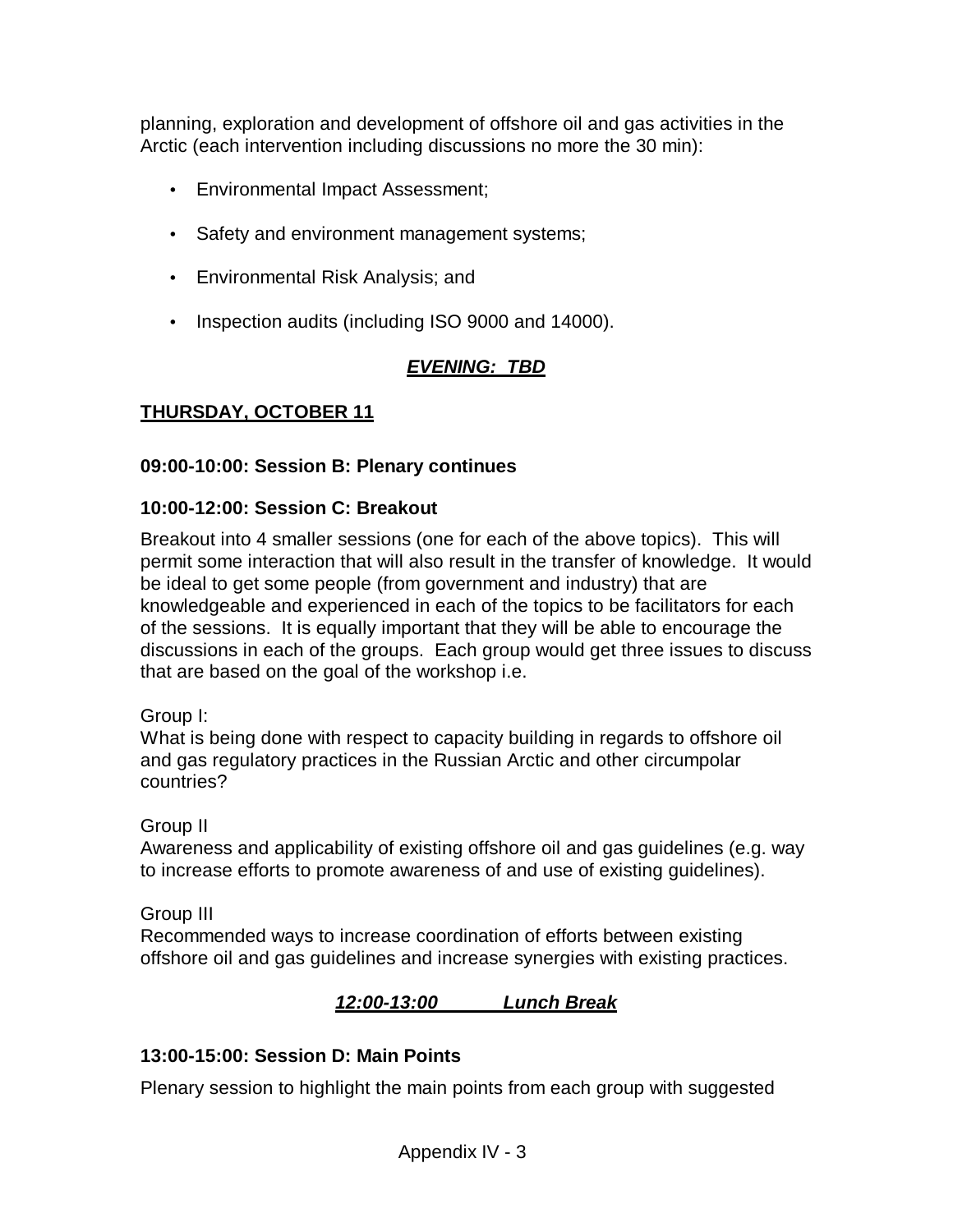ways forward both in general and with respect to the PAME Guidelines (workplan).

# **Workshop Concludes**

# **15:00-15:30 Coffee Break**

# **15:30-17:00, Session VIII: Review Draft Meeting Report and Future Work Programme**

- 1. Refine future work programme
- 2. Reporting to the next SAO Meeting

# **PAME Meeting Concludes**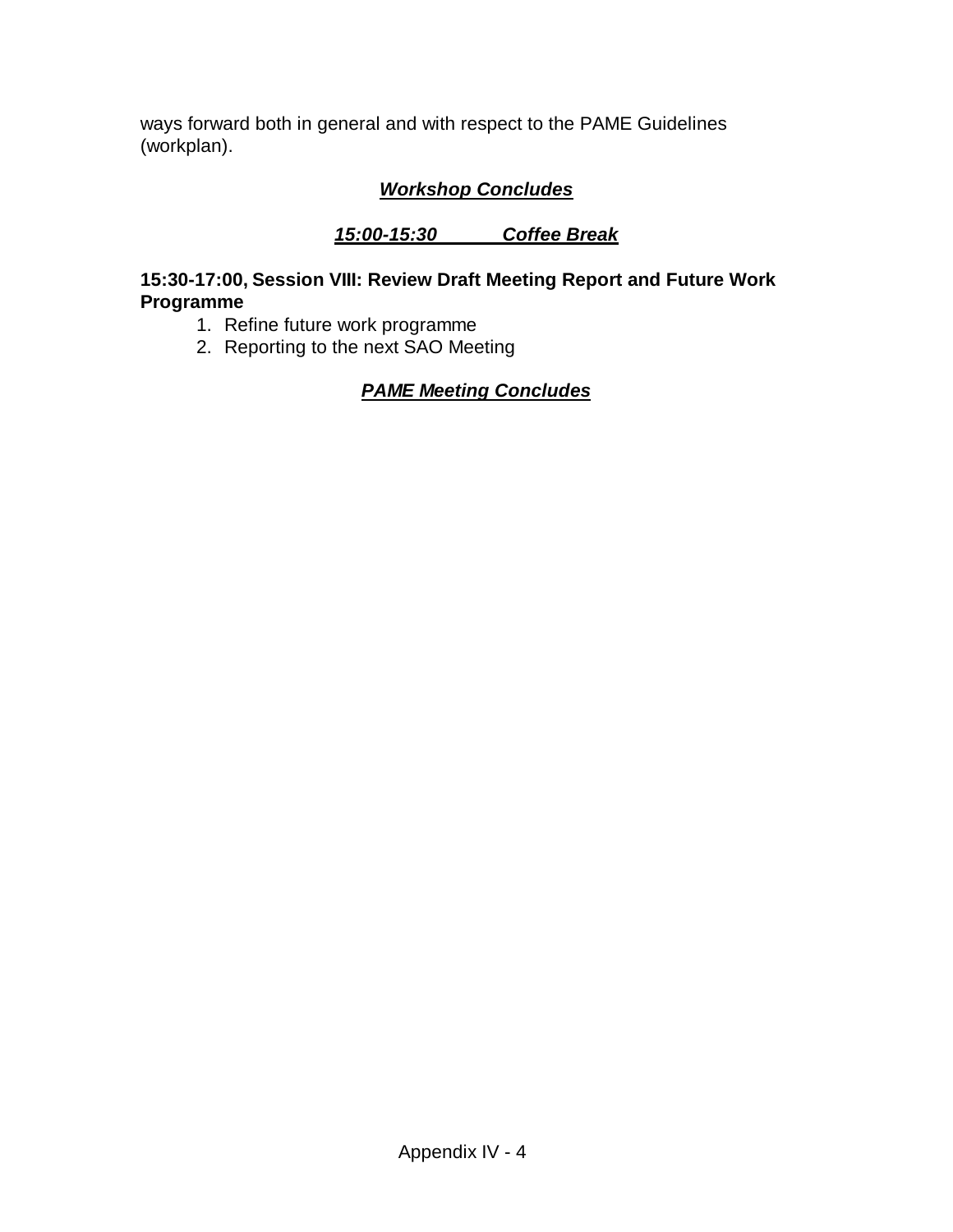# **APPENDIX V**

Provided below are operational expenditures and voluntary contributions in support of the PAME Secretariat as follows:

- Operational Expenditures for the Period of Jan 01 '00 Dec 31 '00
- Projected Operational expenditures for the year 2002
- Country contributions and expenditures from 1999-2001

# **BUDGET STATEMENT FOR THE YEAR 2000**

# **Operational Expenditures for the Period of Jan 01 '00 – Dec 31 '00**

|       | <b>TYPE OF EXPENDITURE</b> | <b>IIKR</b> | <b>USD</b> |
|-------|----------------------------|-------------|------------|
| Staff |                            | 6.471.950   | 84.051     |
|       | Operating costs - office   | 2.573.781   | 33.426     |
|       | Operating costs - travel   | 3.215.186   | 41.756     |
|       | <b>Contracted Work</b>     | 451.456     | 5.863      |
|       | <b>TOTAL</b>               | 12.712.373  | 165.096    |

## **BREAKDOWN:**

| <b>TYPE OF EXPENDITURE:</b> |                                                        | <b>IKR</b> | <b>USD</b> |
|-----------------------------|--------------------------------------------------------|------------|------------|
| <b>STAFF</b>                | Salary, benefits, taxes, insurance, pension            | 6.471.950  | 84.051     |
|                             | (1 person full time and 1 person 60%)                  |            |            |
|                             | <b>Contracted Work</b>                                 | 451.4561   | 5.863      |
|                             | <b>SUBTOTAL</b>                                        | 6.923.406  | 89.914     |
| <b>OFFICE</b>               | Service (telephone, fax, e-mail)                       | 526.540    | 6.838      |
|                             | Office supplies                                        | 515.981    | 6.701      |
|                             | Housing (rent, heat, electricity)                      | 967.563    | 12.566     |
|                             | Shipping & freight                                     | 91.591     | 1.189      |
|                             | Bank cost                                              | 17.467     | 227        |
|                             | <b>Initial Expences</b>                                | 454.639    | 5.904      |
|                             | <b>SUBTOTAL</b>                                        | 2.573.781  | 33.426     |
| <b>TRAVEL</b>               | Domestic - airline tickets, taxis, rental cars         | 393.608    | 5.112      |
|                             | International - airline tickets, hotel, per diem, etc. | 2.821.578  | 36.644     |
|                             |                                                        |            |            |
|                             | <b>SUBTOTAL</b>                                        | 3.215.186  | 41.756     |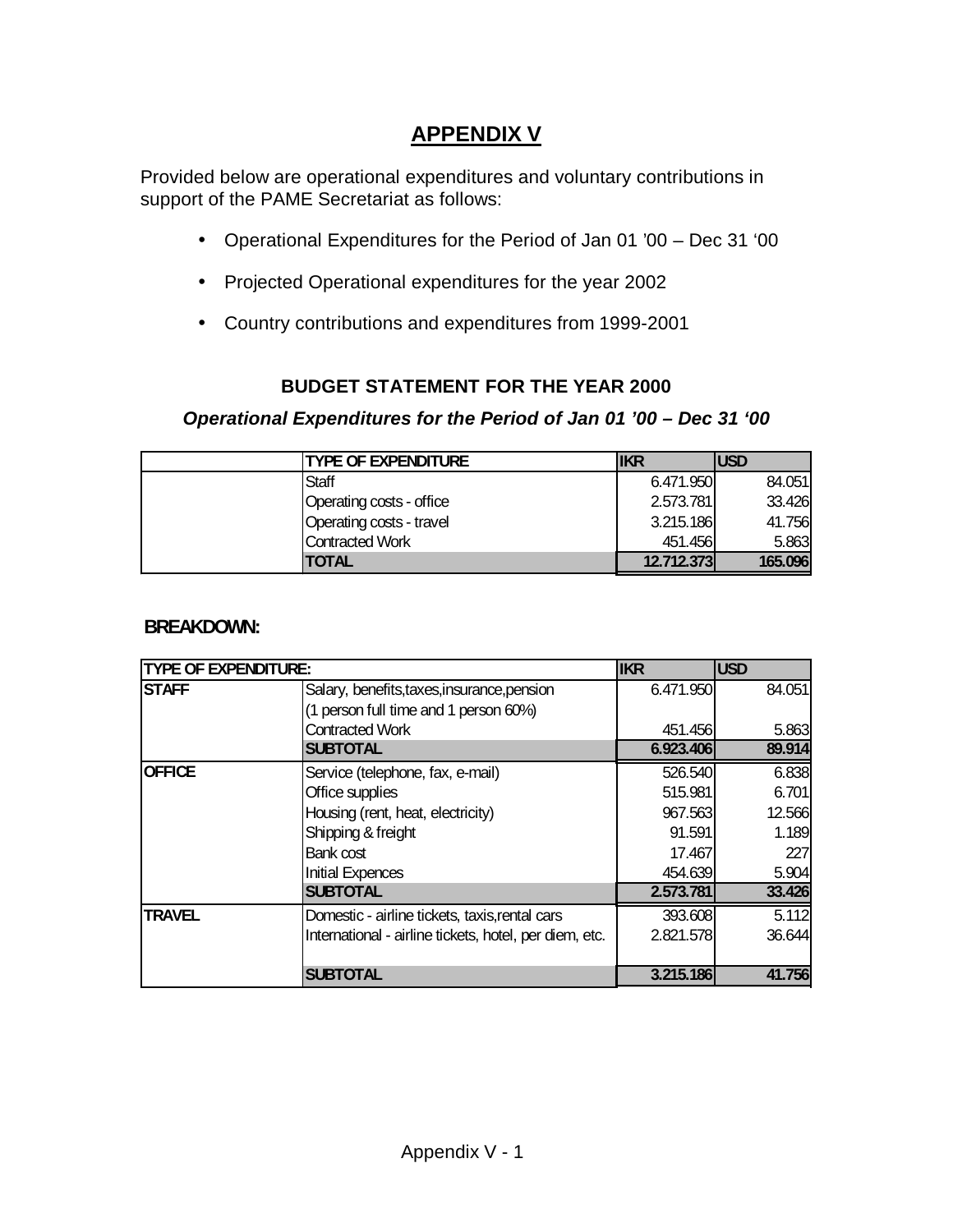| PROJECTED OPERATIONAL EXPENDITURES FOR THE YEAR 2002 |  |
|------------------------------------------------------|--|
|------------------------------------------------------|--|

| <b>PROJECTED OPERATIONAL EXPENDITURES FOR 2002</b> |            |         |
|----------------------------------------------------|------------|---------|
| <b>Operation of the Secretariat:</b>               |            |         |
| Staff:                                             | <b>USD</b> |         |
| Salaries, benefits, taxes, insurance, pension      |            | 85.000  |
| (1 person full time, 1 person 40%)                 |            |         |
| Subtotal:                                          |            | 85.000  |
| Office:                                            |            |         |
| Service (Telephone, Fax, Computer, Photocopying)   |            | 6.000   |
| <b>Office Supplies</b>                             |            | 6.000   |
| Housing (Rent, Heat, Electricity, Cleaning)        |            | 12.000  |
| Shipping/Postage/Bank Services                     |            | 2.000   |
| Subtotal:                                          |            | 26,000  |
| Travel:                                            |            |         |
| International                                      |            | 18.000  |
| Domestic                                           |            | 7.000   |
| Traveling costs (hotel, prediem, transportation)   |            | 20,000  |
| Subtotal:                                          |            | 45.000  |
| <b>Total Projected Expenditures for 2002</b>       |            | 156.000 |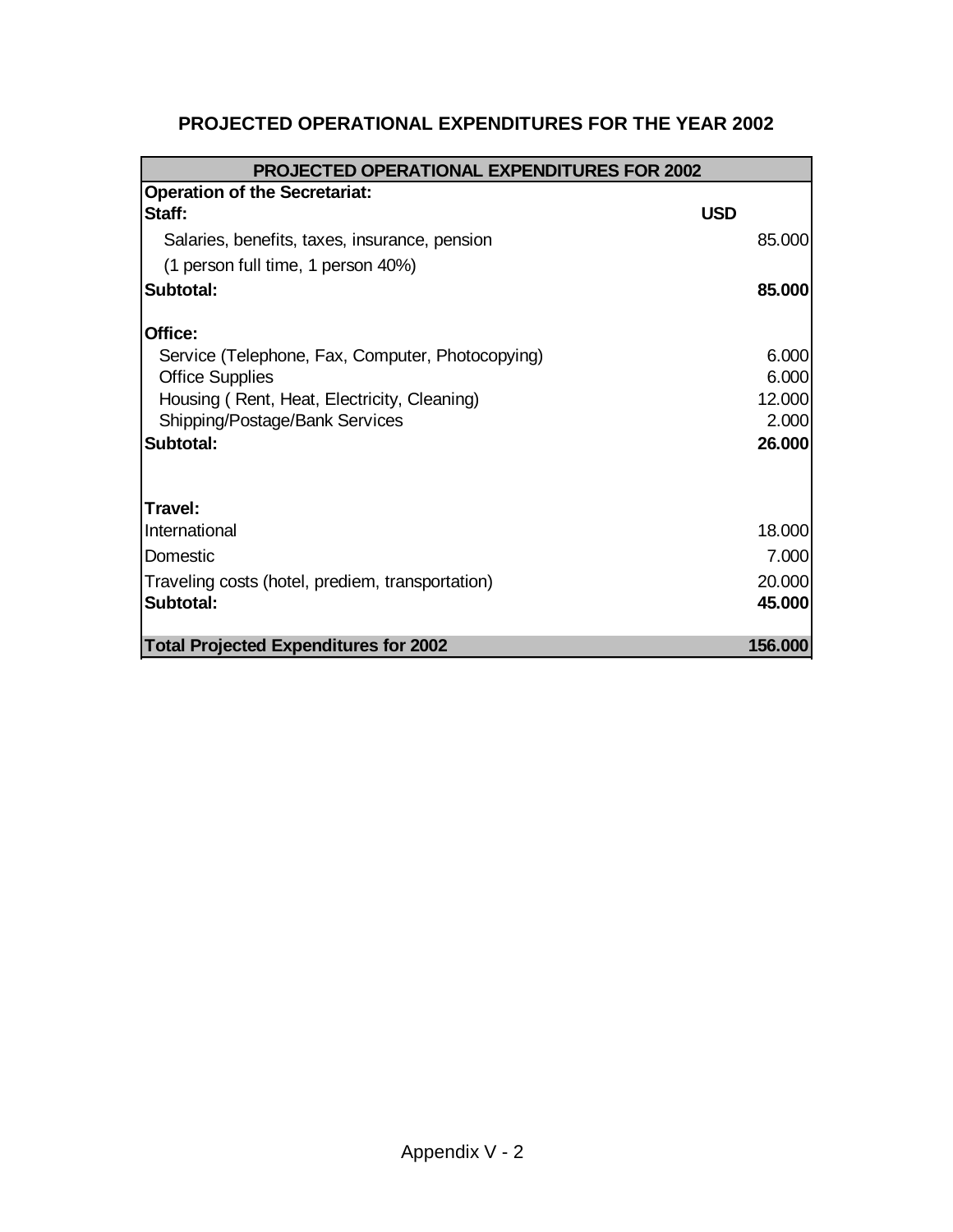| <b>COUNTRY CONTRIBUTIONS AND EXPENDITURES FROM 1999 - 2001 (in USD)</b>                         |                                                                                         |           |               |                      |
|-------------------------------------------------------------------------------------------------|-----------------------------------------------------------------------------------------|-----------|---------------|----------------------|
|                                                                                                 |                                                                                         |           |               |                      |
| Country                                                                                         | 1999                                                                                    | 2000      | 2001          | <b>Total/Country</b> |
| Canada                                                                                          |                                                                                         | 20.000    | 10.000        | 30.000               |
| Denmark                                                                                         |                                                                                         | 11.000    | 11.000        | 22.000               |
| Finland                                                                                         |                                                                                         | 9.700     | 6.300         | 16.000               |
| Iceland                                                                                         | $133.400^{1}$                                                                           | 66.700    | 60.000        | 260.100              |
| Norway                                                                                          |                                                                                         | in-kind   | in-kind       |                      |
| <b>Russia</b>                                                                                   |                                                                                         | in-kind   | in-kind       |                      |
| Sweden                                                                                          |                                                                                         | 17.600    | 17.600        | 35.200               |
| <b>United States</b>                                                                            |                                                                                         | 30.000    | 30,000        | 60.000               |
| <b>Total Contributions:</b>                                                                     | 133,400                                                                                 | 155.000   | 134.900       | 423.300              |
| <b>Total Expenditures:</b>                                                                      | $55.000^{2}$                                                                            | 165.000   | $155.000^{3}$ | 375.000              |
| <b>Closing Balance:</b>                                                                         | 78.400                                                                                  | $-10.000$ | $-20.100$     | 48.300               |
| Notes:                                                                                          |                                                                                         |           |               |                      |
| Icelandic contribution towards the start-up and operation of the PAME Secretariat in 1999<br>1) |                                                                                         |           |               |                      |
| 2)                                                                                              | Of the total expenditure of 55.000 USD then 30.000 USD went into the start-up cost.     |           |               |                      |
| 3)                                                                                              | \$155.000 is projected expenditure for the year 2001 and is based on actual expenditure |           |               |                      |
| of \$52.000 for the first quarter of 2001. Projected expenditure for the calendar year 2001 is  |                                                                                         |           |               |                      |
| expected to be less then for the year 2000 due to homepage set-up costs.                        |                                                                                         |           |               |                      |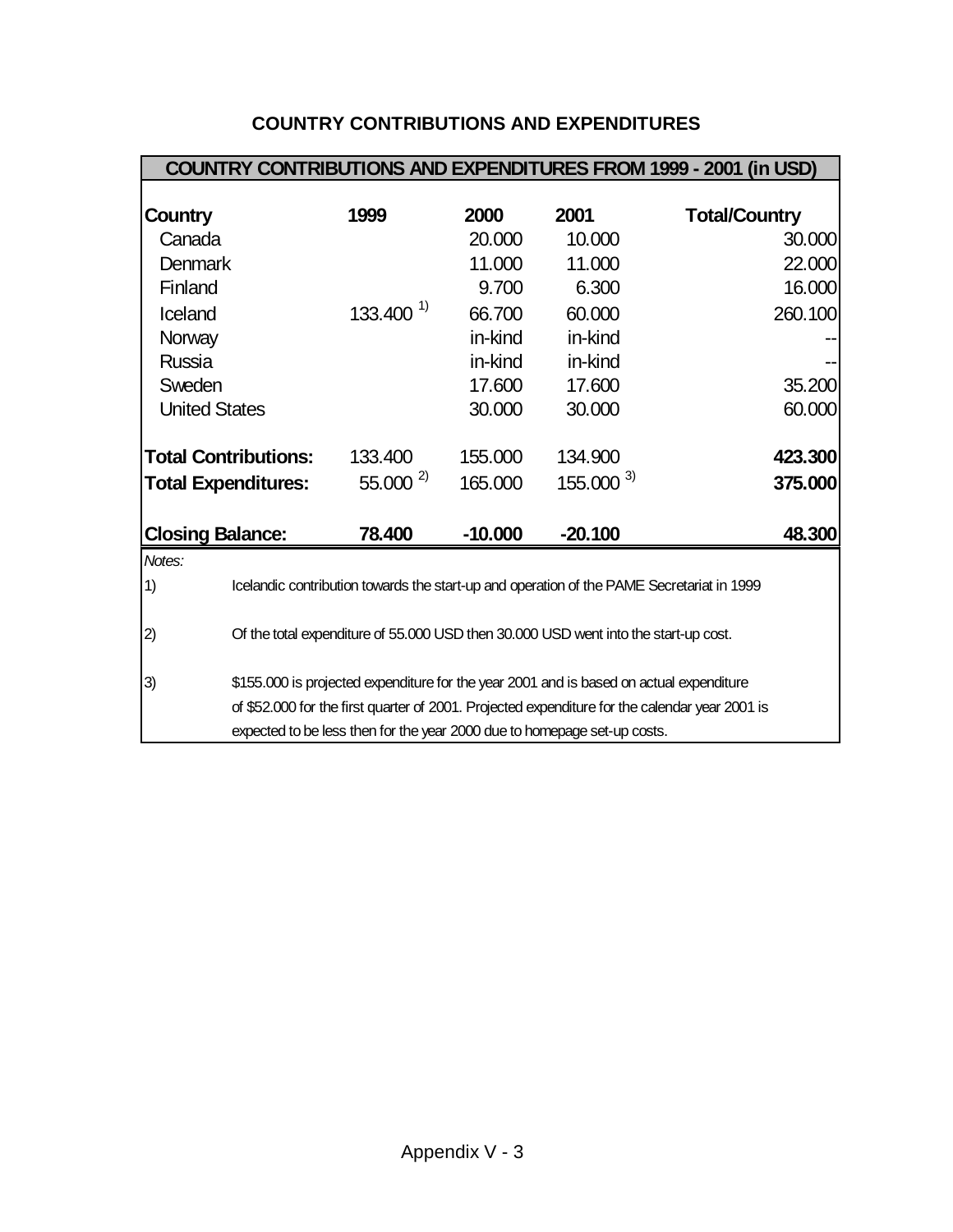# **APPENDIX VI**

# **compiled information on the Update of the 1996 Report Recommendations**

CHAPTER 3 – LAND-BASED ACTIVITES Tables as provided in the 1996 PAME Report

| <b>1996 Recommendations</b>                                                                         | LLAD COUNTRI . Canada<br><b>Current Status</b> |
|-----------------------------------------------------------------------------------------------------|------------------------------------------------|
|                                                                                                     | Canada- CBD ratified.                          |
| 1. All Arctic countries should be encouraged to ratify                                              | Denmark- CBD ratified.                         |
| the United Nations Convention of the Law of the                                                     | Finland- both ratified.                        |
| Sea (UNCLOS) and the Convention on Biological<br>Diversity (CBD).                                   | Iceland- both ratified.                        |
|                                                                                                     | Norway- both ratified.                         |
|                                                                                                     | Russia- both ratified.                         |
|                                                                                                     | Sweden- both ratified.                         |
|                                                                                                     | <b>USA-</b>                                    |
|                                                                                                     | Russia- not a party to OSPAR.                  |
| 2. The Russian Federation should be encouraged to                                                   |                                                |
| consider the possibility of becoming a Contracting                                                  |                                                |
| party to the Convention for the Protection of the<br>Marine Environment of the North east Atlantic, |                                                |
| 1992 (OSPAR Convention).                                                                            |                                                |
|                                                                                                     |                                                |
|                                                                                                     | Protocols on POPs and HMs have been            |
| 3. Arctic countries should continue to promote the                                                  | developed under LRTAP.                         |
| early development of protocols relating to<br>atmospheric emissions and discharges of POPs          | Canada-both ratified.                          |
| and heavy metals (HMs) under the UNECE                                                              | Denmark- both signed.                          |
| Convention on Long-Range Transboundary Air                                                          | Finland- ratified HM, signed POPs.             |
| Pollution (LRTAP).                                                                                  | Iceland- both signed.                          |
|                                                                                                     | Norway- both ratified.                         |
|                                                                                                     | Russia-                                        |
|                                                                                                     | Sweden- both ratified.                         |
|                                                                                                     | USA- both signed.                              |
| 4. Arctic countries should continue to support the                                                  | Stockholm Convention adopted May 22,           |
| POP assessment process and the development of                                                       | 2001.                                          |
| global convention for POPs pursuant to the                                                          | Canada-ratified.                               |
| decision taken at the Washington UNEP                                                               | Denmark- signed.                               |
| Conference in November 1995.                                                                        | Finland-signed.                                |
|                                                                                                     | Iceland-                                       |
|                                                                                                     | Norway- signed.                                |
|                                                                                                     | Russia-                                        |
|                                                                                                     | Sweden-<br>USA-                                |
|                                                                                                     |                                                |
| 5. Arctic countries should prepare National Action                                                  | Canada- NPA prepared.                          |
| Programmes pursuing to the Global Programme of<br>Action with emphasis on the priority issues of    | <b>Denmark-</b> GPA met through                |
|                                                                                                     | OSPAR/HELCOM.                                  |
| concern for the Arctic marine environment and                                                       | Finland- GPA met through HELCOM.               |
| related human health and report progress<br>periodically to the AEPS Ministerial Conference.        | Iceland-                                       |
| These action programmes should be aimed at                                                          | Norway- GPA met through national               |
| addressing concerns relating to DODs, hospy                                                         | regulations/ OSPAR/EU                          |

#### LEAD COUNTRY: Canada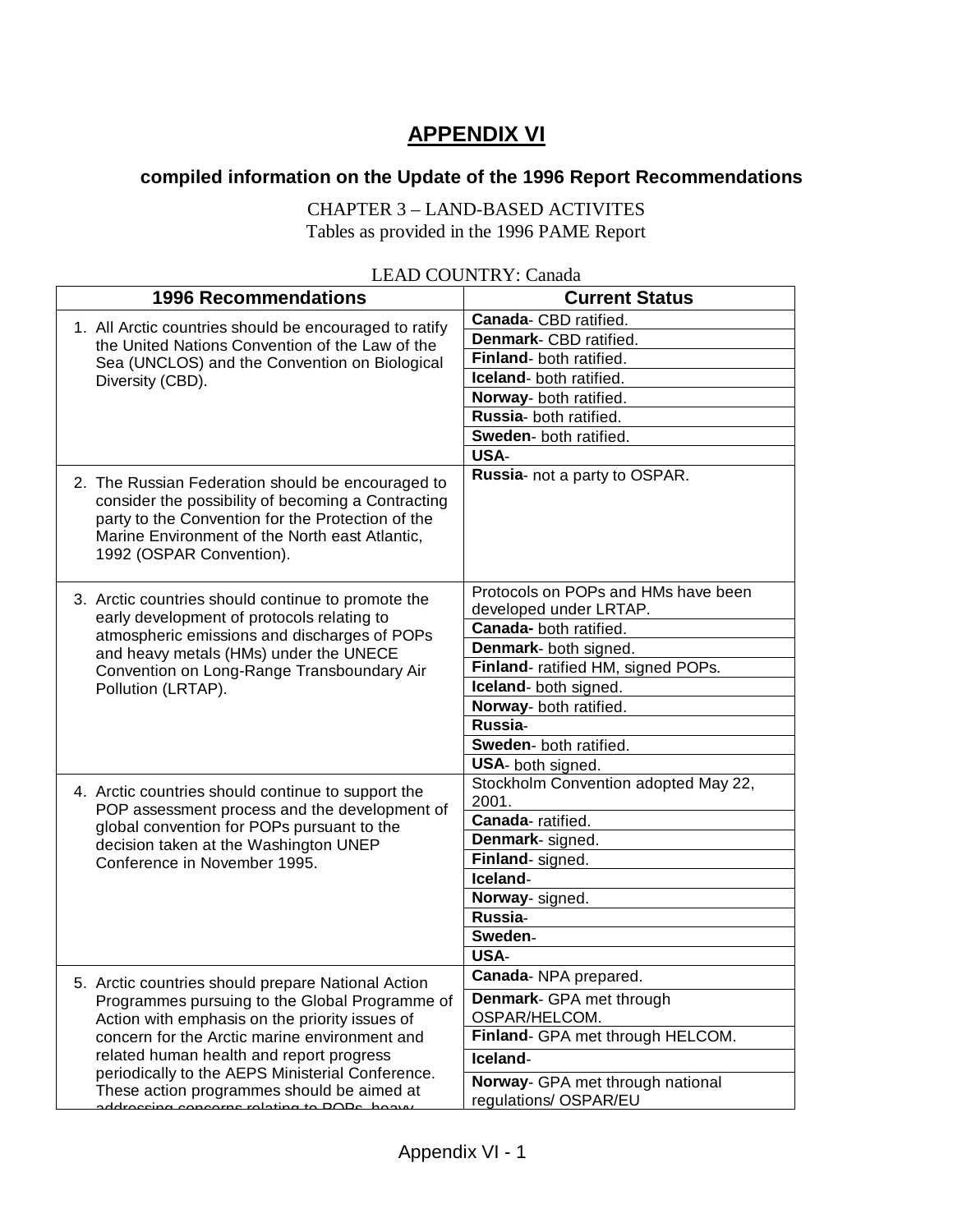| addressing concerns relating to POPs, heavy                                                                                                                                                                                                                                                                                                                                                              |                                                                                                                                                                                                                                                                                                                                                                                                                                                                                                                                       | Russia- NPA prepared.                                                                                                                                                                        |  |
|----------------------------------------------------------------------------------------------------------------------------------------------------------------------------------------------------------------------------------------------------------------------------------------------------------------------------------------------------------------------------------------------------------|---------------------------------------------------------------------------------------------------------------------------------------------------------------------------------------------------------------------------------------------------------------------------------------------------------------------------------------------------------------------------------------------------------------------------------------------------------------------------------------------------------------------------------------|----------------------------------------------------------------------------------------------------------------------------------------------------------------------------------------------|--|
| metals, radionuclides, oils and protection of critical<br>wildlife habitat.                                                                                                                                                                                                                                                                                                                              | Sweden-                                                                                                                                                                                                                                                                                                                                                                                                                                                                                                                               |                                                                                                                                                                                              |  |
|                                                                                                                                                                                                                                                                                                                                                                                                          |                                                                                                                                                                                                                                                                                                                                                                                                                                                                                                                                       | USA-                                                                                                                                                                                         |  |
| 6. Regional co-operation in the Arctic should be<br>marine protection component of the AEPS,<br>should be established to develop a regional<br>programme of action to address land-based<br>Conference. This regional Arctic Action<br>for technical assistance, use of traditional<br>identification of joint areas of concern and<br>particularly those from rivers discharging into<br>Arctic waters. | strengthened through further development of the<br>consistent with the Law of the Sea and the Global<br>Programme of Action. In particular a joint process<br>activities for consideration at the next Ministerial<br>Programme could include reporting, co-ordinated<br>marine monitoring programmes, policy guidelines<br>indigenous knowledge, and information network,<br>harmonisation of environmental requirements as<br>well as information gathering on land-based inputs<br>of pollutants to the Arctic marine environment, | Regional Programme of Action for the<br>Protection of the Arctic Marine Environment<br>from Land-based Activities developed<br>(Arctic Council, 18 September 1998) and<br>being implemented. |  |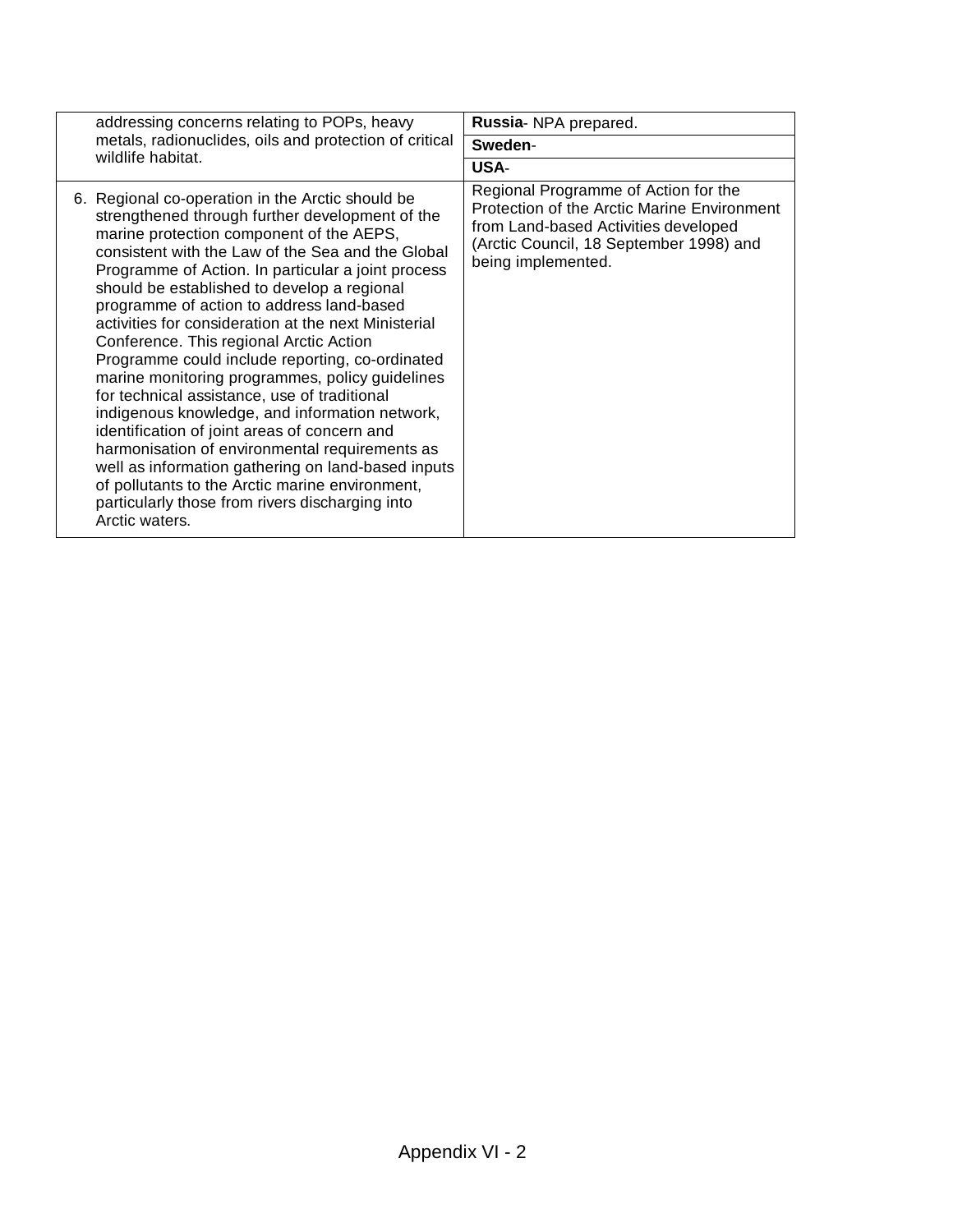# CHAPTER 4 – DUMPING ACTIVITIES LEAD COUNTRY: United States

| <b>1996 Recommendations</b>                                                                                                                             | <b>Current Status</b>                                                                                                                                                 |
|---------------------------------------------------------------------------------------------------------------------------------------------------------|-----------------------------------------------------------------------------------------------------------------------------------------------------------------------|
| 1. The Arctic countries should continue to support                                                                                                      | Canada-                                                                                                                                                               |
| the work within the LC72 process which promotes<br>the adoption of more stringent international<br>requirements governing dumping of wastes at<br>seas. | Denmark- ratified dumping Protocol.<br>Participating in LC72 process.                                                                                                 |
|                                                                                                                                                         | Finland- Participating in LC72 process.                                                                                                                               |
|                                                                                                                                                         | Iceland-                                                                                                                                                              |
|                                                                                                                                                         | Norway- ratified dumping Protocol.                                                                                                                                    |
|                                                                                                                                                         | Russia-                                                                                                                                                               |
|                                                                                                                                                         | Sweden- Participating in LC72 Process.                                                                                                                                |
|                                                                                                                                                         | <b>USA-</b> in ratification process.                                                                                                                                  |
| 2. The Arctic countries should be encouraged to                                                                                                         | Canada-                                                                                                                                                               |
| enforce, fund, and, where necessary, strengthen<br>domestic legislation regulating dumping at sea in<br>all marine waters.                              | <b>Denmark-</b> prohibits all dumping in its waters<br>with exception of clean dredged material.                                                                      |
|                                                                                                                                                         | Finland- prohibits all dumping in its waters<br>and from Finnish vessels in any waters.                                                                               |
|                                                                                                                                                         | Iceland-                                                                                                                                                              |
|                                                                                                                                                         | Norway- has implemented LC protocol in its<br>regulations. Regulation on dumping steel<br>vessels is stricter than the LC, aiming to<br>increase recycling of metals. |
|                                                                                                                                                         | Russia-                                                                                                                                                               |
|                                                                                                                                                         | Sweden- prohibits dumping.<br>USA-                                                                                                                                    |
| 3. To address concern with past dumping of                                                                                                              | Canada-                                                                                                                                                               |
| radioactive material in Arctic waters, the Arctic                                                                                                       | Denmark-                                                                                                                                                              |
| countries should encourage continued national                                                                                                           | Finland-                                                                                                                                                              |
| and international research and assessment of this<br>problem and provide for broad exchange of the                                                      | Iceland-                                                                                                                                                              |
| results of the assessments.                                                                                                                             | Norway- performs assessments of<br>radiological impact of dumped radioactive                                                                                          |
|                                                                                                                                                         | waste in the Arctic seas through bilateral                                                                                                                            |
|                                                                                                                                                         | Norweigan-Russian expeditions and through<br>AMAP and IAEA.                                                                                                           |
|                                                                                                                                                         | Russia-                                                                                                                                                               |
|                                                                                                                                                         | Sweden-<br>USA-                                                                                                                                                       |
|                                                                                                                                                         |                                                                                                                                                                       |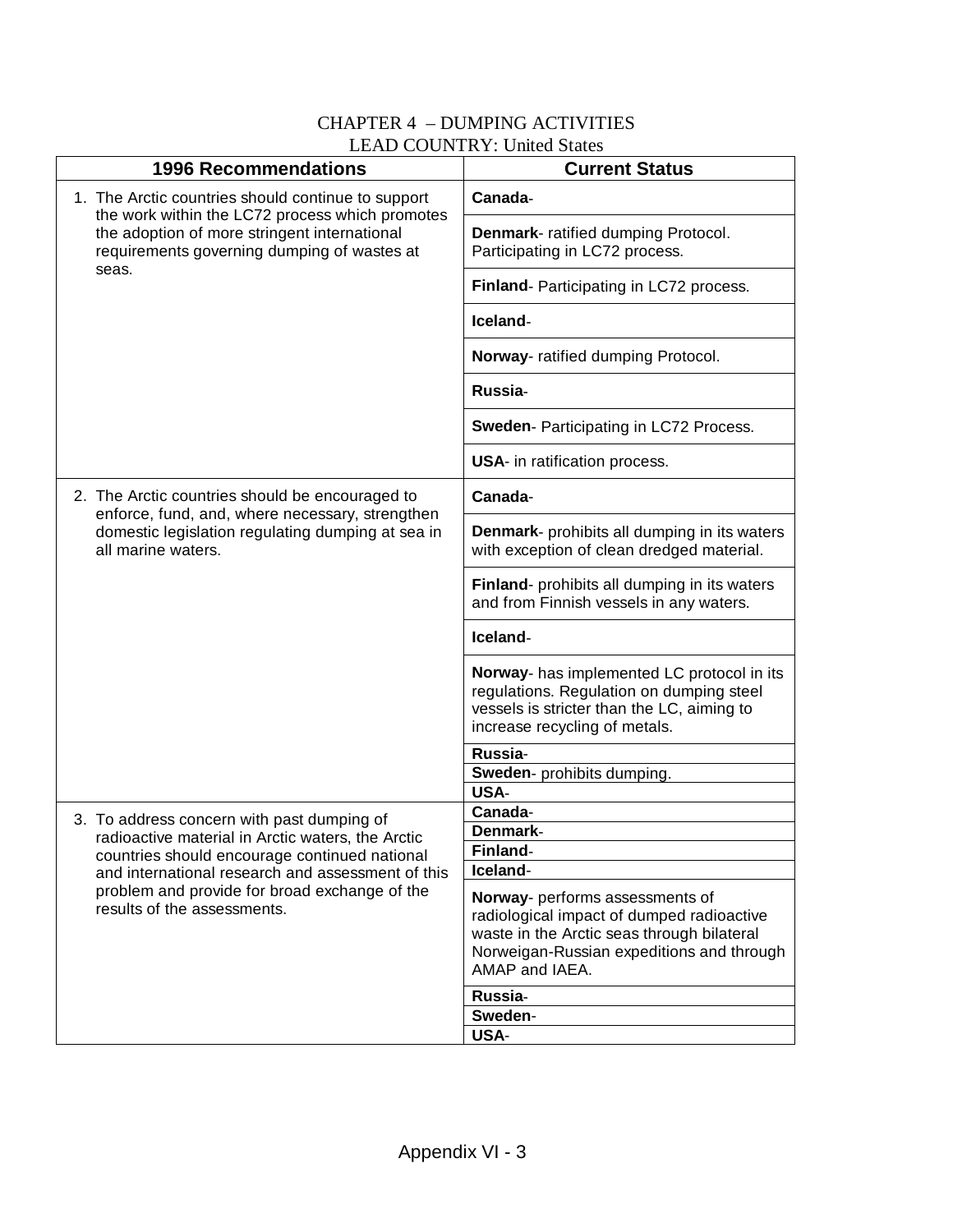| 4. The Russian Federation should be encouraged to<br>accede to the amendment prohibiting the dumping<br>of low-level radioactive waste at sea adopted in<br>1993 by the LC72.                               | Russian Federation has not acceded. Arctic<br>countries will continue to encourage<br>Russian Federation.                                                                                    |
|-------------------------------------------------------------------------------------------------------------------------------------------------------------------------------------------------------------|----------------------------------------------------------------------------------------------------------------------------------------------------------------------------------------------|
| 5. The Arctic States should reaffirm their intention to<br>co-operate with the Russian Federation to help                                                                                                   | Arctic countries will continue to encourage<br>Russian Federation.                                                                                                                           |
| ensure adequate land-based treatment facilities<br>for low-level radioactive wastes.                                                                                                                        | Norway/USA- have co-operated with Russia<br>to develop a facility to treat low-level<br>radioactive waste from Atomflot in<br>Murmansk. Facility is close to completion.                     |
| 6. The Russian Federation should be encouraged to<br>consider the possibility of becoming a Contracting<br>Party to the Convention for the Protection of the                                                | Russian Federation not a party to OSPAR.<br>Arctic countries will continue to encourage<br>Russian Federation.                                                                               |
| Marine Environment of the North East Atlantic<br>(1992 OSPAR Convention).                                                                                                                                   | Norway- has initiated a bilateral project with<br>Russia (2001) with objective of assisting<br>Russia in harmonizing its regulations with<br>OSPAR and eventually joining the<br>convention. |
| 7. The Arctic countries should work at either applying                                                                                                                                                      | Canada-                                                                                                                                                                                      |
| the provisions of LC72 or other effective permitting<br>and regulatory measures to control dumping, as<br>defined under LC72, in marine internal waters.<br>The Arctic countries should also use their best | Denmark- prohibits all dumping in its waters<br>with the exception of clean dredged<br>material. Rule also applies to its vessels<br>globally.                                               |
| efforts to provide on a voluntary basis summary<br>reports on the types and nature of the materials                                                                                                         | Finland- prohibits dumping from Finnish<br>vessels.                                                                                                                                          |
| dumped in marine internal waters.                                                                                                                                                                           | Iceland-                                                                                                                                                                                     |
|                                                                                                                                                                                                             | Norway- applies internationally agreed<br>dumping measures to Norwegian internal<br>waters.                                                                                                  |
|                                                                                                                                                                                                             | Russia-                                                                                                                                                                                      |
|                                                                                                                                                                                                             | Sweden- legislation in place forbidding<br>dumping. Permits dumping of clean dredged<br>spoils after EIA approval.                                                                           |
|                                                                                                                                                                                                             | USA- complies with voluntary provisions of<br>LC.                                                                                                                                            |
| 8. The Arctic countries should also use their best                                                                                                                                                          | Canada-                                                                                                                                                                                      |
| efforts to provide, on a voluntary basis, summary<br>reports on the types and nature of the material                                                                                                        | Denmark- provides reports on dumping to<br>OSPAR and LC72.                                                                                                                                   |
| dumped in marine internal waters.                                                                                                                                                                           | Finland- has reported dumping of dredged<br>spoils to HELCOM and LC72 as requested.                                                                                                          |
|                                                                                                                                                                                                             | Iceland-                                                                                                                                                                                     |
|                                                                                                                                                                                                             | Norway- reports annually to OSPAR and<br>LC.                                                                                                                                                 |
|                                                                                                                                                                                                             | Russia-                                                                                                                                                                                      |
|                                                                                                                                                                                                             | Sweden- reports annually dredged spoils to<br>HELCOM/OSPAR/IMO.                                                                                                                              |
|                                                                                                                                                                                                             | USA- complies with voluntary provisions of<br>LC.                                                                                                                                            |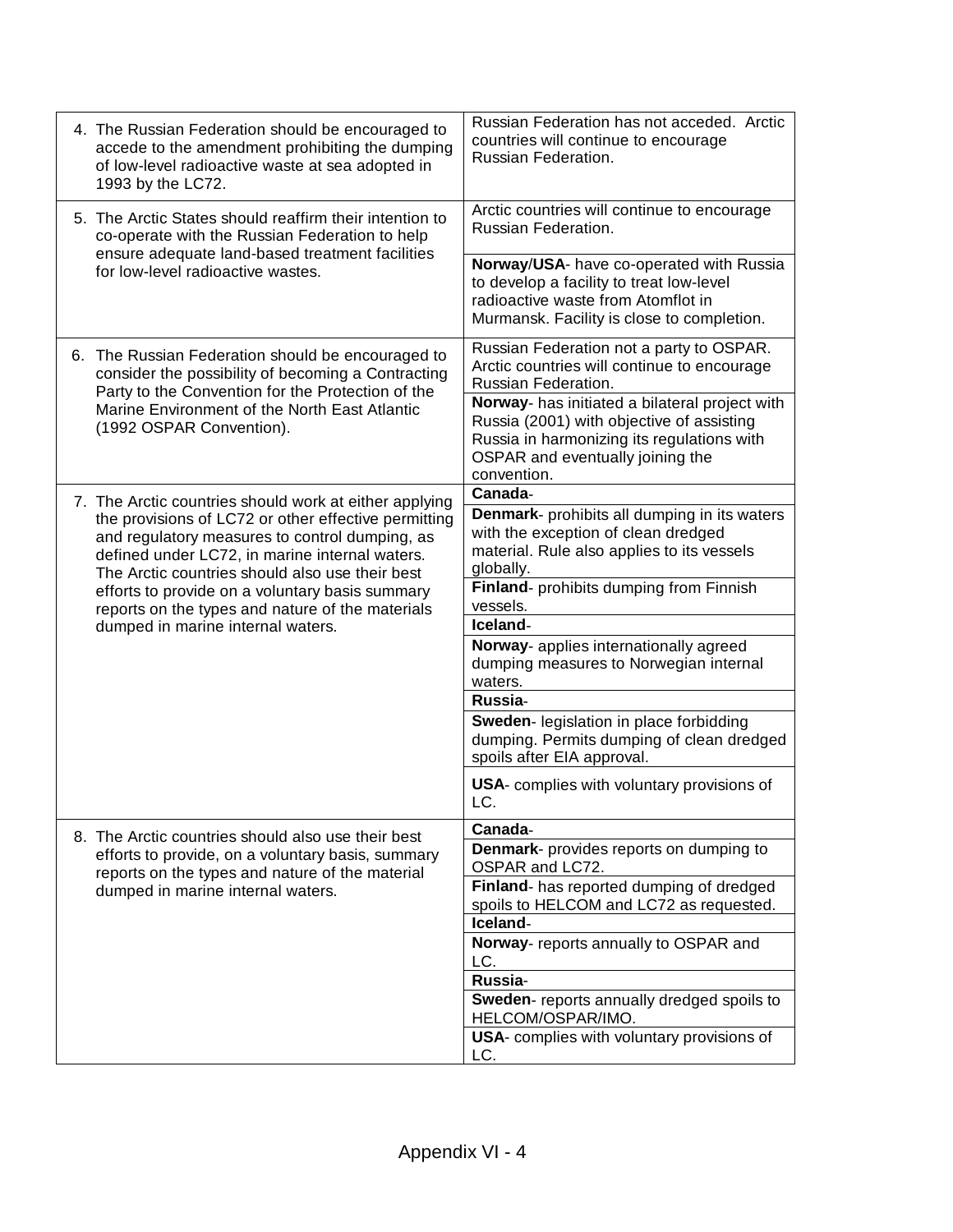# CHAPTER 5 - SHIPPING ACTIVITES LEAD COUNTRY: Norway

| <b>1996 Recommendations</b>                                                                                                                                                                                                                                                                                                                                                                                                                                                      | <b>Current Status</b>                                                                                                                                                                                                                                                                     |
|----------------------------------------------------------------------------------------------------------------------------------------------------------------------------------------------------------------------------------------------------------------------------------------------------------------------------------------------------------------------------------------------------------------------------------------------------------------------------------|-------------------------------------------------------------------------------------------------------------------------------------------------------------------------------------------------------------------------------------------------------------------------------------------|
| 1. • develop a co-ordinated system for collection and<br>sharing of data on shipping activities and the<br>environmental effects thereof;                                                                                                                                                                                                                                                                                                                                        | a. PAME developed system for<br>collection and sharing of data on<br>shipping activities in Arctic; however<br>decided not to finalize or implement.                                                                                                                                      |
| •undertake an assessment of the potential of<br>current activities and future increases in shipping<br>activities due to the expansion of the Northern Sea<br>Route, oil and gas and mining activities and other<br>significant activities. The assessment should<br>include collection of information on current<br>activities and possible future activities, its analysis<br>in the context of the Precautionary Approach and<br>preparation of recommendations to Ministers; | b. Snap Shot Analysis on Maritime<br>Activities in the Arctic was welcomed<br>by Arctic Ministers in Barrow<br>(October 2000). Status?                                                                                                                                                    |
| 2. promote the ongoing work with regard to the<br>development of an IMO Code of Polar Navigation,<br>with standards for ship construction and crew<br>qualifications and facilitate implementation of the<br>Code:                                                                                                                                                                                                                                                               | Planned "IMO Code" is now "Guidelines"<br>and covers Arctic only. IMO has not finalized<br>"The Guidelines for Ships Operating in<br>Arctic Ice-covered Waters". In Barrow,<br>Arctic Ministers welcomed further co-<br>operation on Guidelines. PAME has<br>supported their development. |
| 3. initiate a review of the adequacy of national and                                                                                                                                                                                                                                                                                                                                                                                                                             | Canada-                                                                                                                                                                                                                                                                                   |
| international measures to address prevention of                                                                                                                                                                                                                                                                                                                                                                                                                                  | Denmark-<br>Finland-                                                                                                                                                                                                                                                                      |
| any chronic problems with oil transfers in the<br>Arctic;                                                                                                                                                                                                                                                                                                                                                                                                                        | Iceland-                                                                                                                                                                                                                                                                                  |
|                                                                                                                                                                                                                                                                                                                                                                                                                                                                                  | Norway-                                                                                                                                                                                                                                                                                   |
|                                                                                                                                                                                                                                                                                                                                                                                                                                                                                  | Russia-                                                                                                                                                                                                                                                                                   |
|                                                                                                                                                                                                                                                                                                                                                                                                                                                                                  | Sweden-                                                                                                                                                                                                                                                                                   |
| 4. investigate additional regulatory measures for the<br>prevention of pollution from the use of TBT in<br>antifouling paints in the Arctic marine<br>environment.                                                                                                                                                                                                                                                                                                               | <b>USA-</b><br>IMO to hold Conference in 2001 with goal to<br>phase out the use of TBT by 2003, and<br>prohibit the presence of TBT on Ships' hulls<br>by 1 January 2008.                                                                                                                 |
|                                                                                                                                                                                                                                                                                                                                                                                                                                                                                  | Canada-                                                                                                                                                                                                                                                                                   |
|                                                                                                                                                                                                                                                                                                                                                                                                                                                                                  | <b>Denmark-</b> participated in IMO-negotiations<br>to ban use of TBT in antifouling paints.<br>Generally supports IMO TBT Protocol.                                                                                                                                                      |
|                                                                                                                                                                                                                                                                                                                                                                                                                                                                                  | Finland-                                                                                                                                                                                                                                                                                  |
|                                                                                                                                                                                                                                                                                                                                                                                                                                                                                  | Iceland-                                                                                                                                                                                                                                                                                  |
|                                                                                                                                                                                                                                                                                                                                                                                                                                                                                  | Norway-                                                                                                                                                                                                                                                                                   |
|                                                                                                                                                                                                                                                                                                                                                                                                                                                                                  | Russia-<br>Sweden-                                                                                                                                                                                                                                                                        |
|                                                                                                                                                                                                                                                                                                                                                                                                                                                                                  | USA-                                                                                                                                                                                                                                                                                      |
|                                                                                                                                                                                                                                                                                                                                                                                                                                                                                  |                                                                                                                                                                                                                                                                                           |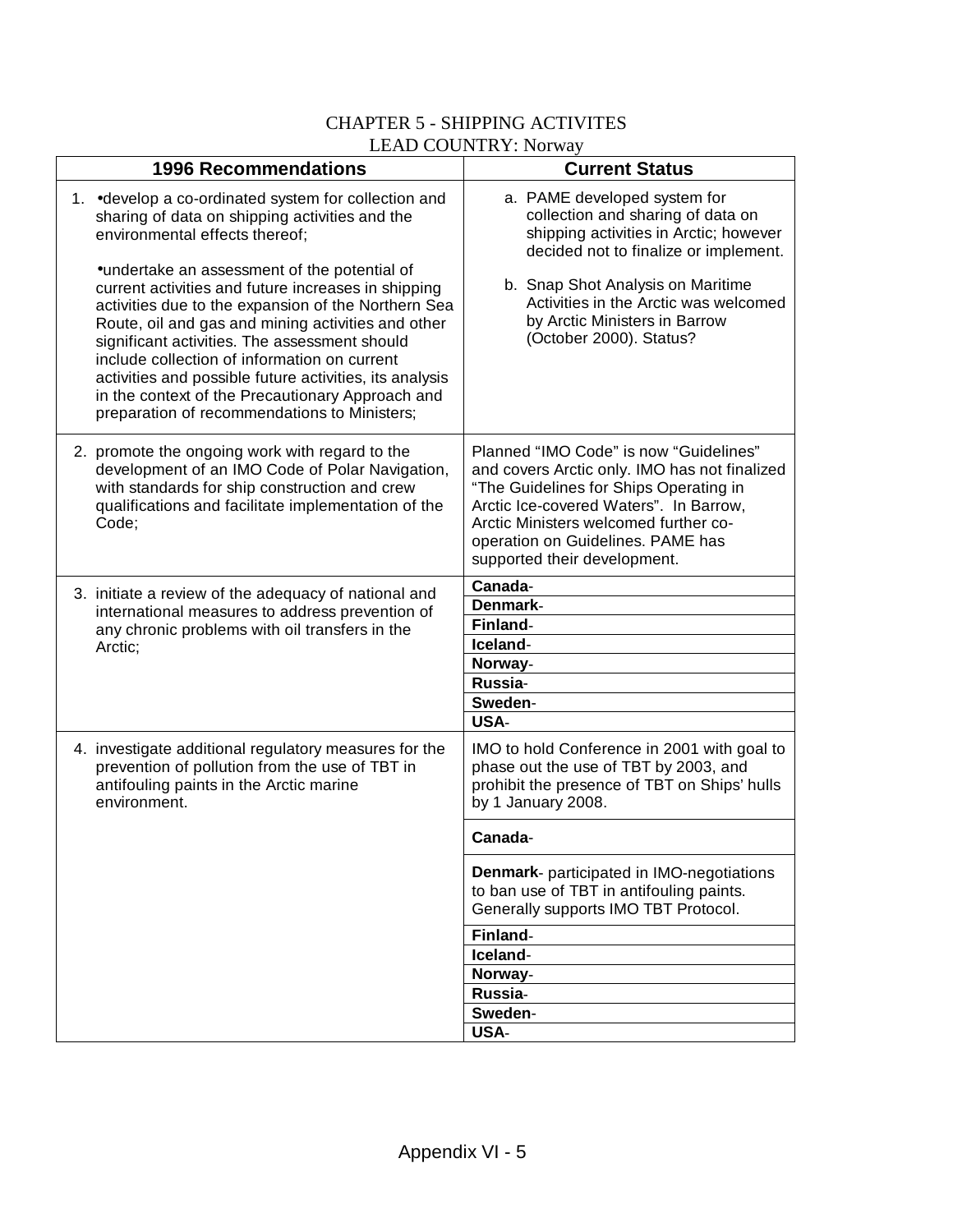|                             | LL ID COUNTRI DUIMAIN OICCINN                                                                                                                                                                                                                |                                                                                                                                                                                                                                                                                                 |  |  |  |
|-----------------------------|----------------------------------------------------------------------------------------------------------------------------------------------------------------------------------------------------------------------------------------------|-------------------------------------------------------------------------------------------------------------------------------------------------------------------------------------------------------------------------------------------------------------------------------------------------|--|--|--|
| <b>1996 Recommendations</b> |                                                                                                                                                                                                                                              | <b>Current Status</b>                                                                                                                                                                                                                                                                           |  |  |  |
| 1.                          | All Arctic countries should be encouraged to<br>ratify the United Nations Convention on the<br>Law of the Sea (UNCLOS)                                                                                                                       | Canada-has not ratified.<br>Denmark- has not ratified.<br>Finland- entry into force 21 July 1999.<br>Iceland- has not ratified.<br>Norway-ratified.<br>Russia-ratified.<br>Sweden-ratified.<br>USA- signed. Ratification pending in<br>Congress.                                                |  |  |  |
| 2.                          | The Russian Federation should be encouraged<br>to consider the possibility of becoming, a<br>Contracting Party to the Convention for the<br>Protection of the Marine Environment of the<br>North East Atlantic, 1992 (OSPAR Convention<br>). | Russia has not ratified.                                                                                                                                                                                                                                                                        |  |  |  |
| 3.                          | The Arctic States should develop Guidelines<br>for Offshore Petroleum Activities in the Arctic.<br>The draft in Annex 3 sets out categories for<br>such Guidelines.                                                                          | PAME developed Arctic Offshore Oil and<br>Gas Guidelines ("PAME Guidelines") which<br>were endorsed by the Arctic States (Arctic<br>Council, 1997).<br>Canada- Doesn't explicitly use guidelines;<br>however, regulatory standards meet or<br>exceed.<br>Denmark- Uses guidelines in Greenland. |  |  |  |
|                             |                                                                                                                                                                                                                                              | Finland-                                                                                                                                                                                                                                                                                        |  |  |  |
|                             |                                                                                                                                                                                                                                              | Iceland-                                                                                                                                                                                                                                                                                        |  |  |  |
|                             |                                                                                                                                                                                                                                              | Norway- Doesn't explicitly use guidelines;<br>however, regulatory standards meet or<br>exceed.                                                                                                                                                                                                  |  |  |  |
|                             |                                                                                                                                                                                                                                              | Russia-                                                                                                                                                                                                                                                                                         |  |  |  |
|                             |                                                                                                                                                                                                                                              | Sweden-                                                                                                                                                                                                                                                                                         |  |  |  |
|                             |                                                                                                                                                                                                                                              | USA- Doesn't explicitly use guidelines;<br>however, regulatory standards meet or<br>exceed.                                                                                                                                                                                                     |  |  |  |
|                             |                                                                                                                                                                                                                                              |                                                                                                                                                                                                                                                                                                 |  |  |  |

# CHAPTER 6 – OFFSHORE OIL AND GAS ACTIVITITES LEAD COUNTRY: Denmark/Greenland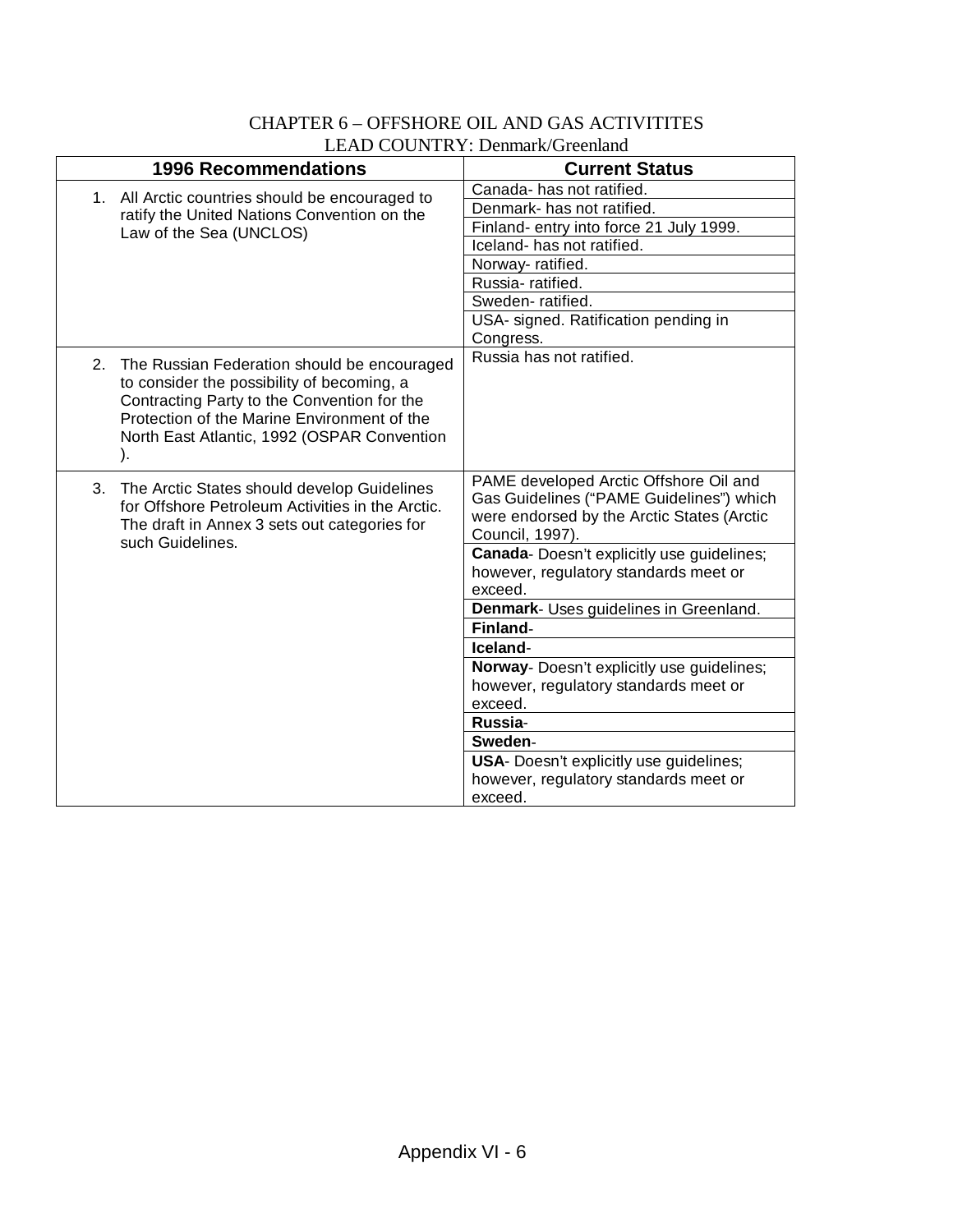# **APPENDIX VII**

# **Progress Report on the Russian NPA-Arctic**

# **By Mr. Boris A. Morgunov, Deputy Director of the Department for the North Affairs, Ministry of Economic Development and Trade**

A report was made to the PAME meeting in Washington, D.C. in January 2001 on the progress of the National Plan of Action for the Protection of the Marine Environment from Anthropogenic Pollution in the Arctic Region of the Russian Federation (NPA-Arctic). Work was then still in the initial stage and a first working draft had been prepared. Work continued for over six months in cooperation with the Russian ministries and authorities and the administrations of the Arctic regions.

At the parliamentary hearing held in the State Duma in March 2001, the draft NPA-Arctic gained overall endorsement. The draft was further improved, with the incorporation of amendments proposed by Roshydromet, the Ministry of Natural Resources of the Russian Federation and the administrations of the Chukchi Autonomous Okrug and Murmansk and Arkhangelsk Oblasts. Subsequently the NPA-Arctic was endorsed, on 8 September 2001, by the Ministry of Economic Development and Trade of the Russian Federation in agreement with the Ministry of Natural Resources and Roshydromet.

The endorsed NPA-Arctic consists of the following sections:

- Introduction;
- Objectives and main areas of activity of the NPA-Arctic;
- Financing of the NPA-Arctic;
- Management of the NPA-Arctic's implementation; and
- Two proposals, one of which sets out the basic measures, while the other provides an interim list of more specific activities under each of the basic measures.

The introduction explains why it is necessary for the NPA-Arctic to be adopted. The reasons include the unfavourable environmental situation in many regions of the Russian Arctic and the gap between the existing regulatory and legal framework for environmental issues and contemporary requirements, as well as the decisions and programmes adopted by the Arctic Council in order to combat pollution in the Arctic. Moreover, we regard the NPA-Arctic as the Russian Federation's national contribution to the Regional Programme of Action for the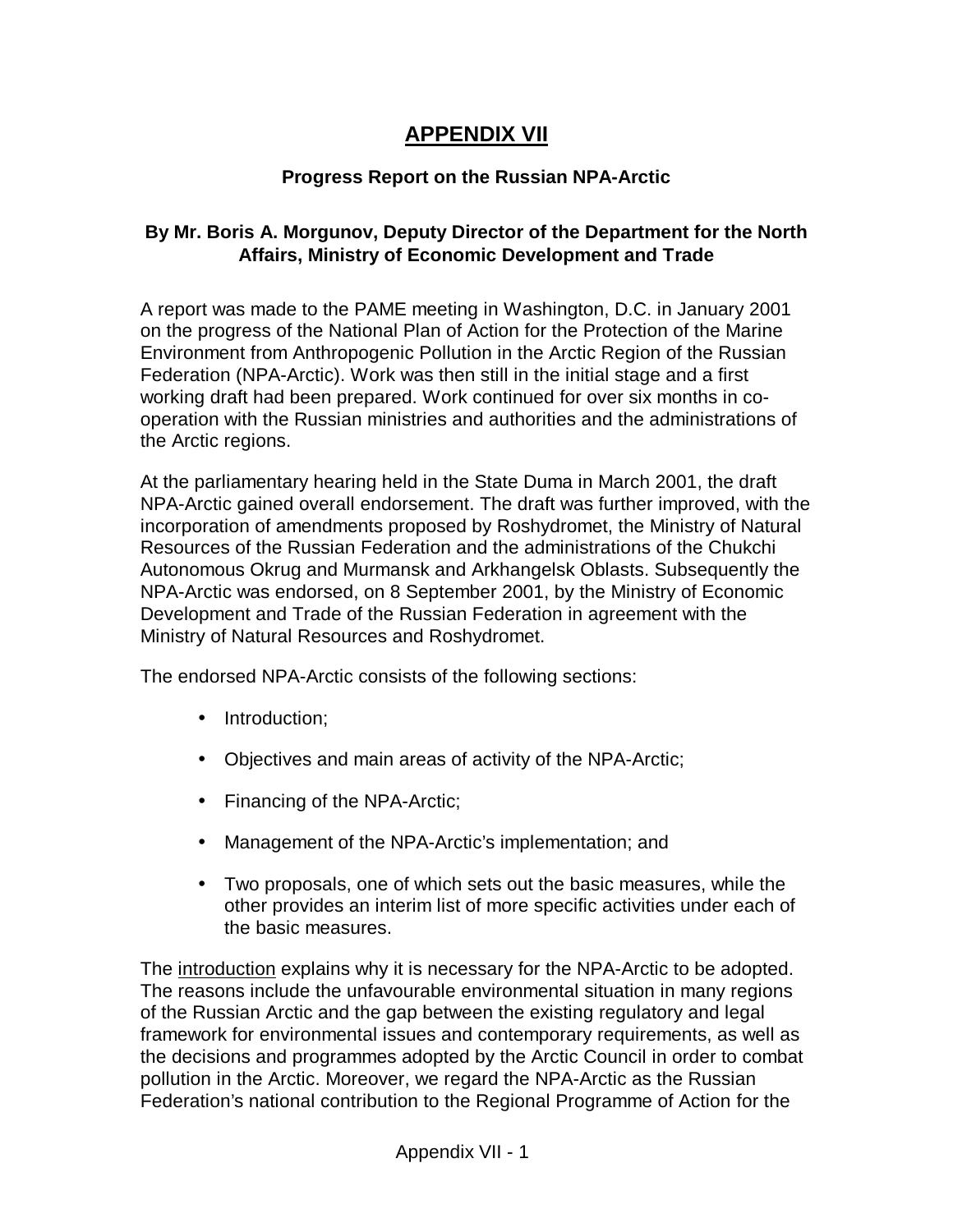Protection of the Arctic Marine Environment from Land-Based Activities and the Arctic Council Action Plan to Eliminate Pollution of the Arctic.

The second section establishes the objective of the NPA-Arctic, namely the development and implementation of effective measures to protect people and the biosphere in the marine, shelf and coastal zones of the Arctic and contiguous land areas from anthropogenic pollution. This section also sets out the basic areas of activity, grouped into five large blocks, namely:

- Monitoring and assessment of the conditions in terms of pollution in the Russian Arctic;
- Legislative and other regulatory legal acts to improve the system of efficient nature management and protection of the seas from pollution;
- Investment projects for the protection of the Arctic seas from pollution;
- Organisational and technical measures; and
- International co-operation.

The third section identifies the sources of financing of the NPA-Arctic, which are as follows: the federal budget, the budgets of the regions of the Russian Federation and extra-budgetary sources. Extra-budgetary financing will be decisive in the implementation of the NPA-Arctic. It involves mobilising financial resources from Arctic and, potentially, other interested States and international organisations, as well as private investors at home and abroad.

The fourth section discusses the management mechanism for the implementation of the NPA-Arctic. The most important factor here is that the NPA-Arctic is a component part of the World Ocean Federal Target-Oriented Programme (World Ocean FTOP), which was approved by the Government of the Russian Federation in August 1998. The NPA-Arctic is based on three of the ten sub-programmes of the World Ocean FTOP, namely:

- Development and Use of the Arctic (State commissioner: Ministry of Economic Development and Trade of the Russian Federation, which is also the State commissioner and co-ordinator of the entire World Ocean FTOP;
- Mineral Resources of the World Ocean, Arctic and Antarctic (State commissioner: Ministry of Natural Resources of the Russian Federation); and
- Creation of a Unified System of Information on Conditions in the World Ocean (State commissioner: Roshydromet.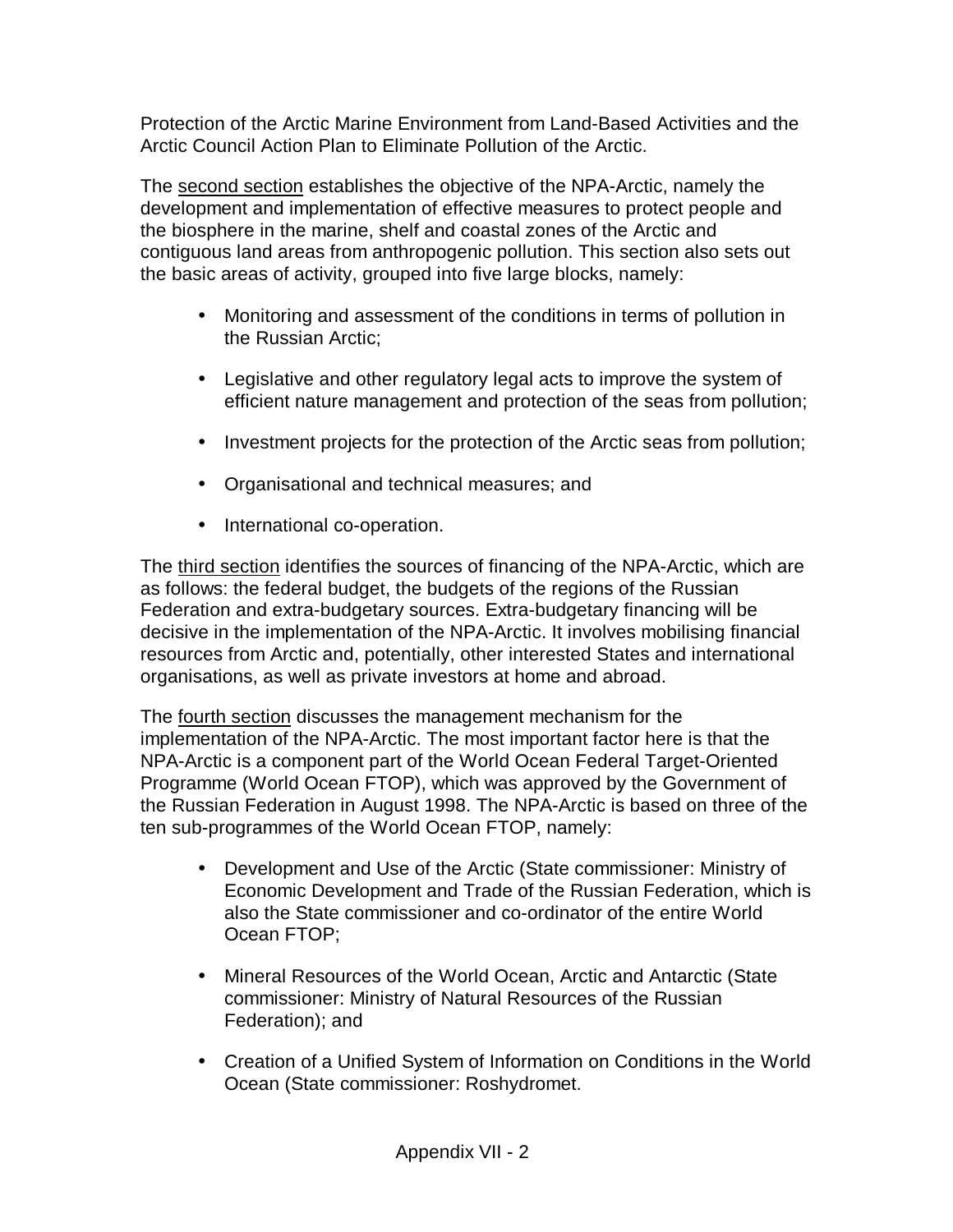Thus, it has been established that the agencies responsible for the implementation of the NPA-Arctic are the Ministry of Economic Development and Trade, the Ministry of Natural Resources and Roshydromet, with the former acting as co-ordinator. The implementation will be monitored by the Inter-Agency Commission on the Implementation of the World Ocean FTOP and the Scientific Expert Council on the World Ocean FTOP. Within the Council, there is now a special Section on the NPA-Arctic, which has already started work. Its main objective is to issue annual recommendations on priority measures and a scientific expert assessment of the work conducted. The measures are set out in detail in the annexes to the NPA-Arctic. This document will shortly be translated into English and sent to the Secretariat of the Arctic Council for distribution to the Arctic countries, permanent participants and observers.

One important feature of the NPA-Arctic is its recognition of the well-known fact that the main sources of marine pollution are located on land. Moreover, the Russian Arctic is subjected to intensive shipping activities throughout the Northern Sea Route, and the volume of shipping may be expected to increase further. In particular, it is planned to use the Northern Sea Route for international, even transcontinental shipping. It is also anticipated that in the near future oil and gas deposits on the Russian arctic shelf will be developed. Finally, the Russian Arctic is also polluted by long-range transboundary transport of pollutants from other countries and continents. Particular emphasis is being placed on the development and implementation of specific investment projects and the improvement of the legislative framework.

The implementation of the NPA-Arctic will constitute the bulk of the work. The lack of financing is the main obstacle, although representatives of Arctic States at PAME meetings, meetings of senior Arctic officials and ministerial meetings under the auspices of the Arctic Council have expressed an intention to provide the Russian Federation with financial and technical support for the programme's implementation. The most urgent objective is to find a practical solution to all of these problems.

Jointly with the Advisory Committee on the Protection of the Sea (ACOPS), the Ministry of Economic Development and Trade of the Russian Federation has prepared an application to the Global Environment Facility for support to the NPA-Arctic. It was recently sent to the UNEP/GEF Co-ordinating Office in Nairobi and a highly positive report received from the GEF Scientific and Technical Assessment Panel (STAP). At present, the project is awaiting official endorsement by the acting GEF focal point in the Russian Federation, whose functions are carried out by the Ministry of Natural Resources.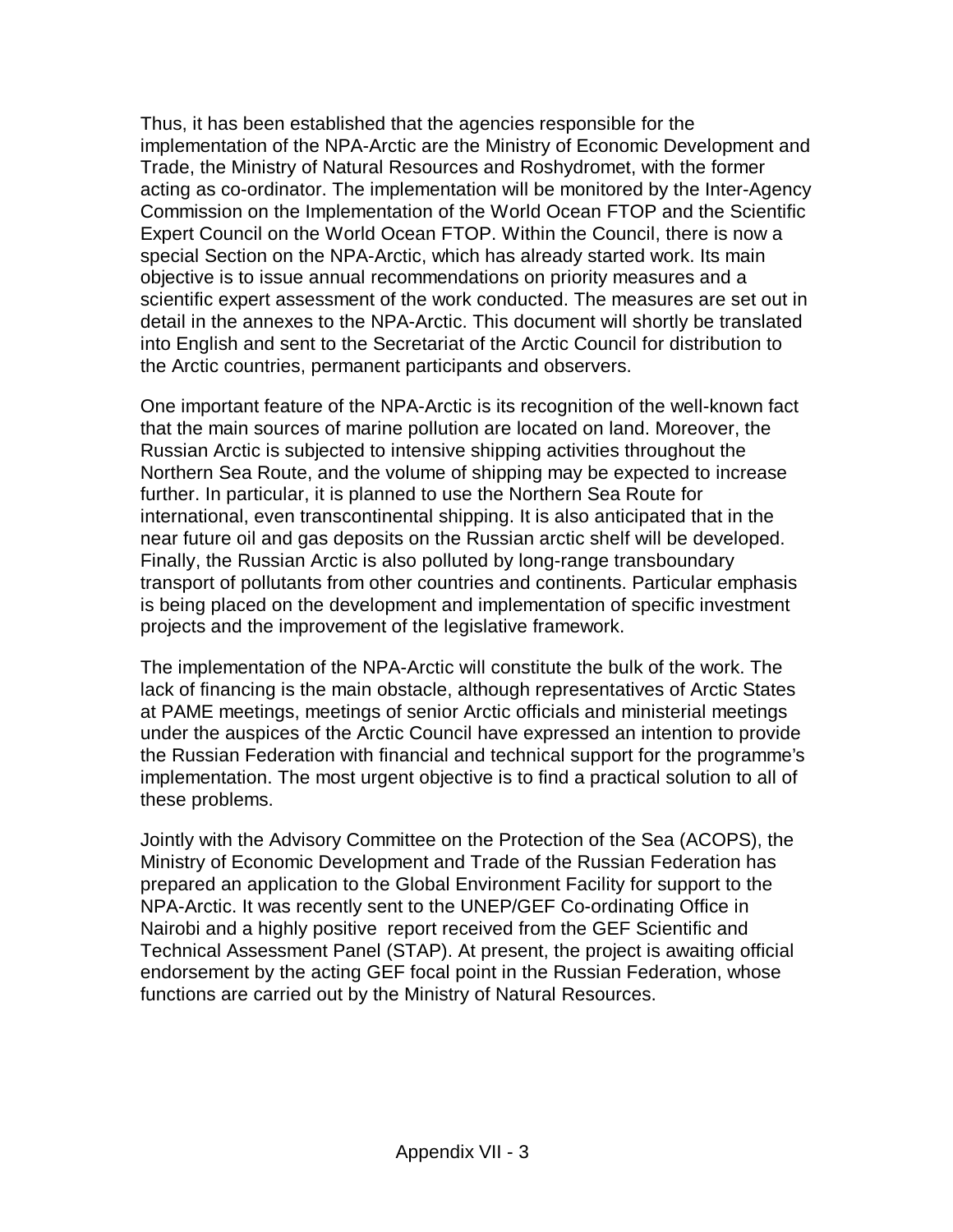# **APPENDIX VIII**

# **Possible options and ways forward on RPA specific issues**

## **Regional Programme of Action for the Protection of the Arctic Marine Environment from Land-based Activities (RPA Sep. 1998)**

The following Table includes excerpts from the RPA that might need further attention and/or actions. This could be used as one of the background documents in preparing the PAME Work Plan for 2002-2004 and the first step towards expanding the RPA to better address land-based activities in the context of sustainable development of the marine and coastal environment.

| 6.0 Setting Management Objectives, Strategies and Measures |                                                                                                                                                                                                                                                                                                                                                                             |                                                                                                                                                                                                                          |  |
|------------------------------------------------------------|-----------------------------------------------------------------------------------------------------------------------------------------------------------------------------------------------------------------------------------------------------------------------------------------------------------------------------------------------------------------------------|--------------------------------------------------------------------------------------------------------------------------------------------------------------------------------------------------------------------------|--|
| <b>Location in RPA</b>                                     |                                                                                                                                                                                                                                                                                                                                                                             | <b>Ways forward?</b>                                                                                                                                                                                                     |  |
| Sections $6.4 & 6.5$<br>POP I.3/HM I.3:                    | Draw that attention of<br>international financial institutions<br>(IFIs), of which they are a<br>member, to the global aspects of<br>POPs and heavy metals issues<br>and, as appropriate, promote the<br>participation of the IFIs in<br>financing and partnership<br>arrangements that are aimed at<br>reducing adverse effects on<br>human health and the<br>environment. | <b>Establish cooperation</b><br>$\bullet$<br>with and follow-up on<br>the developments of<br>the "Northern<br>Dimension<br>Environmental<br>Partnership" among<br>IFIs (NIB, NEFCO,<br>EIB, EBRD, World<br>Bank) and EC. |  |
| Section 6.5<br><u>HM R.2:</u>                              | Develop and adopt Arctic-wide<br>environmental guidelines on<br>opening, operating and closing<br>mines in the Arctic Coastal<br>Zone. Mining is defined as the<br>extraction, milling and<br>concentration of ore.                                                                                                                                                         | Identification of lead<br>$\bullet$<br>countries.                                                                                                                                                                        |  |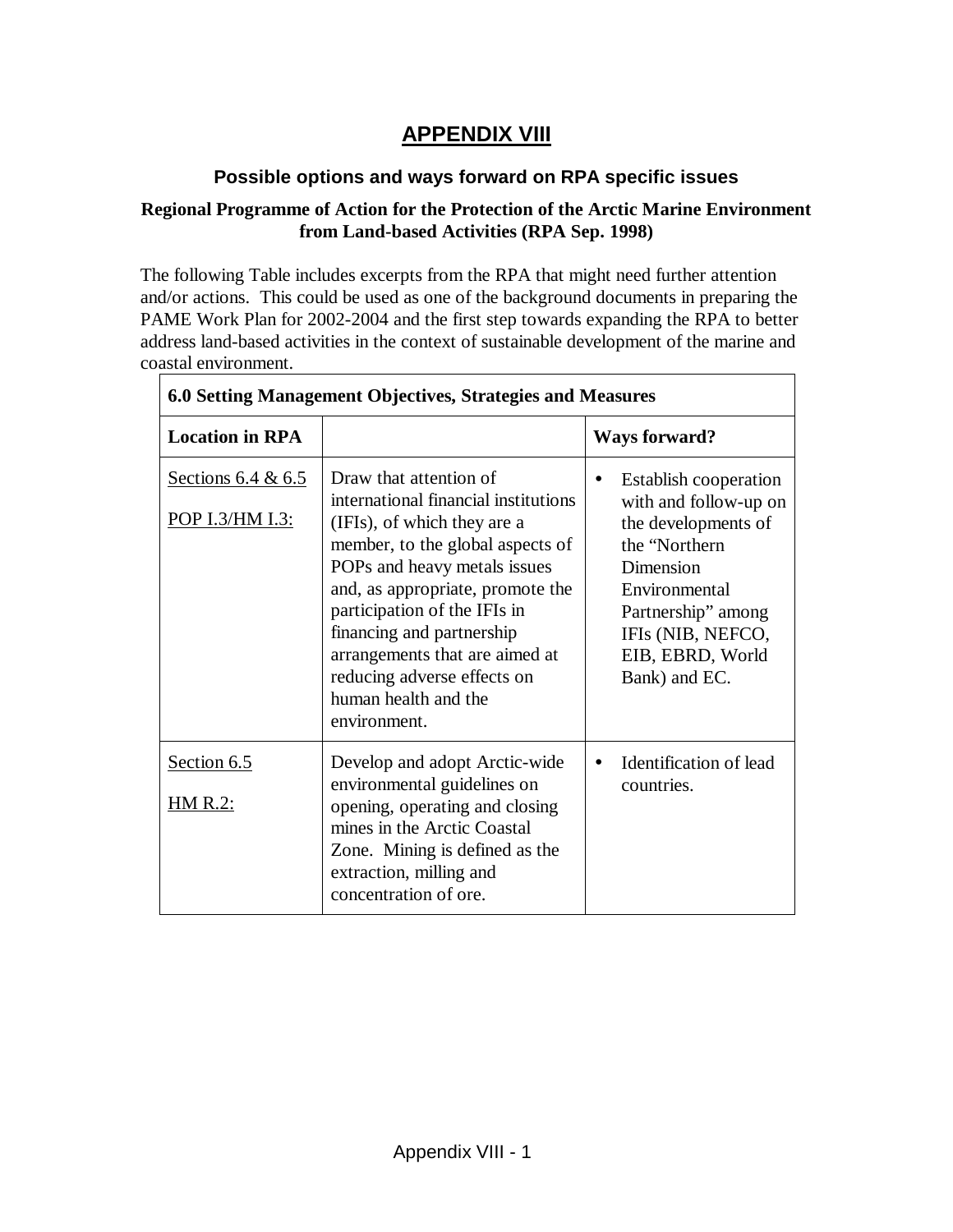| Section 6.7                           | This initial phase of the RPA has<br>focused on strategies and<br>measures that can be taken in the<br>short term to address urgent<br>pollution problems such as those<br>identified in the 1997 AMAP<br>Assessment. In later stages, the<br>RPA would be expanded to<br>better address land-based<br>activities in the context of<br>sustainable development of the<br>marine and coastal environment.<br>This would be done with the<br>collaboration of stakeholders<br>and take into account the<br>specific environmental, social<br>and economic conditions of the<br>Arctic. | Apply the LME<br>$\bullet$<br>approach<br>Update and identify<br>$\bullet$<br>relevant actions in<br>accordance with<br>AMAPs update on<br>assessments (refer to<br>Annex A) – $2^{nd}$ phase<br>of the RPA? |  |
|---------------------------------------|--------------------------------------------------------------------------------------------------------------------------------------------------------------------------------------------------------------------------------------------------------------------------------------------------------------------------------------------------------------------------------------------------------------------------------------------------------------------------------------------------------------------------------------------------------------------------------------|--------------------------------------------------------------------------------------------------------------------------------------------------------------------------------------------------------------|--|
| <b>7.0 Programme Support Elements</b> |                                                                                                                                                                                                                                                                                                                                                                                                                                                                                                                                                                                      |                                                                                                                                                                                                              |  |
| Section 7.2 $2nd$<br>bullet           | Developing a reporting<br>procedure and format for the<br>assessment of the RPA<br>implementation and effectiveness<br>in collaboration with other<br>working groups.                                                                                                                                                                                                                                                                                                                                                                                                                | Explore existing<br>$\bullet$<br>reporting procedure<br>from other working<br>groups/organizations.<br>Outline suggested<br>$\bullet$<br>format.                                                             |  |
| Section 7.3 $5^{\text{th}}$<br>bullet | Promote the application of risk<br>assessment/cost-benefit analysis<br>to pre-investment strategies for<br>the priority actions identified,<br>such as the work being done<br>through the Barents Region<br>Environment Programme and<br><b>NEFCO</b>                                                                                                                                                                                                                                                                                                                                | Review existing risk<br>assessments/cost-<br>benefit analysis to<br>pre-investment<br>strategies?<br>Develop general<br>guidelines in<br>cooperation with IFIs<br>and other regional<br>programmes?          |  |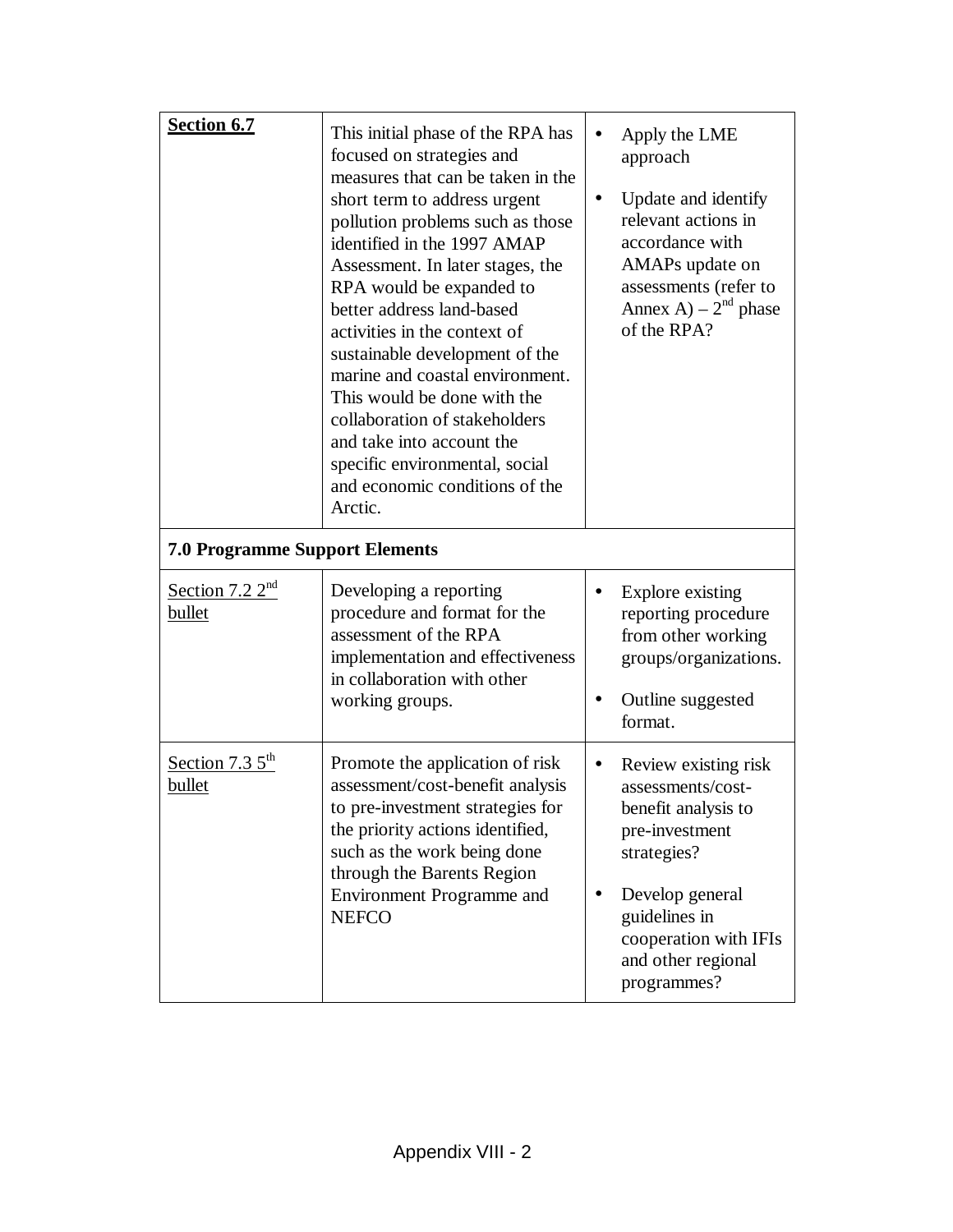| Section 7.3 $7^{\text{th}}$<br>bullet | Exploring innovative approaches<br>to encourage multilateral<br>financing agencies, including<br>regional development banks, and<br>national institutions for bilateral<br>development to co-operate in<br>programming and project<br>implementation and to further<br>explore innovative approaches to<br>provide continuing and<br>predictable programme funding<br>for the priority actions identified<br>(e.g., partnership meetings).         | Addressed within the<br>framework of the<br>planned two round-<br>table meetings in<br>preparations to the<br>Partnership<br>Conference. $1$                                                                                                     |
|---------------------------------------|----------------------------------------------------------------------------------------------------------------------------------------------------------------------------------------------------------------------------------------------------------------------------------------------------------------------------------------------------------------------------------------------------------------------------------------------------|--------------------------------------------------------------------------------------------------------------------------------------------------------------------------------------------------------------------------------------------------|
| Section 7.3 $9th$<br>bullet           | Encouraging the development<br>and wide distribution of<br>appropriate contingency plans<br>for environmental accidents<br>(particularly those involving oil,<br>gas and chemical spills, and<br>nuclear accidents), taking full<br>account of emergency<br>preparedness guidance and<br>assessments within the<br><b>Emergency Preparedness</b><br>Prevention and Response<br>(EPPR) Working Group and the<br>broader international<br>community. | Include in existing<br>$\bullet$<br>Offshore Oil and Gas<br>Guidelines.<br>Develop new<br>$\bullet$<br>guidelines in<br>coordination with<br>$EPPR - "Contingency$<br>plans for<br>environmental<br>accidents within the<br>circumpolar Arctic". |

<sup>————————————————————&</sup>lt;br><sup>1</sup> It has been estimated, on the basis of extrapolations from programmes in other regions, that the final bill for activities in the Arctic could well ascend to \$40-50 billion. Therefore, our Russian colleagues are keen to promote not only innovative mechanisms such as the Round Tables and Partnership Conference, but also, to explore other possibilities. In particular, they are interested in exploring the reactions of the international community to the mechanism of debt-for-nature-swaps for the Russian Arctic.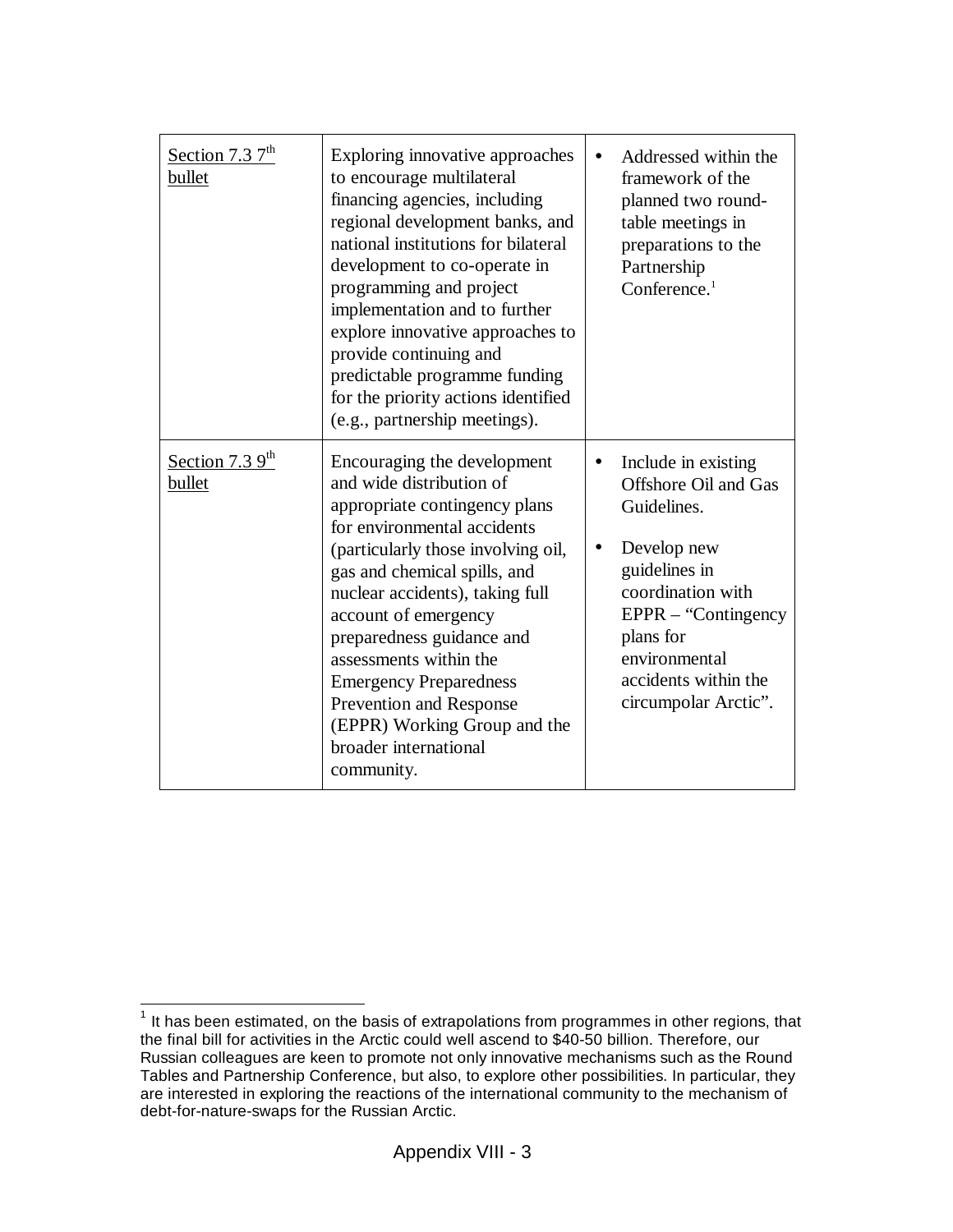# **ANNEX A**

AMAP is currently working to produce update assessments according to the following schedule (table from the AMAP homepage at: http://www.amap.no).

|                           | Year of Reporting (Progress, Interim, Main) |             |             |                |
|---------------------------|---------------------------------------------|-------------|-------------|----------------|
| Assessment Item           | Adopted                                     |             | Tentative   |                |
|                           | 2000                                        | 2002        | 2004        | 2006           |
| Human Health              | P(I)                                        | M           |             | M              |
| <b>POPs</b>               | P                                           | M           |             | M              |
| Hg and other heavy metals | P                                           | M           |             | M              |
| Radioactivity             | р                                           | M           |             | M              |
| Acidification             | D                                           | D           | P           | M              |
| Oil and PAHs              | P                                           | Þ           | M           | P              |
| <b>TBT</b>                | $\mathbf{P}$                                | $\mathbf P$ | M           | $\overline{P}$ |
| Climate change effects    |                                             | M           | $\mathbf P$ | M              |
| UV effects                |                                             | M           | P           | M              |
| Combined effects          | $\mathbf P$                                 | P           | M           | $\mathbf{P}$   |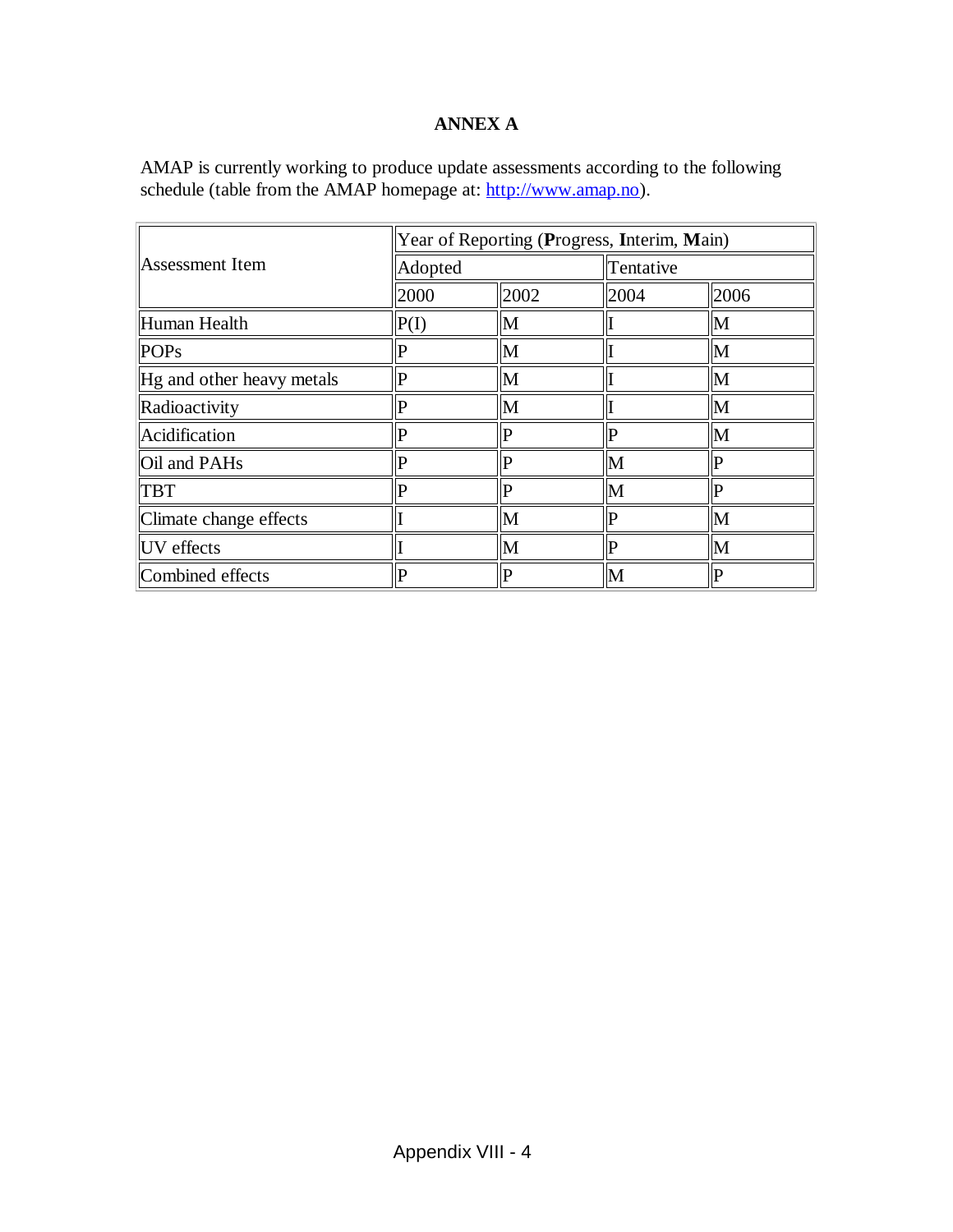# **APPENDIX IX**

# **The Northern Sea Route**

## **Non Commercial Partnership: Partnership of the Northern Sea Route Users By Honorary Polar Explorer, Captain V. Mikhailichenko**

To improve management structure and to increase effectiveness of Northern Sea Route usage the governmental Commission of Russian Federation has made a decision to found the organization which will joint efforts off all Northern Sea Route Users.

At first stage this organization was established in the form of association "Association of Northern Sea Route Users". But while it was a state registration the juridical form was changed for non-commercial partnership. Partnership "Non-commercial Partnership of the Coordination of Northern Sea Route Usage" has been registered on June 28<sup>th</sup>. Deputy Chairmen of Gosduma (Russian Parliament), honorary polar explorer of Russia Arthur Chilingarov has been elected for the position of Partnership President and the President of Sakha (Yakutia) Republic, Mikhail Nikolaev was elected for the position of vicepresident. Partnership is non-profit organization. Partnership aims are coordination of Partnership members activity in the sphere of effective use of Northern Sea route, assistance in trade navigation and in solving property, economic, technical and legal problems and working out suggestions for Arctic environment protection and safety of navigation.

Initially only 15 organizations were the founders of Partnership, then 10 organizations were affiliated on General Meeting held in  $27<sup>th</sup>$  of September 2001. Now Partnership includes 25 organizations:

- 5 administration representatives of 7 Northern states of Russian Federation located on coast of Arctic seas. (Sakha(Yakutia) Repablic, Murmansk, Arkhangelsk, Yamalo-Nenezkii, Taimirskii (Dolgano-Nenetskii) districts)
- Five shipping-companies, vessels of which constantly work on Northern Sea route. (Murmansk, Arctic, Northern, Primorsk and Far-Eastern Shipping companies.)
- Hydrographic enterprises, which ensure safety of navigation on Northern Sea Route
- Companies which are interested in shipping. (The biggest of them are;: joint-stock companies- "Arhkangelskgeoldobicha", ROSSHELF, "LUKoil-Arctic Tanker" and Gasflt" Ltd.)
- Large R&D organizations specializes on arctic problems solving.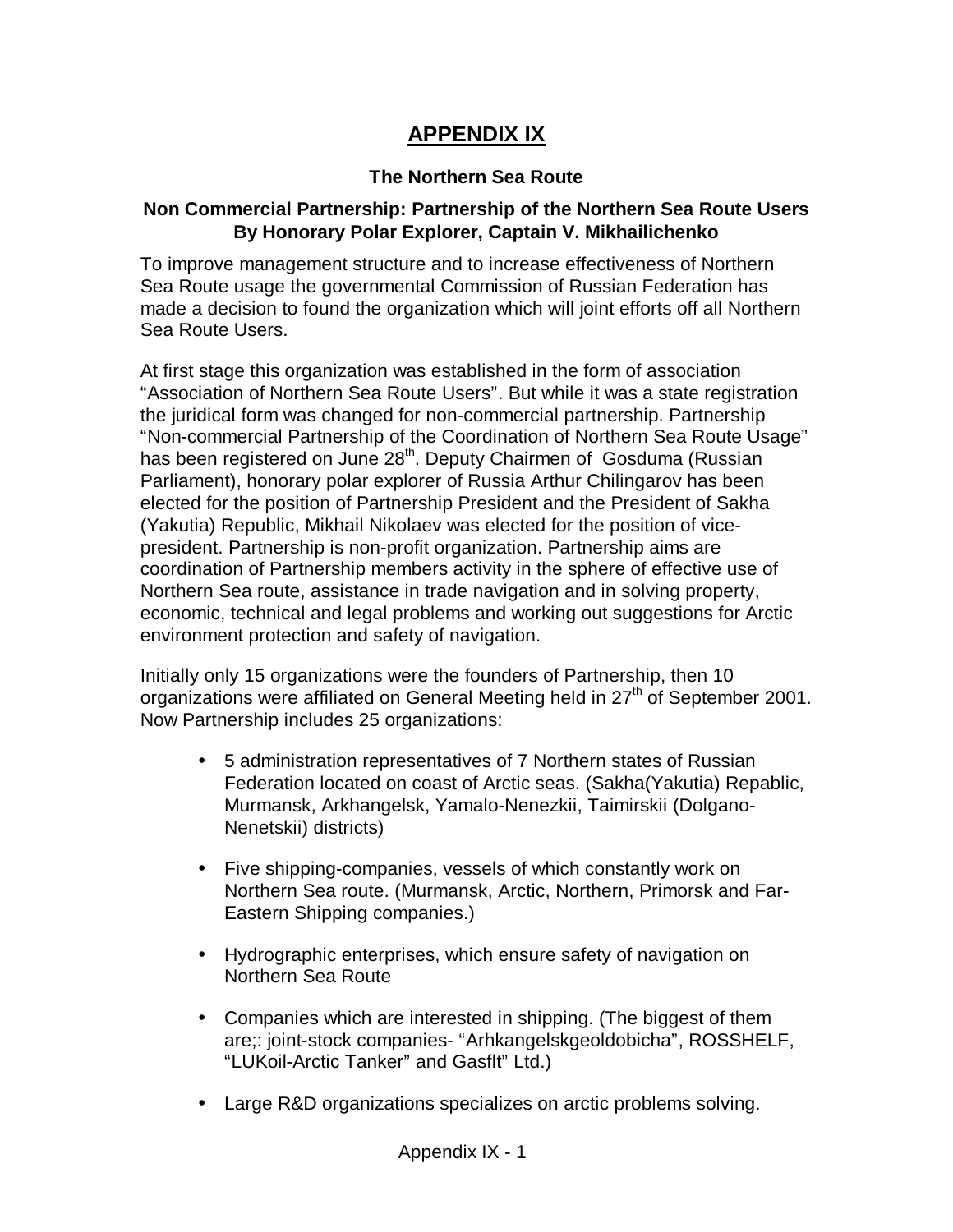(Russian Research Centre "Kurchatov Institute", Council for Location of Productive Forces and Econimic Cooperation, Arctic and Antarctic Research Institute, Central Marine Research & Design Institute Ltd., Russian Academy of Natural Sciences.)

According to Partnership, Charter Partnership is open for new members acceptance. Any Russian or non-Russian legal and natural person, who have agreed with the Charter and paid fees, can be member of Partnership. Entrance fee for foreign participants amounts 10.000\$, and yearly fee is 5.000\$.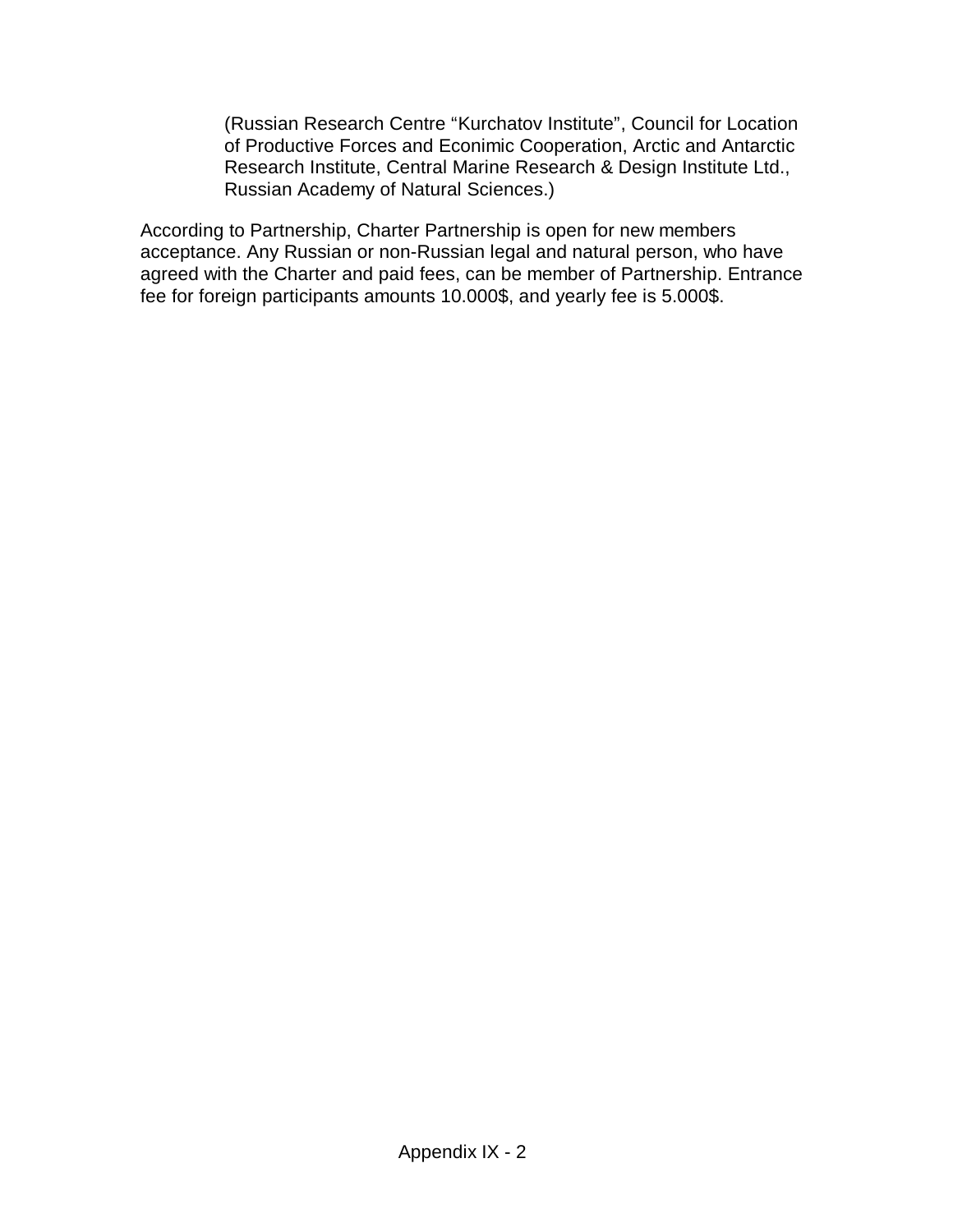# **APPENDIX X**

**RUNARC Powerpoint Presentation**



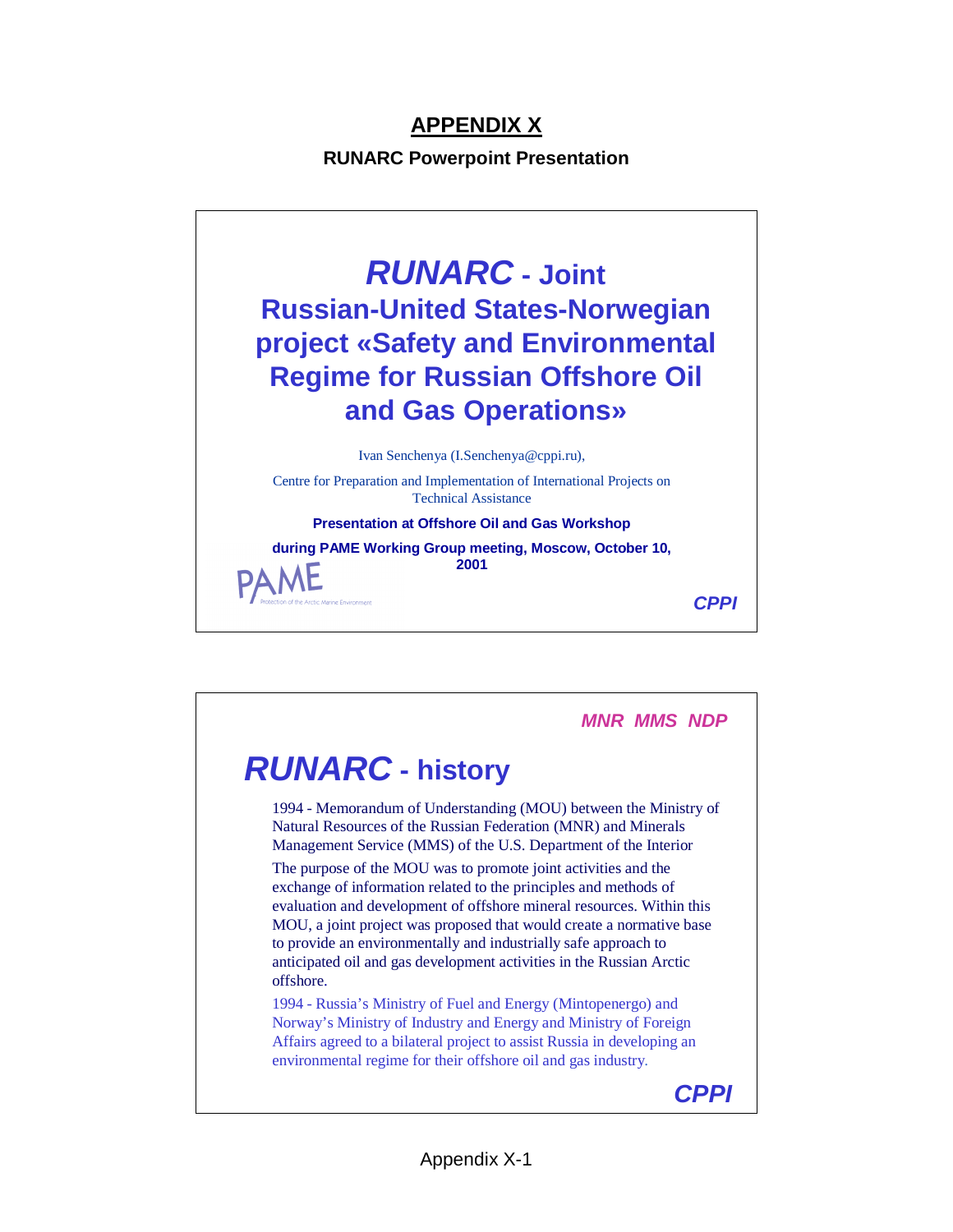# **RUNARC - history**

1996 - The World Bank expressed considerable interest in both Norway's and MMS's cooperative efforts with Russia and in May 1996, hosted a meeting in Moscow to encourage a broad multilateral approach to assisting Russia as they develop a safety and environmental regime for offshore oil and gas operations. As a result of this meeting the Russia's Ministry of Natural Resources teamed with Mintopenergo, Russia's State Committee of Environmental Protection, the MMS, Norway's Ministry of Industry and Energy, and the Norwegian Petroleum Directorate (NPD) to draft the multilateral project proposal for RUNARC. 1996 - MNR created an Executive Committee for RUNARC

project

1997 - beginning of practical implementation of RUNARC

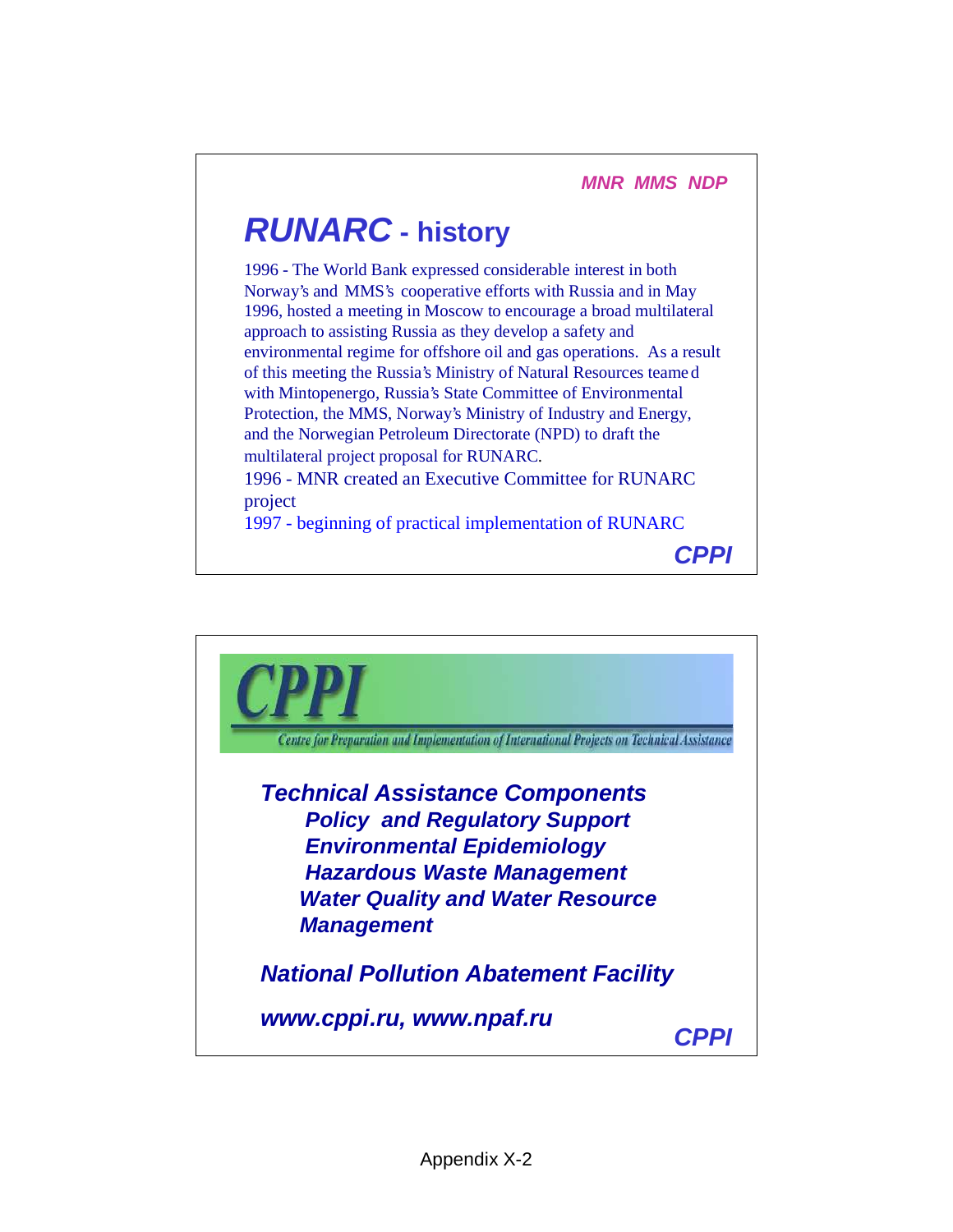**MNR MMS NDP**

# **RUNARC - Phases**

• **Completion of a Feasibility Study (FS) and obtaining Russian Government consent for further work** (Accomplished December 24, 1998) • **Propose a framework for creation of an offshore safety and environmental protection regime** (Approved October 26, 2000 by the Executive Committee for RUNARC--Phase II work includes the development of three system-forming documents). • **Implementation of the approved regime for Russian areas on the shelf.**

. **CPPI**

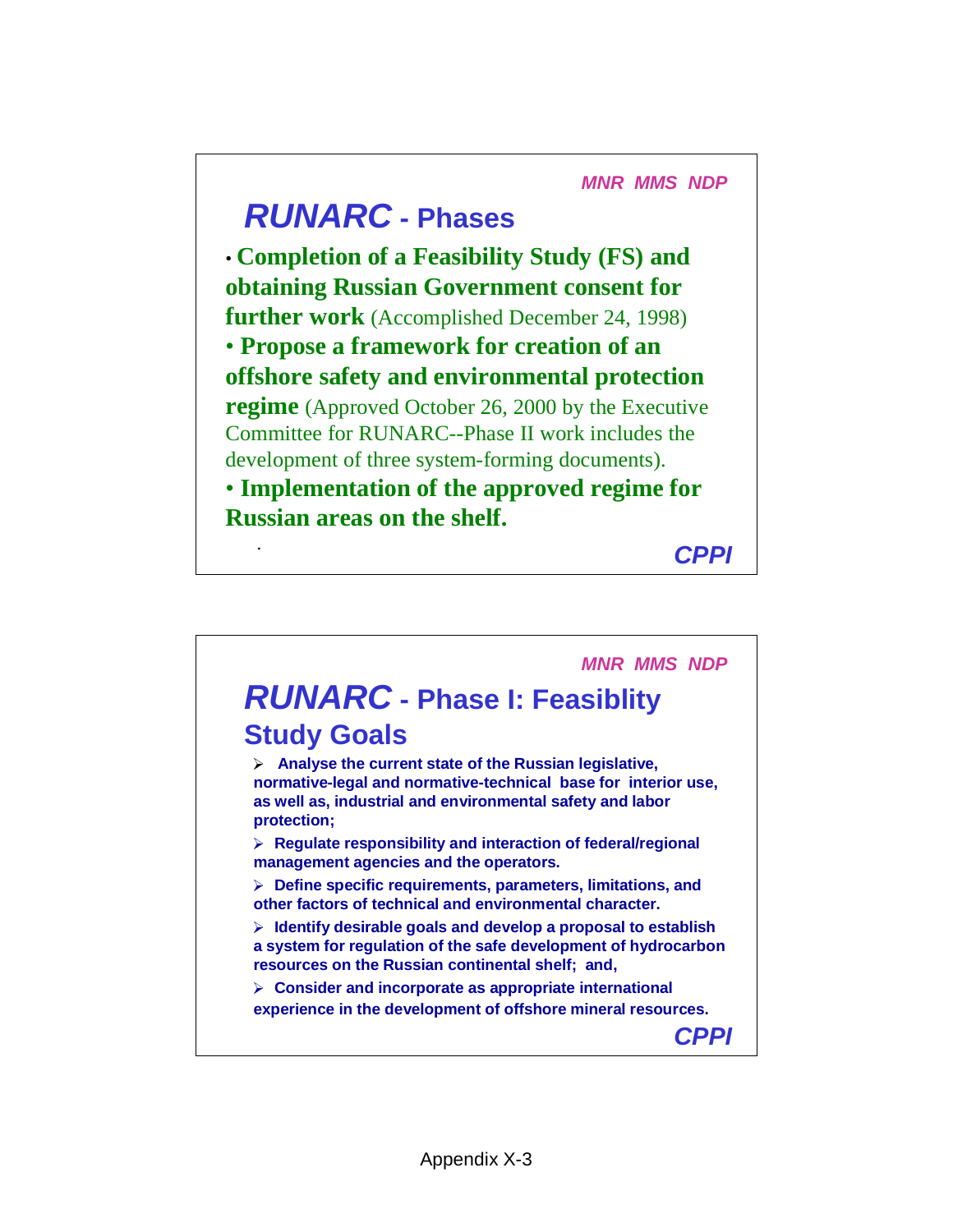

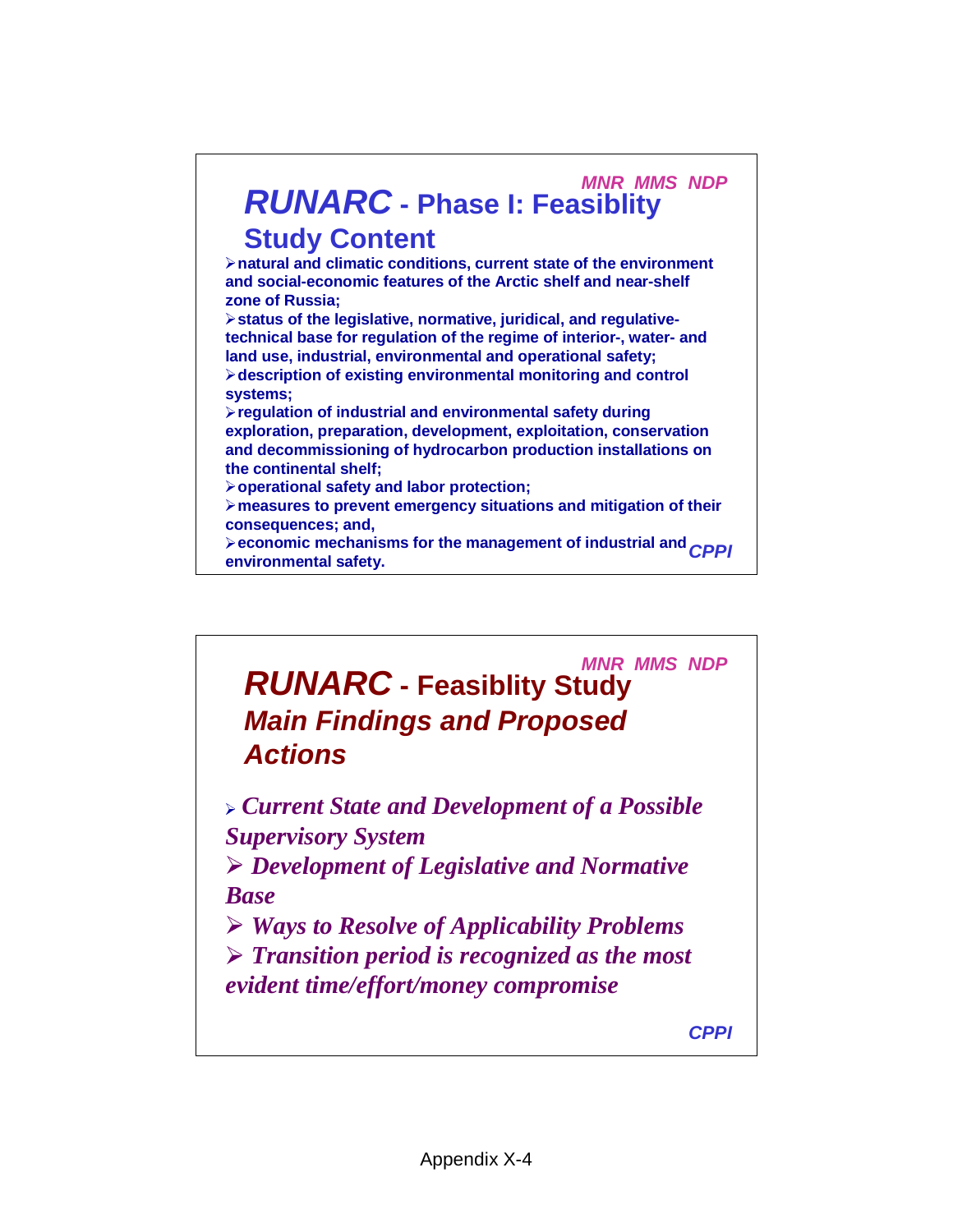

**RUNARC - A Concept of the Safety and Environmental Regime** • **it will provide for safe and environmentally sound offshore oil and gas activities;** •**the legal basis will be complete, predictable and non-contradictory;** •**it will have mechanisms for settling disputes between industry and authorities as well as intergovernmental disputes and for providing regulatory interpretations of legal requirements;** •**it will ensure that oil land gas activities do not have a negative impact on other sectors of industry or economy or social conditions;** •**it will have incentives that stimulate to enhancing safety and environmental protection through use of appropriate technology that is cost effective;** •**it will ensure that regional environmental statements (evaluations) will be conducted prior to opening up for oil and gas activities, and that environmental impact assessments (EIA) are made for all activities; CPPI**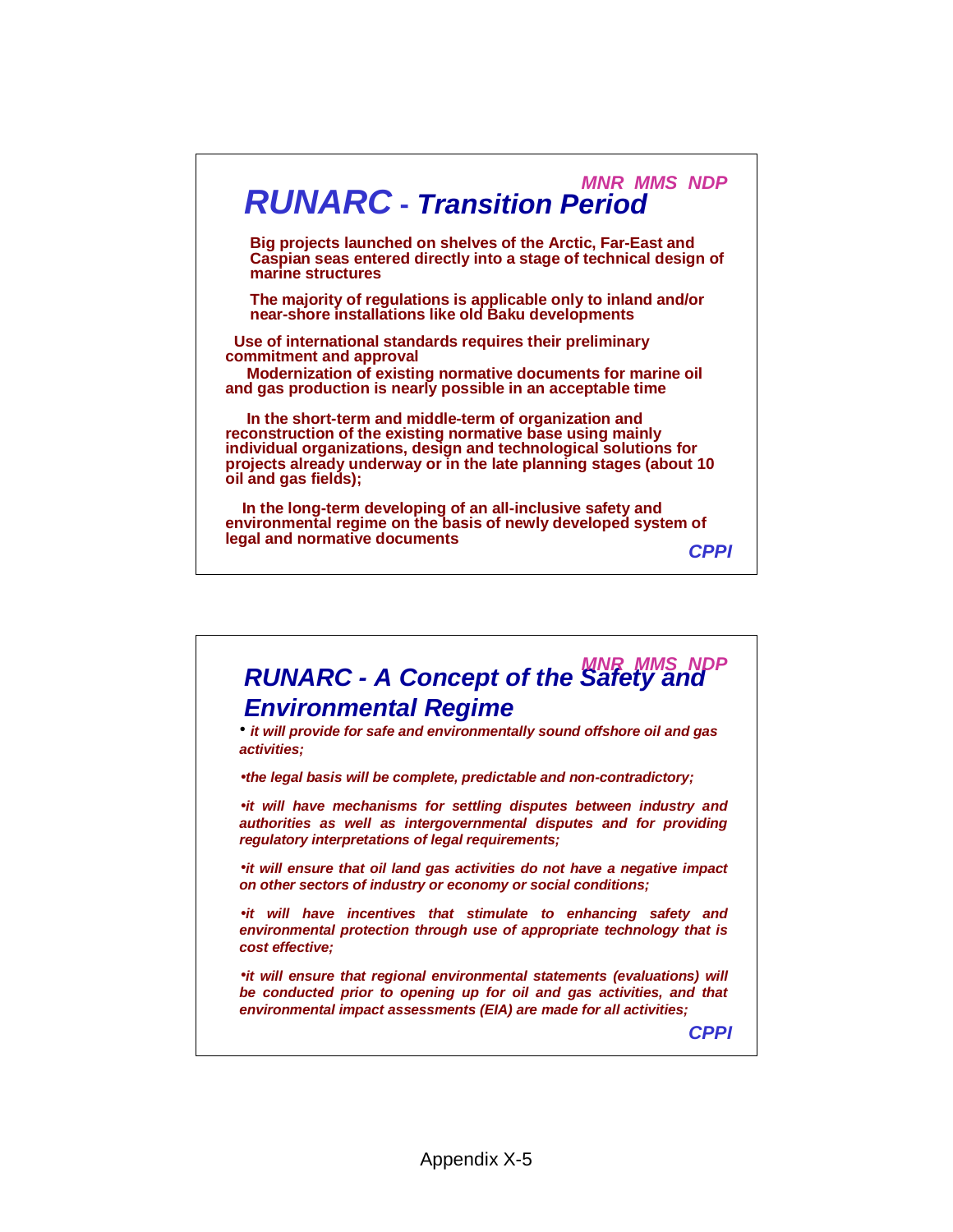

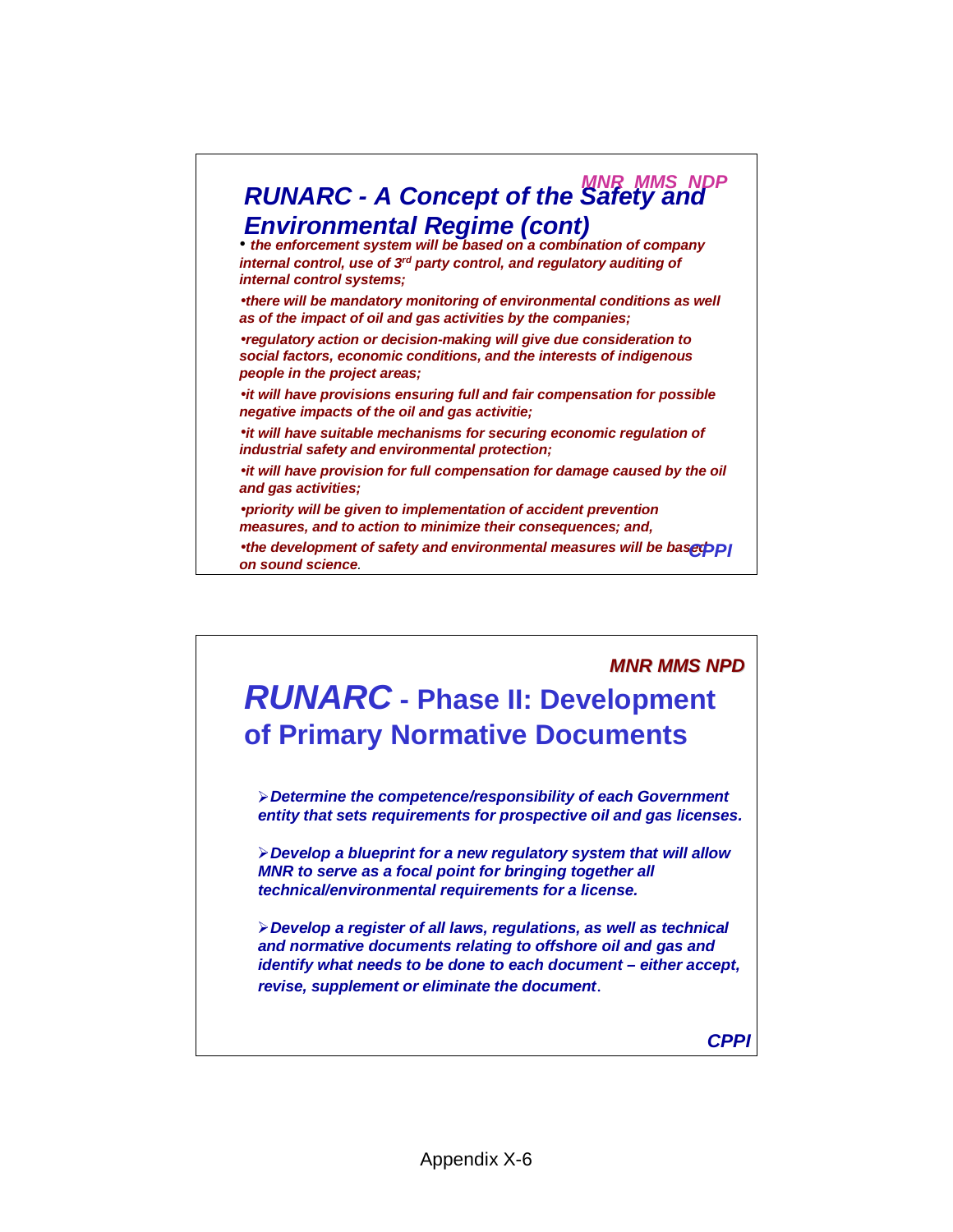# **RUNARC - Principles for Development of a System of Normative Documents**

•**Basic normative documents shall be developed to define the scope, content, procedures of development, and adoption of legal documents for marine oil and gas activities (abbreviation - LDS MOGA).**

•**Systematic technical and juridical expertise is carried out in compliance with legal, normative technical and other documents to define their correspondence to the requirements of LDS MOGA.**

•**An analysis of foreign safety systems and the normative provisions of these systems will be conducted to define if harmonization of these requirements with the LDS MOGA is possible.**

•**If part of the LDS MOGA is not covered by existing Russian and foreign documents or, if a redevelopment of an existing document is recognized as unacceptable or unsuitable, then a decision shall be made to develop a new documents**

•**Previously valid documents can be either abolished or their action stopped as**  *CPPI* **appropriate**.

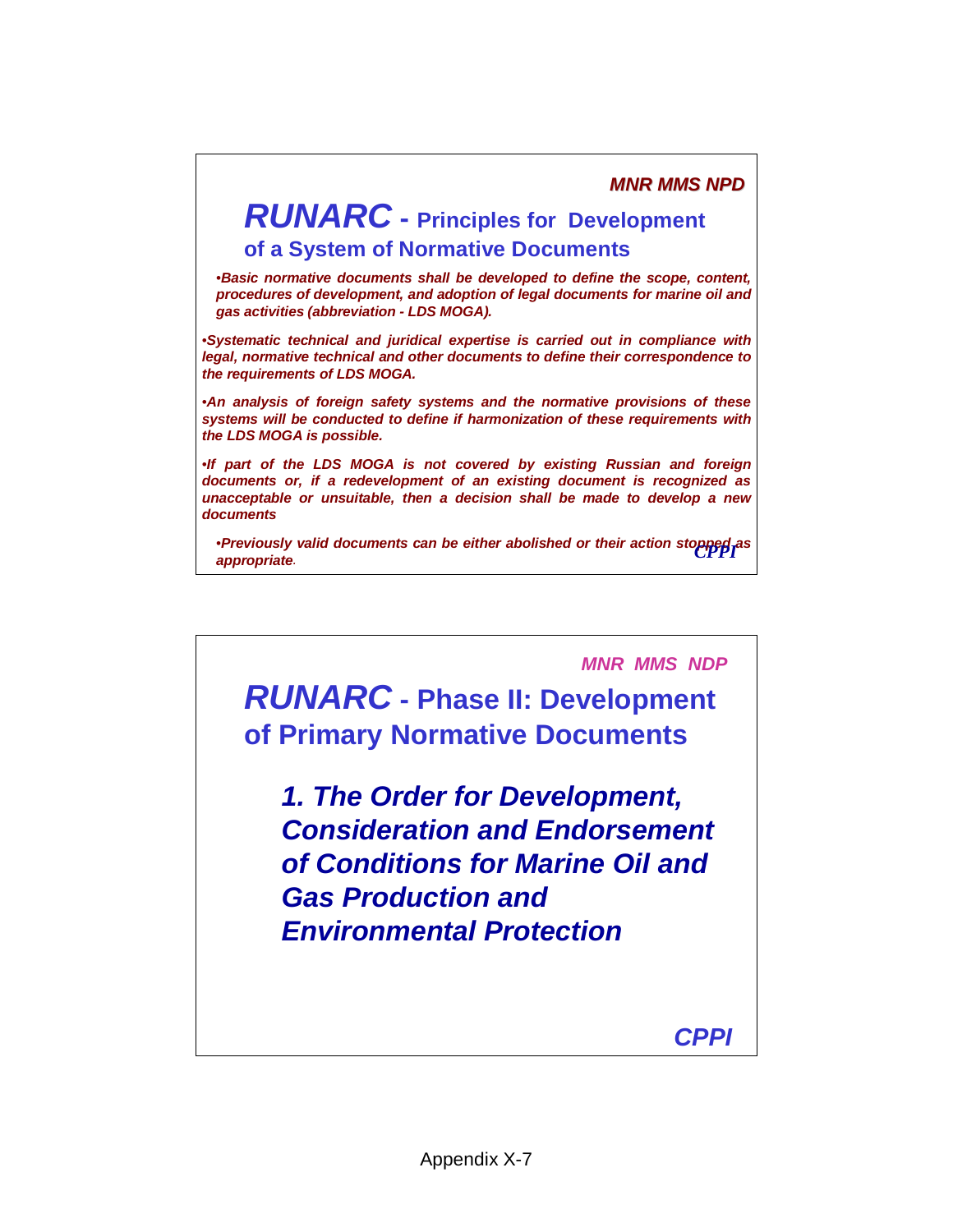**MNR MMS NDP**

**RUNARC - Phase II: Development of Primary Normative Documents**

**2. Marine Oil and Gas Production, and Environmental Protection--Main Provisions - GOST R**

**CPPI**

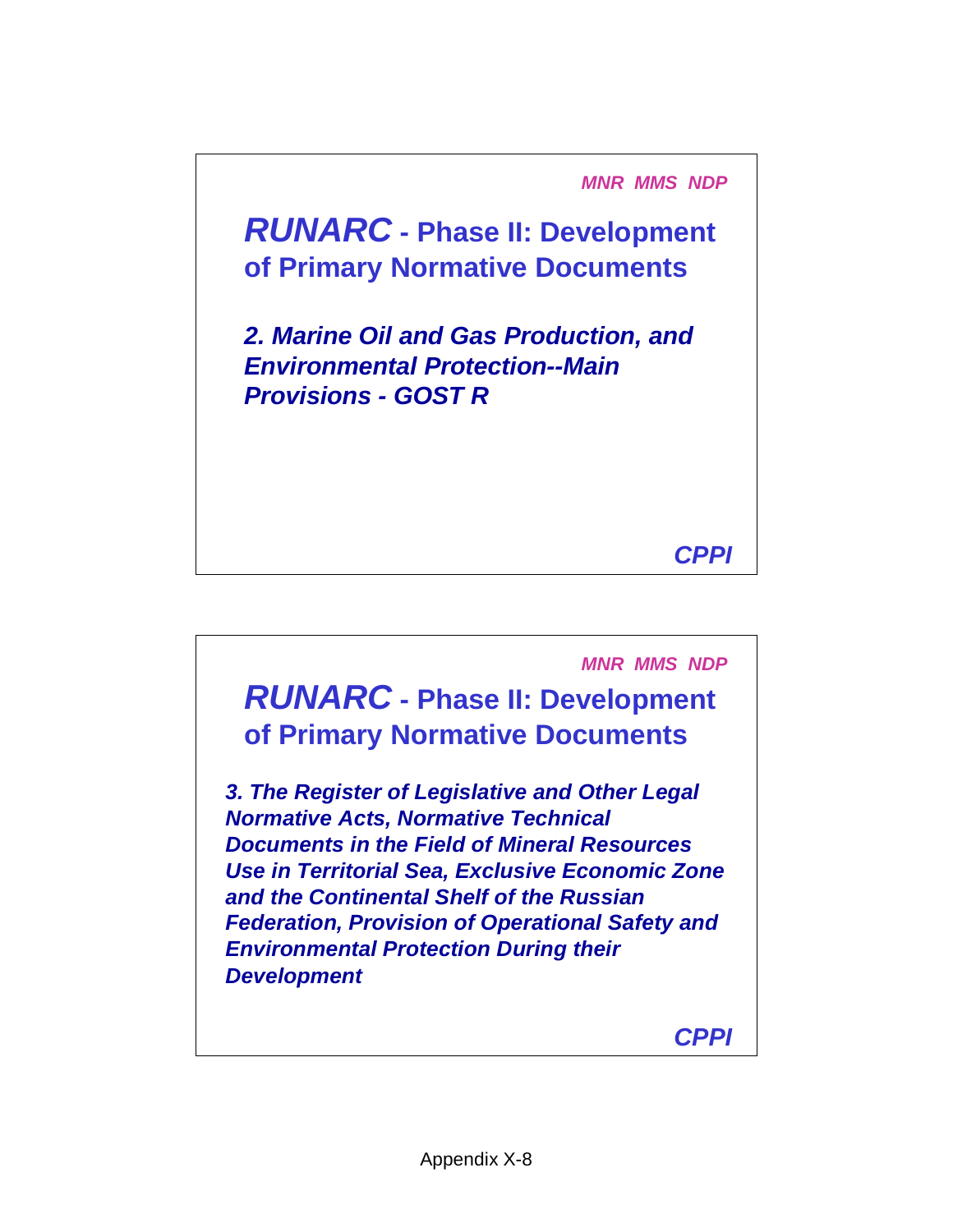**MNR MMS NDP**

# **RUNARC - Plans - 2001-2002**

*Environmental and economic requirements for stages, composition, submission and approval of design documentation for exploration and development of marine hydrocarbons fields.*

*Environmental norms in exploration and development of marine oil and gas fields.*

*The Order of the state control for the environment protection and natural resources use during exploration, development and operation of marine hydrocarbons fields.*